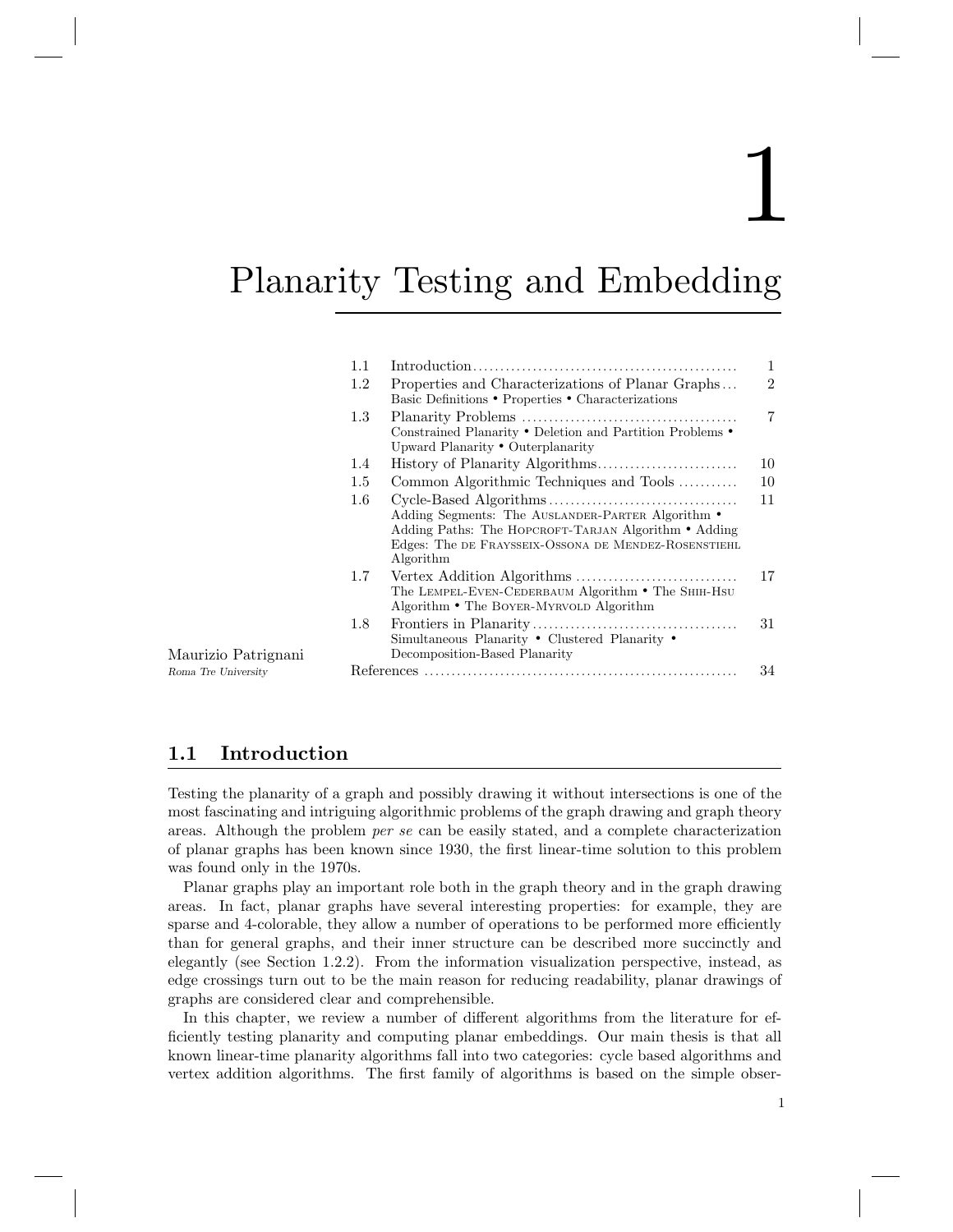vation that in a planar drawing of a graph any cycle necessarily partitions the graph into the inside and outside portion, and this partition can be suitably used to split the embedding problem. Vertex addition algorithms are based on the incremental construction of the final planar drawing starting from planar drawings of smaller graphs. The fact that some algorithms were based on the same paradigm was already envisaged by several researchers [Tho99, HT08]. However, the evidence that all known algorithms boil down to two simple approaches is a relatively new concept.

The chapter is organized as follows: Section 1.2 introduces basic definitions, properties, and characterizations for planar graphs; Section 1.3 formally defines the planarity testing and embedding problems; Section 1.4 follows a historic perspective to introduce the main algorithms and a conventional classification for them. Some algorithmic techniques are common to more than one algorithm and sometimes to all of them. These are collected in Section 1.5. Finally, Sections 1.6 and 1.7 are devoted to the two approaches to the planarity testing problem, namely, the "cycle based" and the "vertex addition" approaches, respectively.

Algorithms for constructing planar drawings of graphs are discussed in Chapters 6 (straightline drawings), 7 (orthogonal and polyline drawings), and 10 (rectangular drawings). Methods for reducing crossings in nonplanar drawings of graphs are discussed in Chapter 2.

#### 1.2 Properties and Characterizations of Planar Graphs

#### 1.2.1 Basic Definitions

A graph  $G(V, E)$  is an ordered pair consisting of a finite set V of vertices and a finite set E of edges, that is, pairs  $(u, v)$  of vertices. If each edge is an unordered (ordered) pair of vertices, then the graph is *undirected (directed)*. An edge  $(u, v)$  is a self-loop if  $u = v$ . graph  $G(V, E)$  is *simple* if E is not a multiple set and it does not contain self-loops. For the purposes of this chapter, we can restrict us to simple graphs.

The sets of edges and vertices of G can be also denoted  $E(G)$  and  $V(G)$ , respectively. If edge  $(u, v) \in E$ , vertices u and v are said to be *adjacent* and  $(u, v)$  is said to be *incident* to u and v. Two edges are *adjacent* if they have a vertex in common.

A (rooted) tree T is a connected acyclic graph with one distinguished vertex, called the root r. A spanning tree of a graph G is a tree T such that  $V(T) = V(G)$  and  $E(T) \subseteq E(G)$ .

Given two graphs  $G_1(V_1, E_1)$  and  $G_2(V_2, E_2)$ , their union  $G_1 \cup G_2$  is the graph  $G(V_1 \cup$  $V_2, E_1 \cup E_2$ ). Analogously, their *intersection*  $G_1 \cap G_2$  is the graph  $G(V_1 \cap V_2, E_1 \cap E_2)$ . A graph  $G_2$  is a subgraph of  $G_1$  if  $G_1 \cup G_2 = G_1$ .

Given a graph  $G(V, E)$  and a subset V' of V, the subgraph *induced by* V' is the graph  $G'(V', E')$ , where E' is the set of edges of E that have both endvertices in V'. Given a graph  $G(V, E)$  and a subset E' of E, the subgraph *induced by* E' is the graph  $G'(V', E')$ , where V' is the set of vertices incident to E'. A *subdivision* of an edge  $(u, v)$  consists of the insertion of a new node w and the replacement of  $(u, v)$  with edges  $(u, w)$  and  $(w, v)$ . A graph  $G_2$  is a subdivision of  $G_1$  if it can be obtained from  $G_1$  through a sequence of edge subdivisions.

A drawing  $\Gamma$  of a graph G maps each vertex v to a distinct point  $\Gamma(v)$  of the plane and each edge  $(u, v)$  to a simple open Jordan curve  $\Gamma(u, v)$  with endpoints  $\Gamma(u)$  and  $\Gamma(v)$ . A drawing is *planar* if no two distinct edges intersect except, possibly, at common endpoints. A graph is planar if it admits a planar drawing. A planar drawing partitions the plane into connected regions called faces. The unbounded face is usually called external face or outer face. If all the vertices are incident to the outer face, the planar drawing is called outerplanar and the graph admitting it is an outerplanar graph. Given a planar drawing,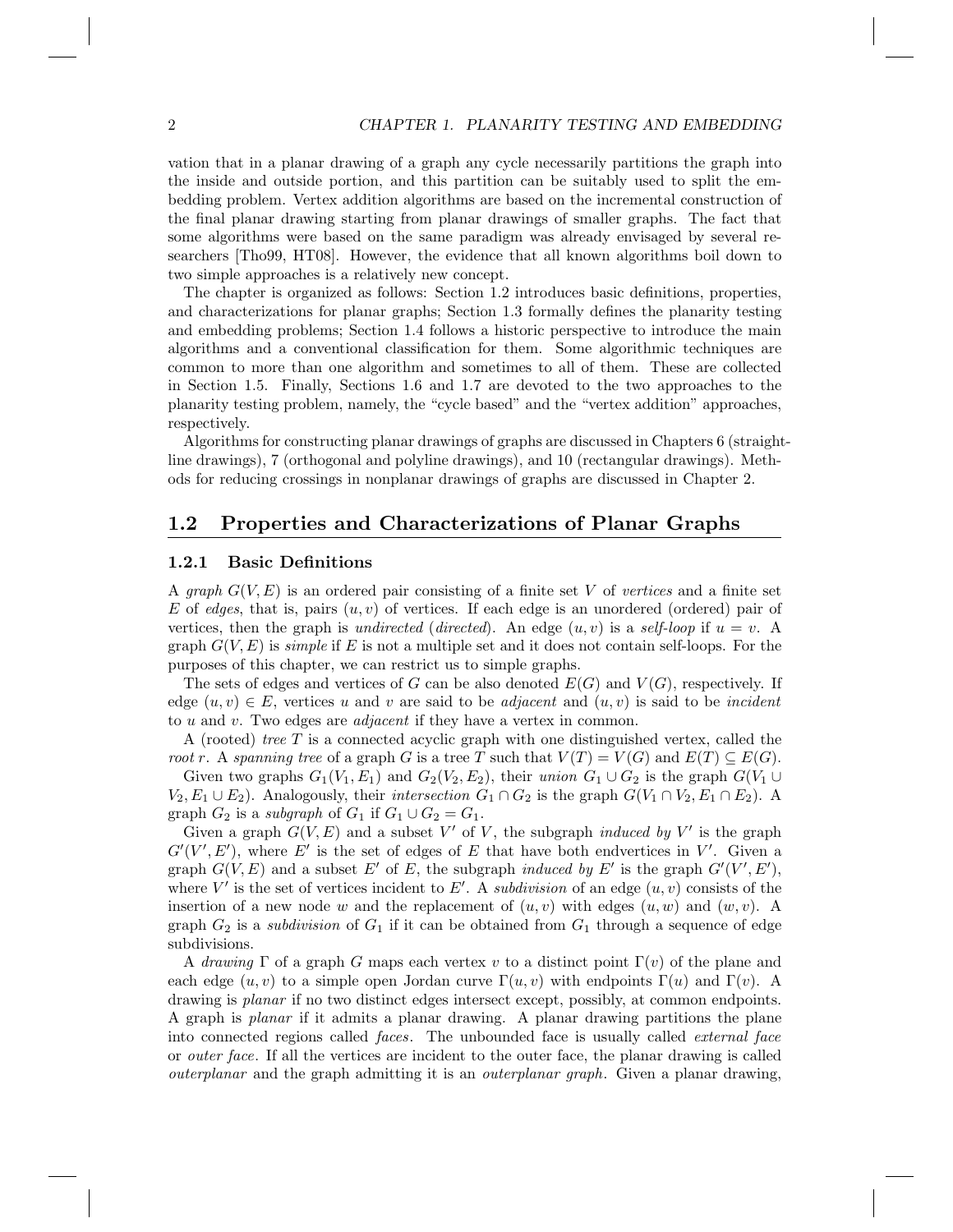the (clockwise) circular order of the edges incident to each vertex is fixed. Two planar drawings are *equivalent* if they determine the same circular orderings of the edges incident to each vertex (sometimes called *rotation scheme*). A *(planar)* embedding is an equivalence class of planar drawings and is described by the clockwise circular order of the edges incident to each vertex. A graph together with one of its planar embedding is sometimes referred to as a plane graph.

A path is a sequence of distinct vertices  $v_1, v_2, \ldots, v_k$ , with  $k \geq 2$ , together with the edges  $(v_1, v_2), \ldots, (v_{k-1}, v_k)$ . The length of the path is the number of its edges.

A cycle is a sequence of distinct vertices  $v_1, v_2, \ldots, v_k$ , with  $k \geq 2$ , together with the edges  $(v_1, v_2), \ldots, (v_{k-1}, v_k), (v_k, v_1)$ . The length of a cycle is the number of its vertices or the number of its edges.

An undirected graph G is *connected* if, for each pair of nodes u and v, G contains a path from u to v. A graph G with at least  $k + 1$  vertices is k-connected if removing any  $k - 1$ vertices leaves G connected. Equivalently, by Menger's theorem, a graph is k-connected if there are k independent paths between each pair of vertices  $\text{[Men27]}$ . 3-connected, 2connected, and 1-connected graphs are also called triconnected, biconnected, and simply connected graphs, respectively. It is usual in the planarity literature to relax the definition of biconnected graph so to include bridges, i.e., graphs composed by a single edge between two vertices. A separating k-set is a set of k vertices whose removal disconnects the graph. Separating 1- and 2-sets are called *cutvertices* and *separation pairs*, respectively. Hence, a connected graph is biconnected if it has no cutvertices and it is triconnected if it has no separation pairs.

If a graph  $G$  is not connected, its maximal connected subgraphs are called the *connected* components of G. If G is connected, its maximal biconnected subgraphs (including bridges) are called the *biconnected components*, or *blocks* of G. Note that a cutvertex belongs to several blocks and that a biconnected graph has only one block. The graph whose vertices are the blocks and the cutvertices of G and whose edges link cutvertices to the blocks they belong to is a tree and is called the *block-cutvertex tree* (or  $BC$ -tree) of  $G$  (see Figure 1.1 for an example).

Given a biconnected graph G, its *triconnected components* are obtained by a complex splitting and merging process. The first linear-time algorithm to compute them was introduced in [HT73], while an implementation of it is described in [GM01]. The computation has two phases: first, G is recursively split into its *split components*; second, some split components are merged together to obtain triconnected components. The split operation is performed with respect to a pair of vertices  $\{v_1, v_2\}$  of the biconnected (multi)graph G. Suppose the edges of G are divided into the equivalence classes  $E_1, E_2, \ldots, E_k$  such that two edges are in the same class if both lie in a common path not containing a vertex in  $\{v_1, v_2\}$ except, possibly, as an end point. If there are at least two such classes, then  $\{v_1, v_2\}$  is a split pair. Let  $G_1$  be the graph induced by  $E_1$  and  $G_2$  be the graph induced by  $E/E_1$ . A split operation consists of replacing G with  $G'_1$  and  $G'_2$ , where  $G'_1$  and  $G'_2$  are obtained from  $G_1$  and  $G_2$  by adding the same *virtual edge*  $(v_1, v_2)$ . The two copies of the virtual edge added to  $G_1$  and  $G_2$  are called twin virtual edges. Figure 1.2(b) shows the result of a split operation performed on the graph of Figure 1.2(a) with respect to split pair  $\{2,4\}$ . The split components of a graph  $G$  are obtained by recursively splitting  $G$  until no split pair can be found in the obtained graphs. Figure  $1.2(c)$  shows the split components of the graph of Figure 1.2(a). Split components are not unique and, hence, are not suitable for describing the structure of G.

Two split components sharing the same twin virtual edges  $(v_1, v_2)$  can be merged by identifying the two copies of  $v_1$  and  $v_2$  and by removing the twin virtual edges. Split components consisting of cycles are called series split components, while split components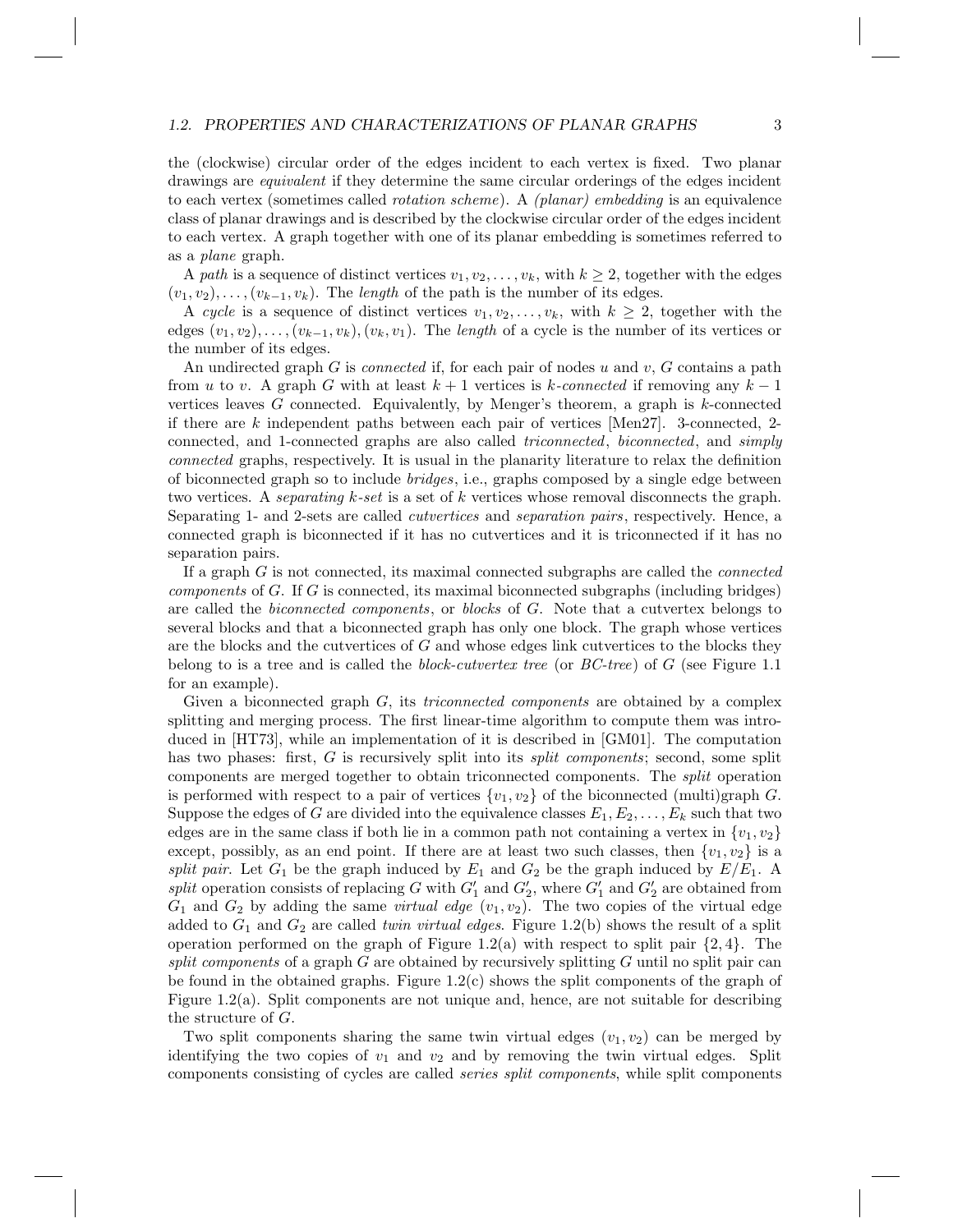#### 4 CHAPTER 1. PLANARITY TESTING AND EMBEDDING



Figure 1.1 A connected graph (a) and its BC-tree (b). Different line styles are used for edges of different blocks.

that have only two vertices are called parallel split components. By recursively merging together series split components that share twin virtual edges we obtain series triconnected components, while by recursively merging together parallel split components that share twin virtual edges we obtain parallel triconnected components. Split components that are not affected by the merging operations described above are called *rigid triconnected components*. Figure 1.3(a) shows the triconnected components of the graph of Figure 1.2(a).

Triconnected components are unique and are used to describe the inner structure of a graph. In fact, a graph G can be succinctly described by its SPQR-tree  $\mathcal{T}$ , which provides a high-level view of the unique decomposition of the graph into its triconnected components [DT96a, DT96b, GM01]. Namely, each triconnected component corresponds to a node of  $\mathcal T$ . The triconnected component corresponding to a node  $\mu$  of  $\mathcal T$  is called the skeleton of  $\mu$ . As there are parallel, series, and rigid triconnected components, their corresponding tree nodes are called P-, S-, and R-nodes, respectively. Triconnected components sharing a virtual edge are adjacent in  $\mathcal{T}$ . Usually, a fourth type of node, called Q-node, is used to represent an edge  $(u, v)$  of G. Q-nodes are the leaves of  $\mathcal T$  and they don't have skeletons. Tree  $\tau$  is unrooted, but for some applications, it could be thought as rooted at an arbitrary Q-node. See Figure 1.3 for an example of SPQR-tree.

The connectivity properties of a graph have a strict relationship with its embedding properties. Triconnected planar graphs (and triconnected planar components) have a single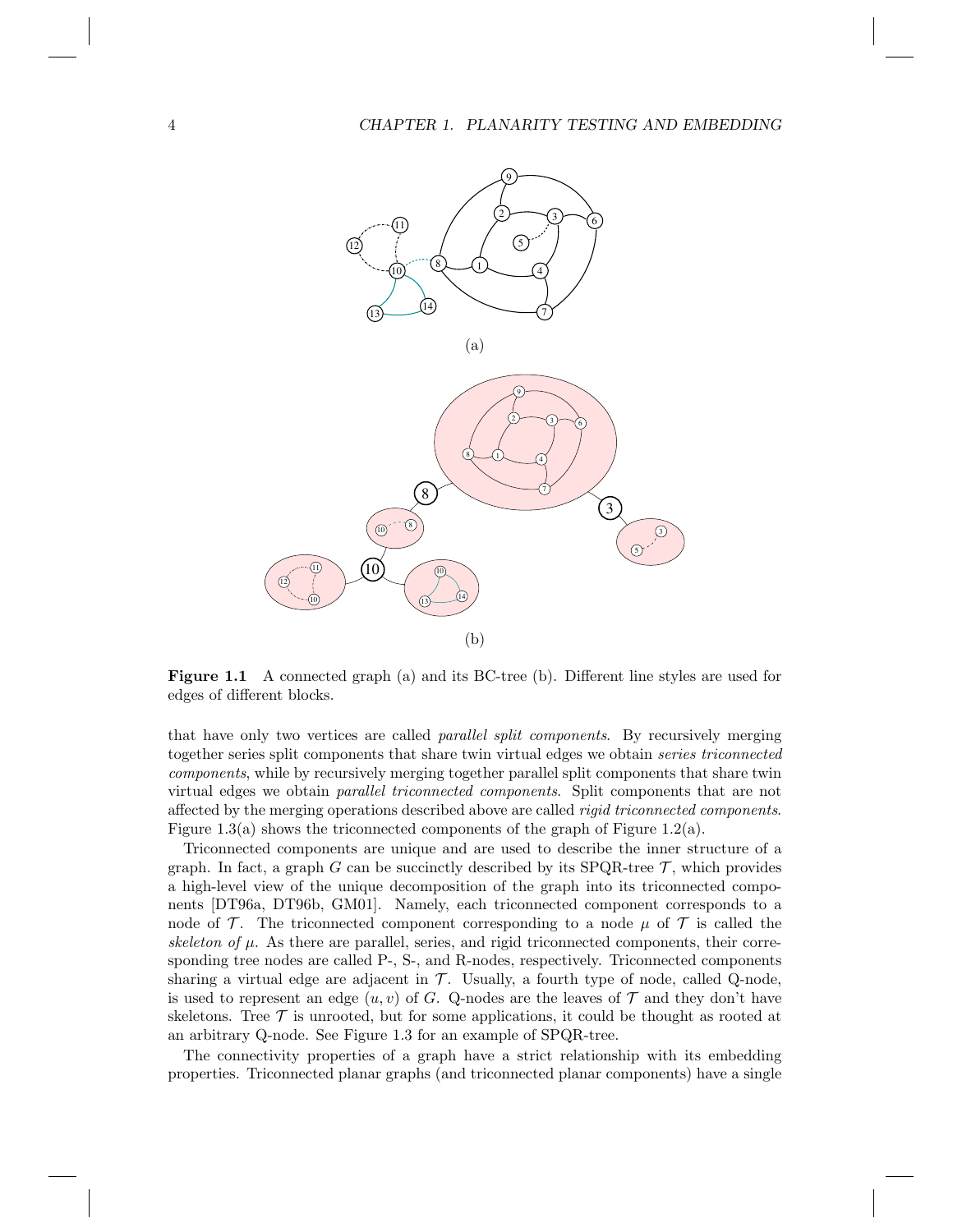

Figure 1.2 (a) A biconnected graph. (b) A split operation performed with respect to split pair  $\{2, 4\}$ . (c) The split components of the graph. Virtual edges are drawn dashed. Twin virtual edges are joined with dotted lines.



Figure 1.3 (a) The triconnected components of the same graph of Figure 1.2. (b) The corresponding SPQR-tree. Q-nodes are represented by empty circles.

embedding up to a flip (that is, up to a reversal of all their incidence lists) [Whi32]. The same holds for biconnected outerplanar graphs and their unique outerplanar embedding (adding a star on the outer face yields a triconnected plane graph).

A non-connected graph is planar if and only if all its connected components are planar. Thus, in the following, without loss of generality, we only consider the planarity of connected graphs. Also, a planar embedding of a graph implies a planar embedding for each one of its blocks, while, starting from a planar embedding of the blocks, a planar embedding for the whole graph can be found [Whi32]. Thus, since the blocks can be identified in linear time [Tar72], a common strategy, both to test planarity and to compute a planar embedding, is to divide the graph into its blocks and to tackle each block separately.

Finally, a graph is planar if and only if its triconnected components are planar [Mac37b]. More precisely, as parallel and series triconnected components are always planar, a graph is planar if and only if all its rigid triconnected components are planar. However, since dividing a graph into its triconnected components is a linear but rather laborious process [HT73, GM01], usually planarity algorithms do not assume that the input graph is triconnected.

Also, from a planar embedding of the triconnected components of a graph, a planar embedding of the whole graph can be obtained. This property can be exploited to explore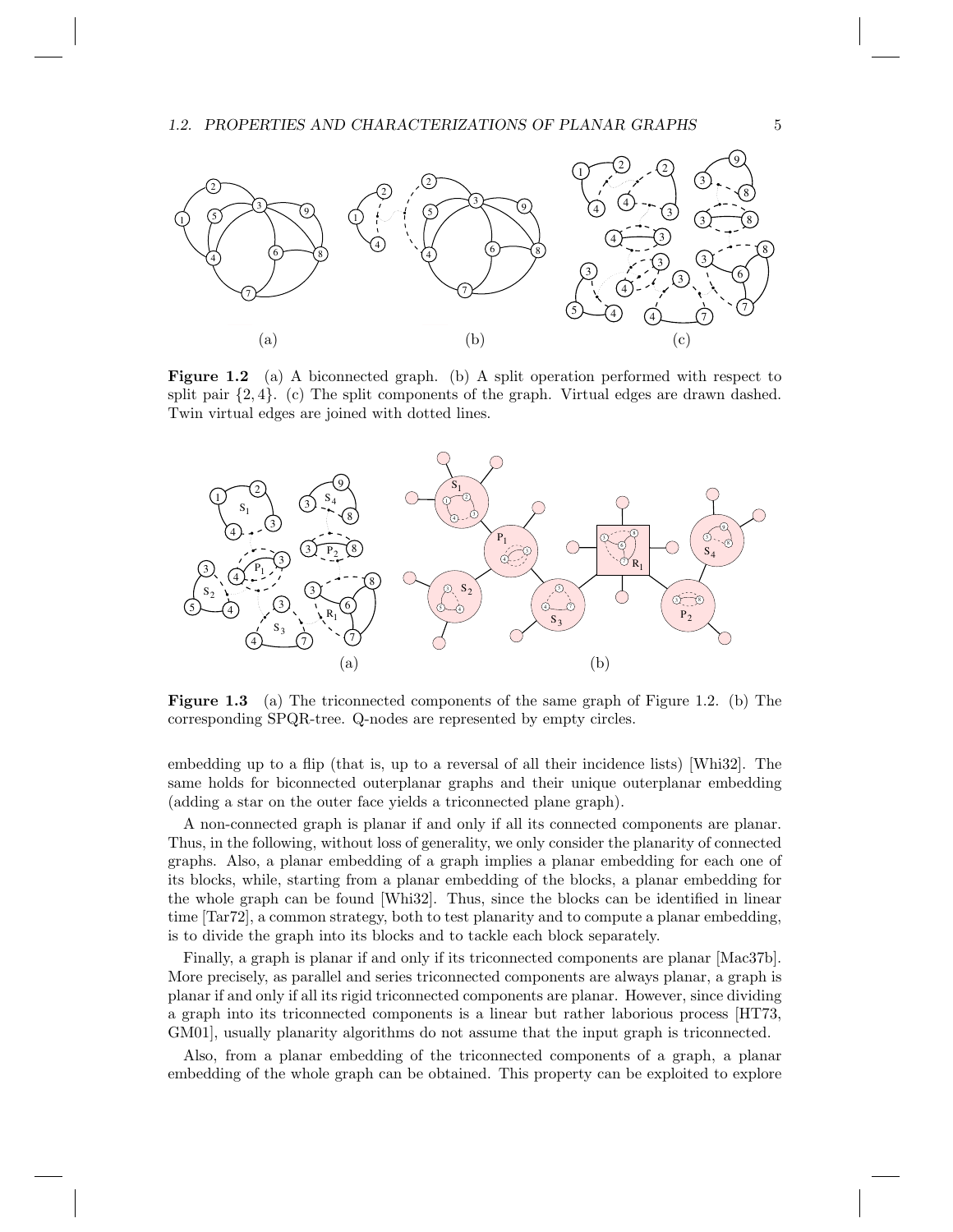the planar embeddings of a given graph when searching for some embedding with a specific property (see, for example, [MW99, MW00, BDBD00,  $GMW01$ ,  $ADF<sup>+</sup>10$ ]).

Given a plane (multi)graph G, its plane dual (or simply its dual) is the multigraph  $G^*$ such that  $G^*$  has one vertex for each face of G and two vertices of  $G^*$  are linked by one edge  $e^*$  if the corresponding faces in G share one edge e. Observe that the planar embedding of  $G$  induces a planar embedding of its dual and that the dual of the dual of  $G$  is  $G$  itself. Also, different embeddings of a planar graph G correspond to different dual graphs. Finally, a cycle in G corresponds to a minimal cut in  $G^*$  (anytime this property holds G and  $G^*$ are called abstract dual).

A graph  $G(V, E)$  is k colorable if its vertices can be partitioned into k sets  $V_1, V_2, \ldots, V_k$ in such a way that no edge is incident to two vertices of the same set. A graph  $G(V, E)$ is *complete* if each vertex in  $V$  is adjacent to each other.

A graph  $G(V, E)$  is *bipartite* if it is 2-colorable. A bipartite graph  $G(V_1, V_2, E)$  is *complete* if each vertex in  $V_1$  is adjacent to all vertices in  $V_2$ .

#### 1.2.2 Properties

Planar graphs have a variety of properties whose exploitation allows us to efficiently perform a number of operations on them.

Perhaps the most renown property is the one stated by Euler's Theorem, which shows that planar graphs are sparse. Namely, given a plane graph with  $n$  vertices,  $m$  edges and  $f$ faces, we have  $n - m + f = 2$ . A simple corollary is that for a maximal planar graph with at least three vertices, where each face is a triangle  $(2m = 3f)$ , we have  $m = 3n - 6$ , and, therefore, for any planar graph we have  $m \leq 3n - 6$ . This number reduces to  $m = 2n - 3$ for maximal outerplanar graphs with at least three vertices (and  $m \leq 2n-3$  for general outerplanar graphs). Also, if  $n > 3$  and the graph has no cycle of length 3, then  $m \leq 2n-4$ . Finally, if the graph is a tree, then  $m = n - 1$ .

These considerations allow us to replace m with  $n$  in any asymptotic calculation involving planar graphs, while for general graphs only  $m \in O(n^2)$  can be assumed. From a more practical perspective, they allow us to decide the non-planarity of denser graphs without reading all the edges (which would yield a quadratic algorithm).

The Four Color Theorem [AH77, AHK77, RSST97] asserts that any planar graph is 4-colorable and settles a conjecture that was for more than a century the most famous unsolved problem in graph theory and perhaps in all of mathematics [Har69]. To stress how important this property is, it suffices to observe that, apart from being considered an important property of planar graphs, it has also been mentioned as the most notable property of the number 4.

While 3-colorability is NP-hard even on maximum degree four planar graphs [GJS76], every triangle-free planar graph is 3-colorable [Grö59] and such a 3-coloring can be found in linear-time [DKT09].

Determining whether the graph contains a  $k$ -clique, i.e., a set of  $k$  pairwise adjacent vertices, is polynomial for planar graphs, as no clique can have more than four vertices. This problem is polynomial even in the weighted case, where each vertex is associated with a weight and the sum of the weights of the pairwise adjacent vertices is requested to be at least k. Observe that both these problems are NP-complete on non-planar graphs.

Graph isomorphism is linear for planar graphs [HW74], while it is of unknown complexity for general graphs [GJ79].

The planar separator theorem [LT79] states that every planar graph  $G = (V, E)$  admits a partition of its n vertices into three sets, A, B, and C, such that the size of C is  $O(\sqrt{n})$ , the size of A and B is at most  $\frac{2}{3}n$ , and there is no edge with one endpoint in A and the other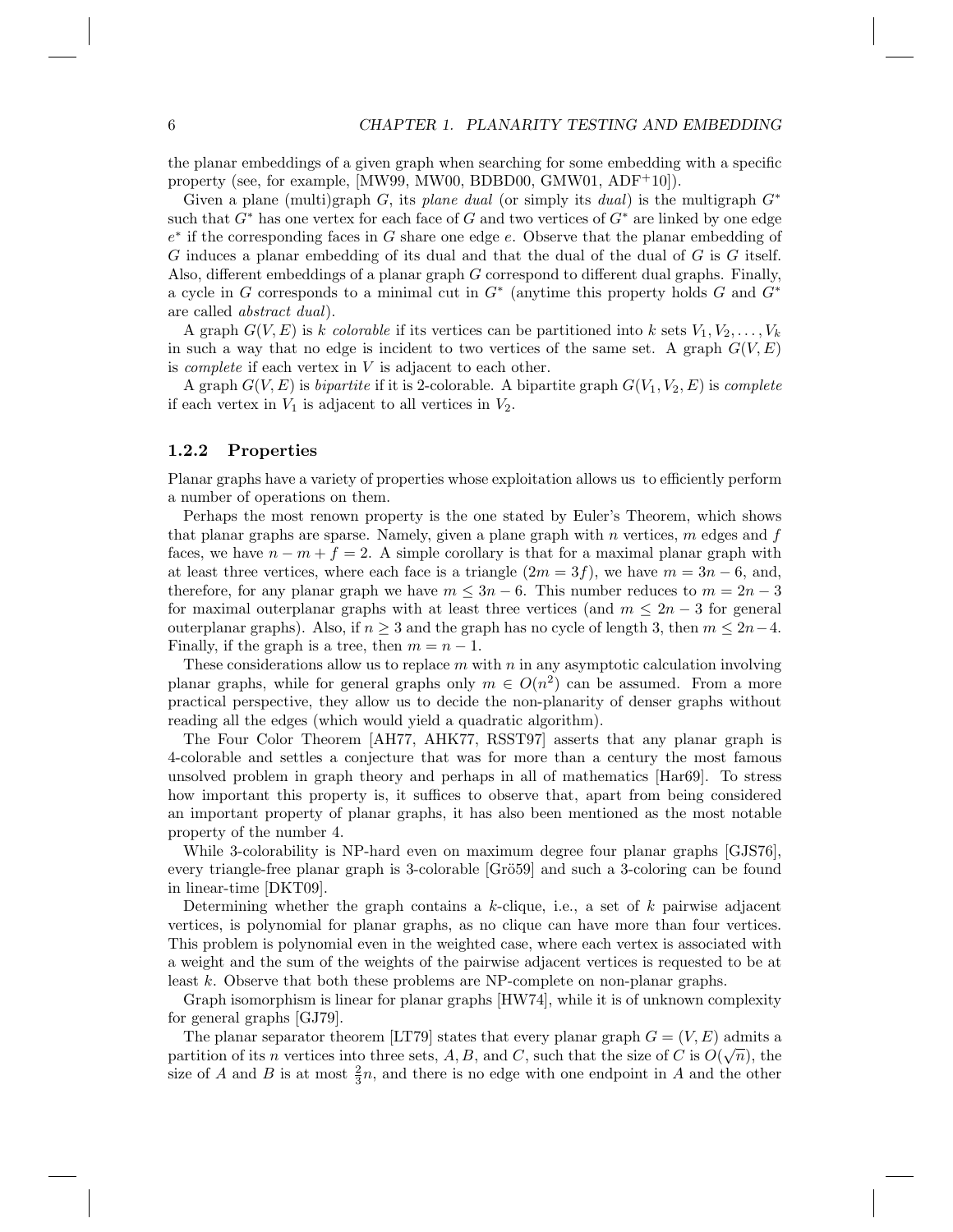endpoint in B. Such a partition can be found in linear time and is the starting point of a hierarchical decomposition of the graph that may lead to efficient approaches to compute properties of the graph.

#### 1.2.3 Characterizations

The first complete characterization of planar graphs is due to Kuratowski [Kur30] and states that a graph is planar if and only if it contains no subgraph that is a subdivision of  $K_5$  or  $K_{3,3}$ , where  $K_5$  is the complete graph of order 5 and  $K_{3,3}$  is the complete bipartite graph with 3 vertices in each of the sets of the partition. An equivalent later result, recasted in terms of graph minors, is Wagner's theorem that states that a graph G is planar if and only if it has no  $K_5$  or  $K_{3,3}$  as minor, that is,  $K_5$  or  $K_{3,3}$  cannot be obtained from G by contracting some edges, deleting some edges, and deleting some isolated vertices [Wag37a, HT65. Observe that the two characterizations are different since a graph may admit  $K_5$ as minor without having a subgraph that is a subdivision of  $K_5$  (consider, for example, a graph of maximum degree 3).

Similarly, it can be proved that a graph is outerplanar if and only if it contains no subgraph that is a subdivision of  $K_4$  or  $K_{2,3}$ . Trivially, a graph is a tree if it does not contain a subdivision (or a minor) of  $K_3$ .

If the graph is triconnected, a less renown but much simpler characterization can be formulated. Namely, a triconnected graph distinct from  $K_5$  is planar if and only if it contains no subgraph that is a subdivision of  $K_{3,3}$  [Wag37b, Hal43, Kel93, Lie01].

Given a graph  $G$  with no isolated vertices, the associated height-two vertex-edge poset  $\lt_G$  has  $V \cup E$  as elements, and  $v \lt_G e$  if and only if  $v \in V$ ,  $e \in E$ , and v is an endpoint of edge e. The smallest number of total orders the intersection of which yields the poset is called the *dimension* of the poset. Graph  $G$  is planar if and only if its corresponding vertex-edge poset has dimension at most three [Sch89]. Unfortunately, checking if a poset has dimension at most t is proved to be NP-complete for  $t \geq 3$  and for  $t \geq 4$  if the poset has height two [Yan82].

Edges traversing a bipartition of the vertices of  $G$  are called a *cocycle*. Observe that while a cycle is a collection of edges that covers each vertex an even (possibly zero) number of times, a cocycle is a collection of edges that intersects each cycle in an even number of edges. A bicycle is a collection of edges that is both a cycle and a cocycle. Planarity can be characterized in terms of the properties of the vector spaces of cycles [Mac37a], cocycles [APBL95, LS10], and bicycles [APBL95].

A further planarity characterization is expressed via Colin de Verdiére's graph invariant  $\mu(G)$ , which in turn is based on the maximum multiplicity of the second eigenvalue of certain Schrödinger operators defined by the graph  $\lbrack \text{Col}90, \text{Col}91 \rbrack$ , and states that a graph G is planar if and only if  $\mu(G) \leq 3$ .

Alternative characterizations can be found in the literature based on the existence of an abstract dual graph [Whi32], on the edge poset dimension [dO96], on the relationship among theta-graph minors  $[A\check{S}98]$ , on the orientability of circuits  $[LH77, Che81]$ , on the arrangements of pseudo-lines [TT97], or on DFS traversals of the graph [dR82, dR85, SH93, SH99, BM99, BM04].

#### 1.3 Planarity Problems

The main planarity problem is the decision problem of recognizing planar graphs, that is, of deciding the planarity of the input graph. Both with the purpose of exhibiting a planarity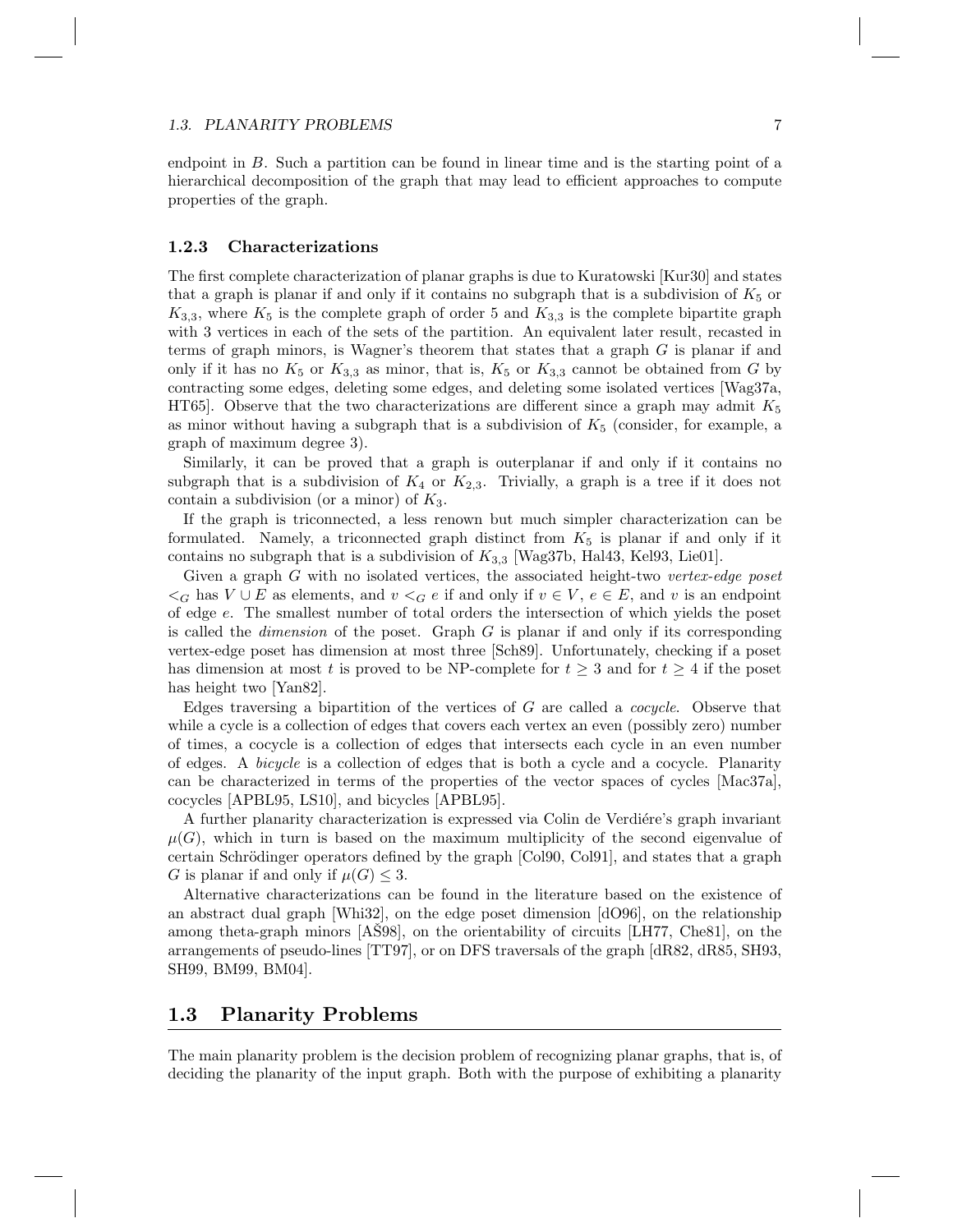certificate and of producing a planar embedding for information-visualization applications, planarity testing algorithms are usually coupled with planar embedding procedures, that sometimes, depending on the algorithmic approach, required a considerable research effort to be devised.

On the opposite, if the graph is not planar, the search for a non-planarity certificate is called Kuratowski subgraph isolation [CMS08], and the research concentrated on planarization algorithms that allow us to produce a planar graph where some degree-four vertices have been added to replace crossings [Lie01]. Since crossing number minimization is NPcomplete [GJ79] planarization algorithms use heuristics to introduce a reduced number of dummy vertices.

Dynamic algorithms have also been devised for efficiently determining planarity and computing a planar embedding of graphs where edges and vertices are added or deleted one at a time [DT89, DT96b, GIS99, DBTV01].

Efficient algorithms for planarity testing in parallel have been investigated in [KR88, RR89, RR94].

#### 1.3.1 Constrained Planarity

The problem of determining the planarity of a graph and of computing a possible embedding of it can be combined with additional constraints on the desired drawing that result in restrictions on the set of admissible planar embeddings [Tam98, GKM08]. Typical constraints ask for some vertices to be on the same face (usually the outer face), some vertex to have a specified circular ordering of its incident edges, some path to be drawn along a straight line, etc. In the easier cases, such constraints can be enforced by replacing sets of nodes and edges of the input graph with suitable gadgets, by launching an ordinary planarity algorithm, and by transferring the results back on the original graph. More complex cases require to efficiently explore the possible embeddings of the graph by considering their inner structures described by their BC-trees and SPQR-trees. In [GKM08], embedding constraints that restrict the admissible order of incident edges around a vertex are considered.

A very restrictive constraint is when the input graph  $G$  is partially embedded, i.e., when a subgraph H of G is provided with an embedding  $H$ . In this case, the problem of determining a planar embedding of the whole graph that extends the embedding  $H$ , if one exists, is linear  $[ADF^+10]$ . Also, if the answer is negative, an obstruction taken from a collection of minimal non-planar instances can be produced in polynomial time [JKR11].

A constrained planarization is implied anytime an embedding that minimizes some quality measure is desired. As pointed out in [BM90, PT00, Piz05], the quality of a planar embedding can be measured in terms of the maximum distance of its vertices from the external face. Such a distance can be given in terms of different incidence relationships between vertices and faces. For example, if two faces are considered adjacent when they share a vertex, then the maximum distance to the external face is called *radius* [RS84]. If two vertices are adjacent when they are endpoints of an edge, then the maximum distance to the external face is called width [DLT84]. If two vertices are adjacent when they are on the same face and the external face is adjacent to all its vertices, then the maximum distance to the external face is called *outerplanarity* [Bak94]. If two faces are adjacent when they share an edge, then the maximum distance to the external face is called depth [BM88]. In [PT00, GM04], algorithms are proposed to minimize the maximum distance of the biconnected components of the graph from the external face, where two biconnected components are adjacent if they share a cutvertex. This measure, which is also called "depth," is a rougher indicator of the quality of the embedding but can be computed in linear time.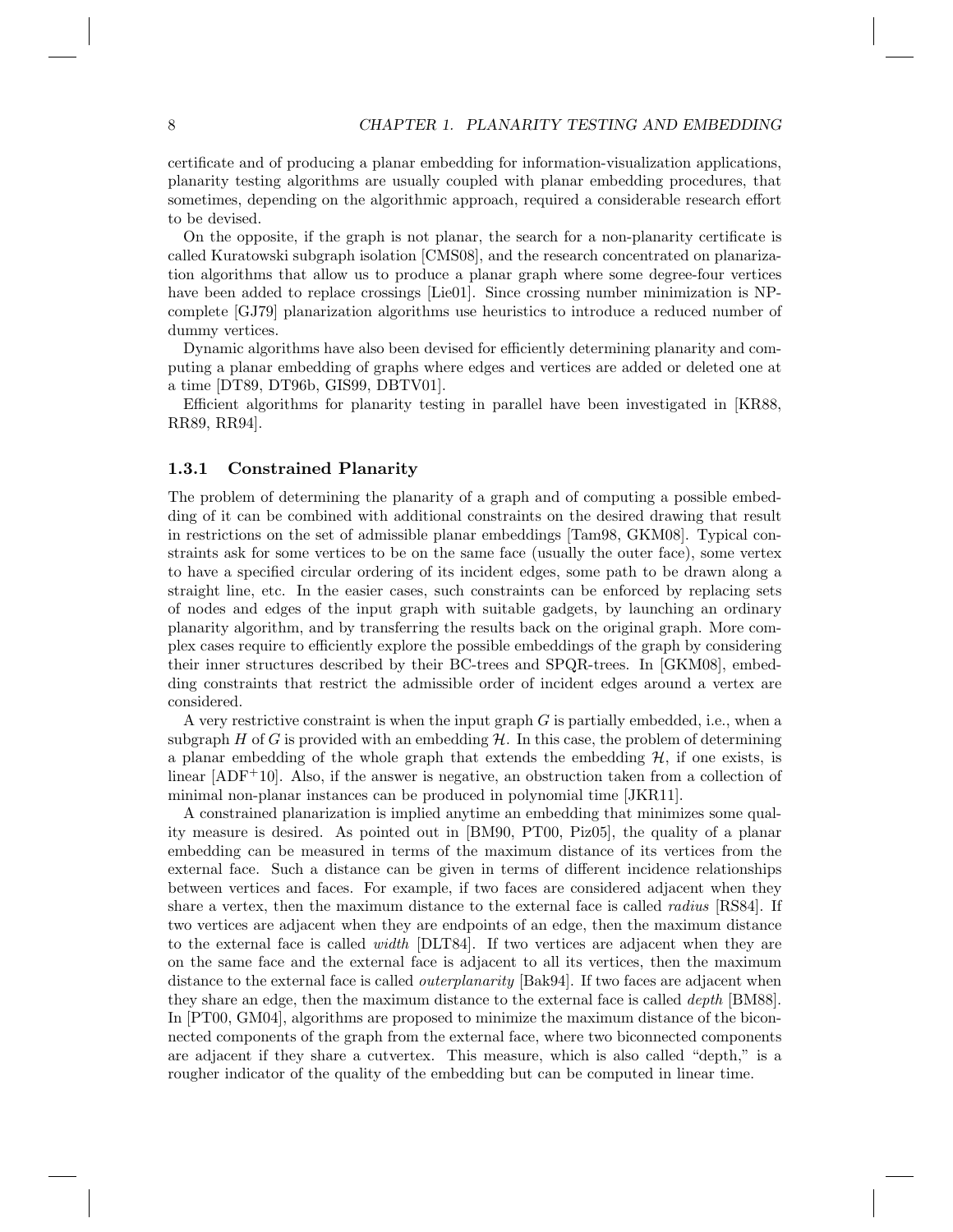#### 1.3. PLANARITY PROBLEMS 9

In [BM90], Bienstock and Monma present an algorithm to compute the planar embedding of an n-vertex planar graph with minimum maximum distance to the external face in  $O(n^5 \log n)$  time, which is improved to  $O(n^4)$  time in [ADP11]. The considered distance is the depth. However, it is possible to compute the radius, the width, and the outerplanarity of a graph by modifying and simplifying the algorithm for the minimum depth, since such distance measures are intrinsically simpler to compute than the depth [BM90]. The complexity bounds for computing such simpler distance measures is improved in [Kam07], where an algorithm that computes the outerplanarity of an *n*-vertex planar graph in  $O(n^2)$ time is described. Simple variations of this algorithm can lead to compute the radius in  $O(n^2)$  time and the width in  $O(n^3)$  time [Kam07].

#### 1.3.2 Deletion and Partition Problems

Deleting the minimum number of edges in order to obtain a planar graph is called *maximum* planar subgraph and proved to be NP-hard in [GJ79]. Analogously, deleting the minimum number of vertices in order to obtain a planar graph is called *maximum induced planar* subgraph and proved to be NP-hard in [Yan78].

The problem of partitioning the edges of a graph  $G = (V, E)$  into k sets  $E_1, \ldots, E_k$  in such a way that each graph  $G_i = (V, E_i)$ , with  $i = 1, 2, ..., k$  is planar is called graph thickness and is shown to be NP-hard for  $k = 2$  in [Man83].

#### 1.3.3 Upward Planarity

If the input graph  $G$  is directed, adding the requirement that the drawing of  $G$  is upward, that is, that each edge is a curve of increasing  $y$ -coordinates, transforms the planarity problem into the upward planarity one, which was shown to be NP-complete in [GT01].

However, upward planarity testing turns out to be polynomial for several families of directed graphs:

- 1. If the digraph G is outerplanar. This problem was shown to be  $O(n^2)$  in [Pap95].
- 2. If the digraph G is triconnected [BD91, BDLM94].
- 3. If the digraph G has a fixed embedding. An  $O(n^2)$ -time algorithm was introduced in [BDLM94], and the problem is linear in the case of embedded outerplanar graphs ([Pap95]).
- 4. If the digraph G is single-source. The  $O(n^2)$ -time algorithm described in [HL96] was improved to linear in [BDMT98].

#### 1.3.4 Outerplanarity

Determining whether a graph is outerplanar and producing an outerplanar drawing of it is a problem that can be solved independently or by using a planarity algorithm as a subroutine. In fact, a graph  $G = (V, E)$  is outerplanar if and only if the graph  $G'(V', E')$  is planar, where  $V' = V \cup \{v\}$  and  $E'$  is obtained from E by adding an edge  $(v_i, v)$  for each vertex  $v_i \in V$ .

Deleting the minimum number of vertices from a graph in order to make it outerplanar is NP-complete [Yan78].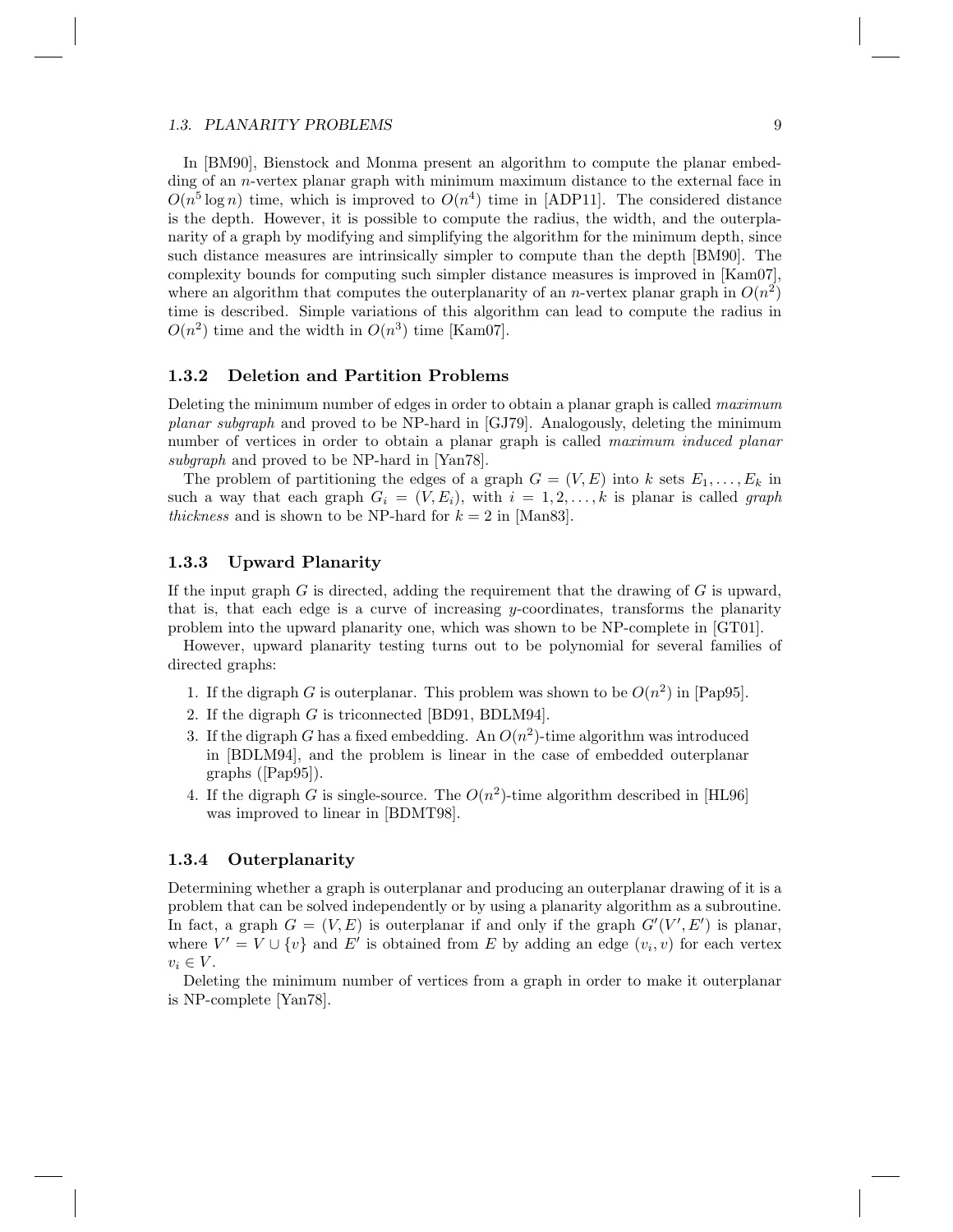#### 1.4 History of Planarity Algorithms

Directly applying Kuratowski's characterization of planar graphs based on subdivisions would yield an exponential-time algorithm while Wagner's characterization based on minors would give a factorial-time algorithm. The first polynomial-time algorithms for planarity are due to Auslander and Parter [AP61], Goldstein [Gol63], and, independently, Bader [Bad64].

In 1974, Hopcroft and Tarjan [HT74] proposed the first linear-time planarity testing algorithm. This algorithm, also called "path-addition algorithm," starts from a cycle and adds to it one path at a time. However, the algorithm is so complex and difficult to implement that several other contributions followed their breakthrough. For example, about 20 years after [HT74], Mehlhorn and Mutzel [MM96] contributed a paper to clarify how to construct the embedding of a graph that is found to be planar by the original Hopcroft and Tarjan algorithm.

A different approach has its starting point in the algorithm presented by Lempel, Even, and Cederbaum [LEC67]. This algorithm, also called "vertex addition algorithm," is based on considering the vertices one-by-one, following an st-numbering; it has been shown to be implementable in linear time by Booth and Lueker [BL76], while a linear-time algorithm for computing the needed st-numbering was provided in [ET76]. Also in this case, a further contribution by Chiba, Nishizeki, Abe, and Ozawa [CNAO85] has been needed for showing how to construct an embedding of a graph that is found planar.

A further interesting algorithm [dOR06, dF08a, Bra09] is based on a characterization given by de Fraysseix and Rosenstiehl [dR82, dR85] in turn based on intuitions of Liu and Wu [Wu74, Ros80, Liu88, Liu89, Xu89]. For a long time, the algorithm has not been fully described in the literature but had a very efficient implementation in the Pigale software library [dO02].

However, although the planarity problem has been carefully studied in the above cited literature, the story of the planarity testing algorithms enumerates several more recent contributions. The motivations behind such relatively new papers are twofold. On one side, even if the known algorithms are combinatorially elegant, they are quite difficult to understand and to implement. On the other side, the researchers are interested in deepening the relationships between planarity and Depth First Search (DFS). Such relationships are clearly strong but, probably, up to now, not completely understood.

Two recent DFS-based planarity testing algorithms, whose similarities were stressed in [Tho99], are those presented by Shih and Hsu [SH93, SH99, Hsu03] and by Boyer and Myrvold [BM99, BM04].

The Shih-Hsu algorithm replaces biconnected portions of the graph with single nodes, called C-nodes, whose embedding is fixed.

The Boyer and Myrvold algorithm represents embedded biconnected portions of the graph with a data structure that allows the embeddings to be "flipped" in constant time.

#### 1.5 Common Algorithmic Techniques and Tools

In this section, we introduce some definitions and common techniques used by the planarity testing algorithms. The most important technique, common to almost all the algorithms, is Depth First Search, or DFS. DFS is a method for visiting all the vertices of a graph G. It starts from an arbitrarily chosen vertex of G and continues moving from the current vertex to an adjacent one, as long as unexplored neighbors are found. When the current vertex has no unexplored neighbors, the traversal backtracks to the first vertex with an unexplored adjacent vertex.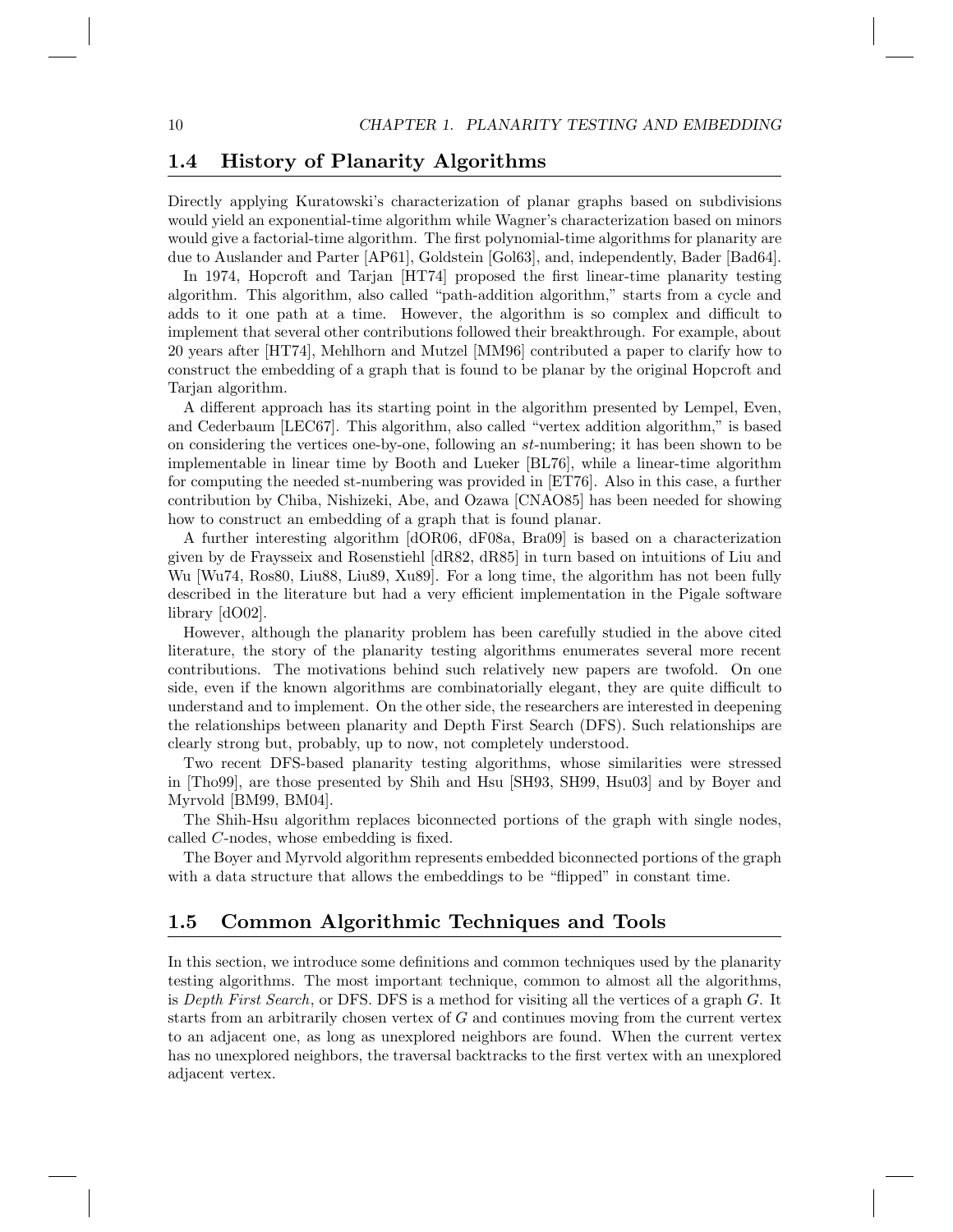#### 1.6. CYCLE-BASED ALGORITHMS 11



Figure 1.4 A DFS traversal of a graph. Thick lines represent the tree edges, while the back edges are drawn with dashed lines. Each vertex is identified with its DFS index.

The edges by which DFS discovers new vertices of  $G$  form a spanning tree  $T$  of  $G$ , called Palm Tree, or DFS Tree. The root of T is the vertex at which the traversal started. The edges of T are called *tree edges*, while the remaining edges of G are called *back edges* (or co-tree edges).

After performing a DFS traversal, each vertex v of G can be associated with a DFS index,  $DFS(v)$ , that is, the order in which v was reached during the DFS visit. The root of T has index one. For a tree edge  $(u, v)$ , we have that  $DFS(u) < DFS(v)$ . On the contrary, a back edge is oriented from the end vertex with higher DFS index to the end vertex with lower DFS index. An example DFS is shown in Figure 1.4.

For each vertex v of G, we can also define two sets of edges, called  $B_{in}(v)$  and  $B_{out}(v)$ . These sets contain, respectively, the back edges entering and exiting  $v$ . Note that each back edge in  $B_{in}(v)$  connects v to a descendant in the DFS tree, while each back edge in  $B_{out}(v)$ connects v to an ancestor. Given a tree edge  $e = (u, v)$ , its returning edges are those back edges that from a descendant of v (included v itself) go to an ancestor of u different from  $u$ itself. At last, the *lowpoint* of a vertex v, denoted by  $lowpt(v)$ , is the lowest DFS index of an ancestor of  $v$  reachable through a back edge from a descendant of  $v$ . Analogously, the highpoint of a vertex v, denoted by  $highpt(v)$ , is the highest DFS index of an ancestor of v reachable through a back edge from a descendant of v.

#### 1.6 Cycle-Based Algorithms

The shared foundation of all algorithms in this section is an intuitive observation formalized in the Jordan curve theorem: every simple closed curve divides the plane into two connected regions, and hence there is no way to connect two points in both regions without crossing that curve.

Acyclic (undirected) graphs are forests and therefore planar. If a graph does contain a cycle, that cycle yields a simple closed curve in any planar drawing of it. Consequently, each of the remaining connected parts of the graph needs to be drawn entirely in one of the two connected regions bounded by the cycle. Deciding whether this is possible, and which region to choose, is the essence of planarity testing and embedding, respectively.

It will take three major steps to arrive at simple linear-time algorithms based on this observation. The first step consists in formalizing the approach in a recursive algorithm, the second step yields a linear-time realization of the algorithm, and the third step simplifies the second while adding a corresponding combinatorial characterization.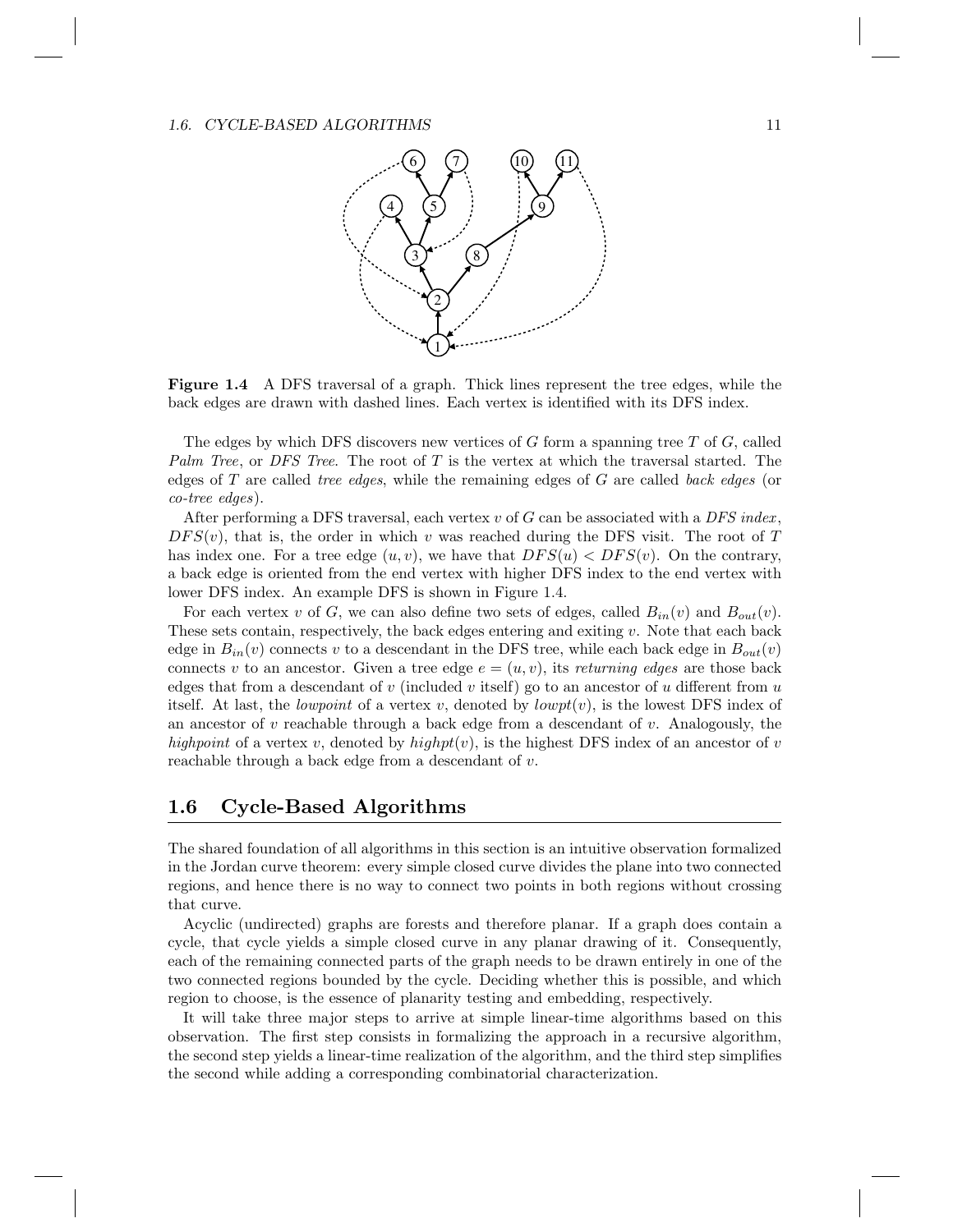

**Figure 1.5** A biconnected graph G and a cycle C. The edges of C are drawn dashed.



**Figure 1.6** The four segments of graph  $G$  of Figure 1.5 separated by cycle  $C$ .

#### 1.6.1 Adding Segments: The AUSLANDER-PARTER Algorithm

Algorithms based on the above cycle criterion were first proposed in [AP61] (see also [Gol63, Bad64, DETT99]).

To introduce the approach formally, consider a simple cycle  $C$  in a biconnected graph  $G$ . Recall that a graph is planar if and only if its biconnected components are, and that every edge of a biconnected graph is contained in at least one cycle. Each such cycle C yields a collection of connected, edge-induced subgraphs  $S_i$ ,  $i = 1, \ldots, k$  as follows. Either  $S_i$  is an edge that connects two vertices of C that are not consecutive (i.e., a *chord*), or  $S_i$  is induced by the edges of a connected component of  $G \setminus C$  together with the edges connecting that component to C. Each  $S_i$  is called a *segment* and, because of biconnectivity, contains at least two vertices of C, referred to as the *attachments* of  $S_i$ . Note that vertices of C may be attachments of any number of segments. Figure 1.5 shows a biconnected graph G and a cycle C. The segments separated by C are depicted in Figure  $1.6$ 

A cycle  $C$  of  $G$  is said to be *separating* if it has at least two segments, while it is called non-separating otherwise. Of course, if  $G$  is a cycle, then  $C$  has no segments and is nonseparating. In order to recur on subgraphs, the AUSLANDER-PARTER algorithm needs to pick a separating cycle.

**LEMMA 1.1** [DETT99] Let G be a biconnected graph, let C be a non-separating cycle of G, and let S be its only segment. If S is not a path, then G has a separating cycle  $C'$ consisting of a subpath of C plus a path  $\gamma$  of S between two attachments.

**Proof:** Let u and v be two attachments of S that are consecutive in the circular ordering of C, let  $\alpha$  be a subpath of C between u and v that does not contain any other attachment of S to C, and let  $\beta$  be the subpath of C between u and v different from  $\alpha$  (see Figure 1.7) for an example). Since S is connected, there is a path  $\gamma$  in S between u and v. Let C' be the cycle obtained from C by replacing  $\alpha$  with  $\gamma$ . We have that  $\alpha$  is a segment of G with respect to C'. If S is not a path, let e be an edge of S not in  $\gamma$ . There is a segment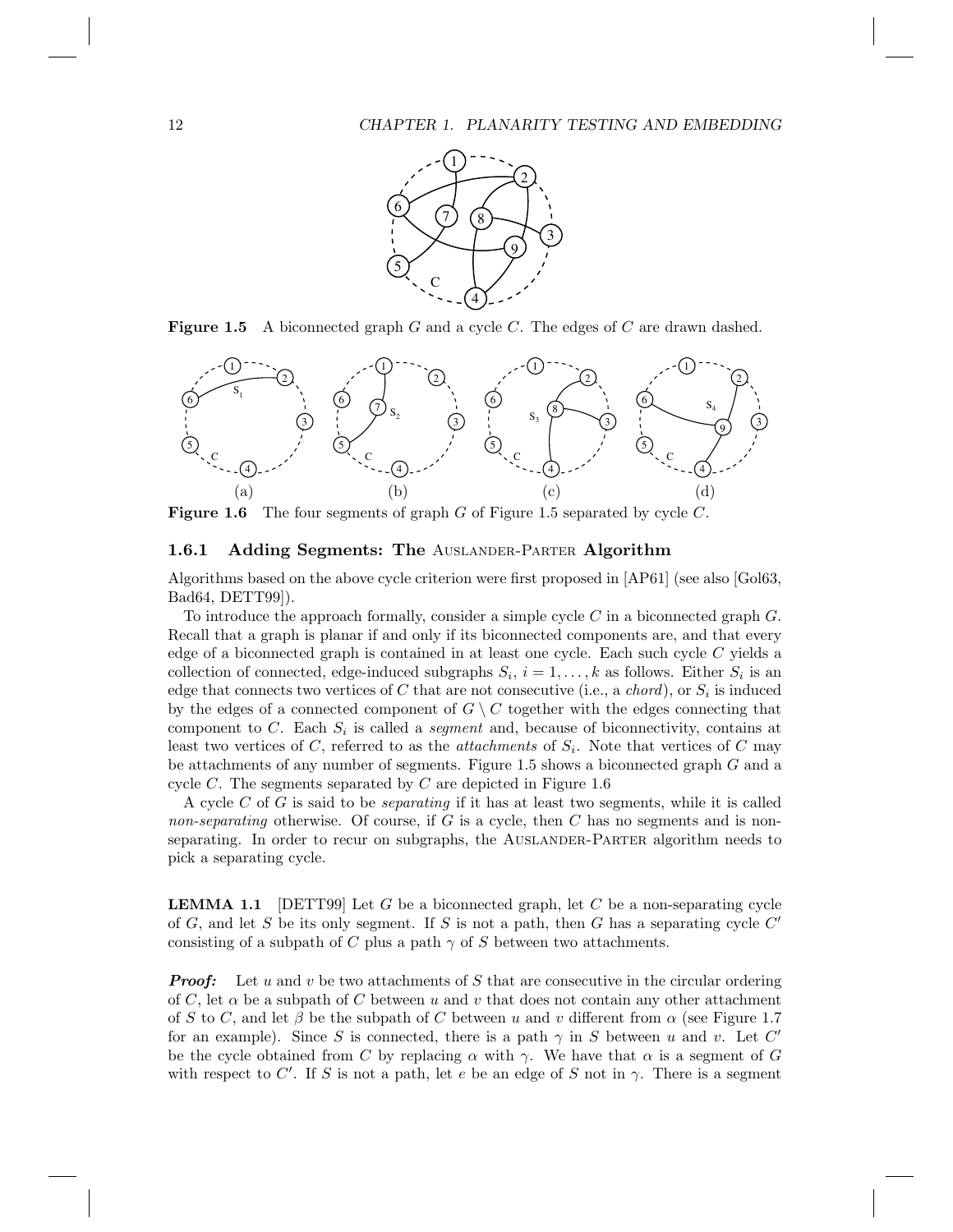

**Figure 1.7** (a) A non-separating cycle C whose single segment S is not a path. Replacing subpath  $\alpha$  with subpath  $\gamma$  as described in the proof of Lemma 1.1 yields a separating cycle  $C'$ .



Figure 1.8 (a) The interlacement graph for the segments induced on graph G by the cycle C of Figure 1.5. (b) A possible bi-coloring of the interlacement graph. (c) The corresponding embedding choices for the segments of  $G$ , where segments colored black are placed inside C.

of  $C'$  distinct from  $\alpha$  containing e. Therefore, if S is not a path, then  $C'$  has at least two segments and is thus a separating cycle of  $G$ .  $\Box$ 

We have already argued that segments must be drawn entirely in one of the two regions created by the drawing of C. Two segments are said to be compatible, if they can be drawn in the same region of  $C$ , and *conflicting* otherwise. The following lemma shows that compatibility has a simple characterization.

LEMMA 1.2 Two segments are compatible, if and only if their attachments do not interleave.

The *interlacement graph* of the segments of G with respect to C is the graph whose vertices are the segments of  $G$  and whose edges are the pairs of interlacing segments. Figure 1.8(a) shows the interlacement graph for graph  $G$  and cycle  $C$  of Figure 1.5. If there are more than two pairwise incompatible segments, the graph is not planar, because there are only two regions in which they can be drawn. If  $G$  is planar, then the interlacement graph is bipartite and two-colorable, each color corresponding to one side of  $C$  (see Figures 1.8(b) and  $1.8(c)$ ). We can recursively check the planarity of all subgraphs obtained from the union of a segment  $S_i$  and  $C$ .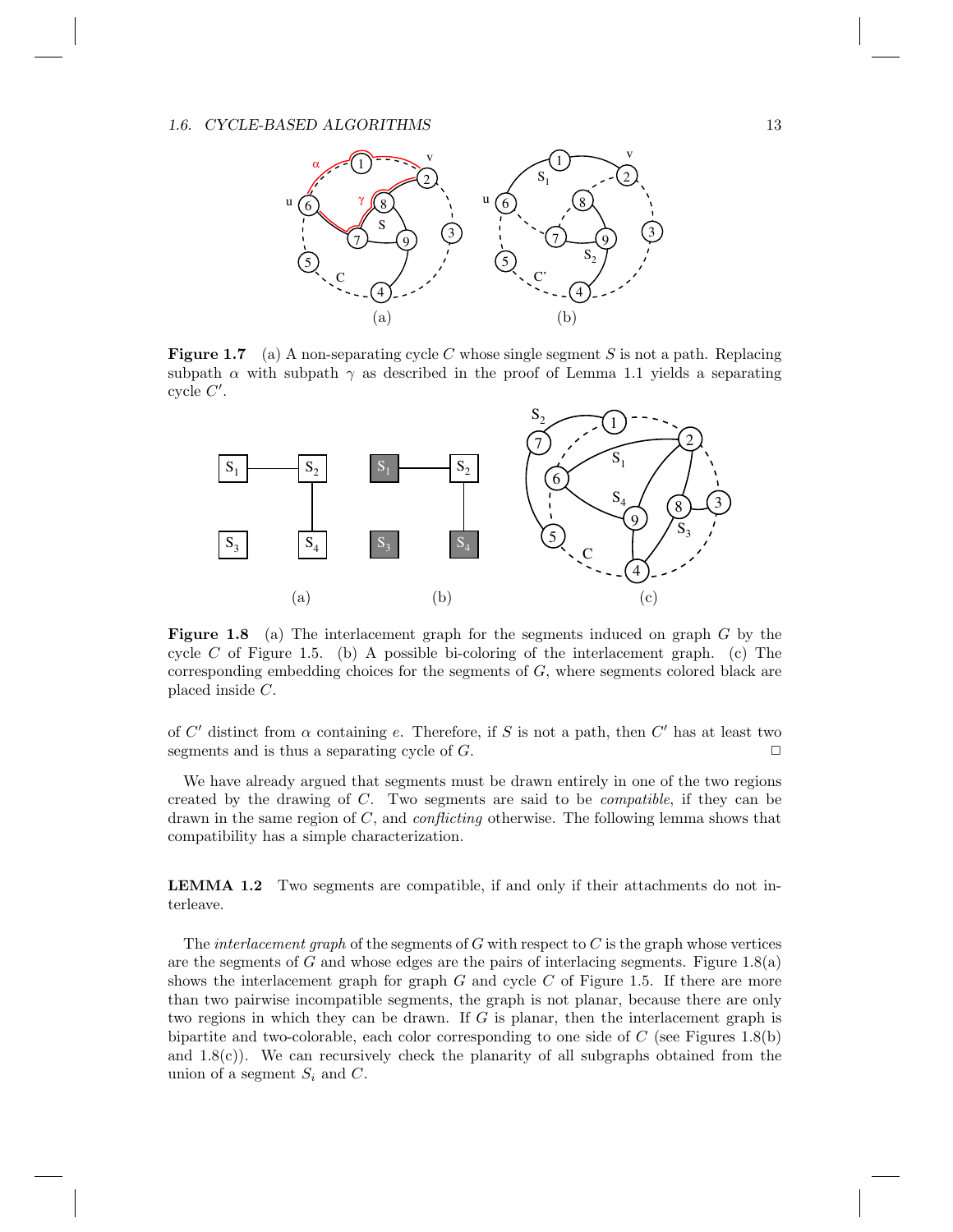The Auslander-Parter algorithm is based on the following intuitive recursive characterization of planarity for biconnected graphs.

**Theorem 1.1** *[DETT99] A biconnected graph G with a cycle C is planar if and only if* the following two conditions hold:

- The interlacement graph of the segments of  $G$  with respect to  $C$  is bipartite.
- For each segment S of G with respect to  $C$ , the graph obtained by adding S to  $C$ is planar.

**Proof:** If the graph is planar, it is easy to see that the two conditions hold by considering a planar drawing of it. If the two conditions hold, the proof is by construction and is based on the fact that compatible segments do not interleave (Lemma 1.2) and, hence, can be planarly arranged on the same side of  $C$ .  $\Box$ 

The algorithm has three cases:

- **Trivial case.** Graph G is a single cycle C. This case can only occur at the beginning of the computation and terminates it.
- Base case. Cycle C separates a single segment, which is a path. This terminates the current branch of the computation (there will be no recursion).
- **Recursive case.** A separating cycle C can be found in  $G$ . If the interlacement graph is not bipartite, the algorithm terminates with a non-planarity. Otherwise, recursion is needed on the subgraphs composed by C and each segment.

Here it is not necessary to describe this algorithm in more detail, because, in fact, the subsequent ones are instantiations of this rather generic approach.

It can be shown that the number of recursions is  $O(n)$  and that the interlacement graph has size  $O(n^2)$ , yielding an  $O(n^3)$  time algorithm. Also, it is worth mentioning that for a graph that turns out to be planar, the embedding is constructed bottom-up, where planar embeddings may have to be flipped, depending on which region they are placed in. There is an interesting alternative approach presented by Demoucron, Malgrange, and Pertuiset [DMP64]. Instead of recursively testing segments for planarity, they start from a fixed embedding of one cycle, and incrementally add only a path connecting two attachments of a segment into a face of the current embedding. This approach requires a careful selection of (facial) cycles and paths and yields a quadratic-time algorithm but is the only algorithm known to us that does not require alterations of preliminary embeddings.

#### 1.6.2 Adding Paths: The HOPCROFT-TARJAN Algorithm

The relative inefficiency of recursively testing augmented segments for planarity is caused by a lack of control over the instances obtained when selecting a cycle.

By exploiting the special structure of DFS trees, Hopcroft and Tarjan [HT74] (see also [Deo76, RND77, Eve79, Wil80]) were able to serialize the combination of trivially planar segments (namely, paths) in a bottom-up fashion.

Let us start from a *spine cycle*, i.e., a fundamental cycle consisting of a path of tree edges that start at the root of the DFS tree together with a single back edge returning to the root. Call the subgraph consisting of only the spine cycle  $G_0$ . Next, segments are added recursively, one path at a time, which is why the algorithm is often referred to as the path-addition approach.

To explain the order in which paths are selected, consider the subgraph  $G_i$  consisting of the spine cycle and the first i paths, and an edge e that is incident to but not contained in  $G_i$ .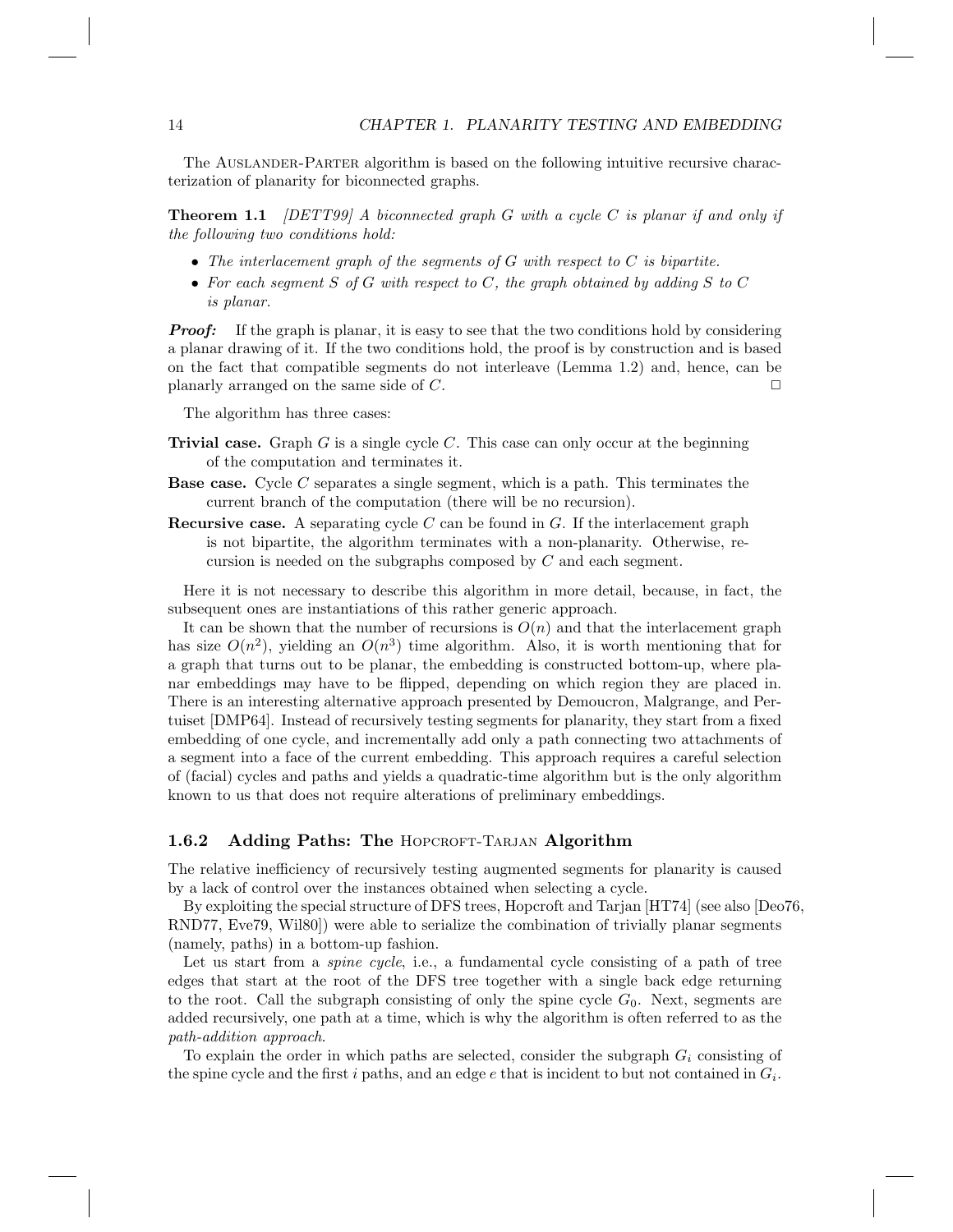#### 1.6. CYCLE-BASED ALGORITHMS 15

Define the segment  $S(e)$  of e to be the inclusion-maximal connected subgraph containing e, in which no vertex of  $G_i$  has degree larger than one. Moreover, define the vertex with the lowest DFS number in  $S(e)$  to be the *lowpoint of the segment*. Since G is biconnected,  $S(e)$  contains at least two vertices of  $G_i$ , which we call attachments as well. By the order in which paths are inserted, the lowpoint of  $S(e)$  will always be an attachment.

Now assume that the DFS tree was re-built to determine lowpoints and biconnected components. When exploring the tree once again, but this time by traversing edges with lower lowpoints first, we are effectively performing a recursive traversal of segments in which segments with lower lowpoints are traversed first. This order is crucially important for our ability to test efficiently whether segments are conflicting, because it ensures that the attachments of a segment are visited in order of non-decreasing lowpoints. We can therefore place lowpoints on a stack and remove them from the top of the stack during backtracking, thus maintaining in the stack all attachments in the order in which they appear in the lower part of the segment-defining cycle not yet backtracked over. Recall that two segments are compatible if their attachments do not interleave.

Again, we do not go into further details, because the approach is further simplified below. We just note that the algorithm can actually be implemented to run in linear time, but that this is quite difficult and that it took many years until this test was complemented by an embedding phase [MM96] (which runs in linear time).

Part of the difficulty is in the absence of a characterization of planarity that is closely tied to the workings of the algorithm.

#### 1.6.3 Adding Edges: The DE FRAYSSEIX-OSSONA DE MENDEZ-ROSENSTIEHL Algorithm

While we have argued that the test of Hopcroft and Tarjan implements that of Auslander and Parter by recursively building up segments one path at a time, it turns out that the original approach can be further simplified by interpreting it on an even more detailed level, adding one edge at a time.

This does not only simplify the algorithm, it also yields a characterization of planarity that provides a less procedural proof of correctness and a straightforward embedding. Therefore, following the approach of [Bra09], we first recall the characterization and then revisit the algorithm.

Consider a connected undirected graph which needs not to be biconnected, and let  $G =$  $(V, T \oplus B)$  be the directed graph obtained from a DFS, where T is the set of tree edges and  $B$  the set of back edges. We say that  $G$  is a *DFS-orientation* of the original graph. Note that this is not a procedural definition, since such an orientation is characterized by consisting of a rooted spanning tree such that each non-tree edge defines a directed cycle. As each back edge returns to an ancestor of its source, it implicitly defines a cycle, which is called fundamental cycle. A back edge  $(u, v)$  is a return edge for each tree edge of its fundamental cycle, with the exception of the first tree edge exiting  $v$ .

**DEFINITION 1.1** [dOR06] Let  $G = (V, T \oplus B)$  be a DFS-oriented graph. A partition  $B = L \oplus R$  of its back edges into two classes, referred to as left and right, is called left-right partition, or LR partition for short, if for every vertex v with incoming tree edge  $e$  and outgoing edges  $e_1, e_2$ 

• all return edges of  $e_1$  ending strictly higher than  $lowpt(e_2)$  belong to one class and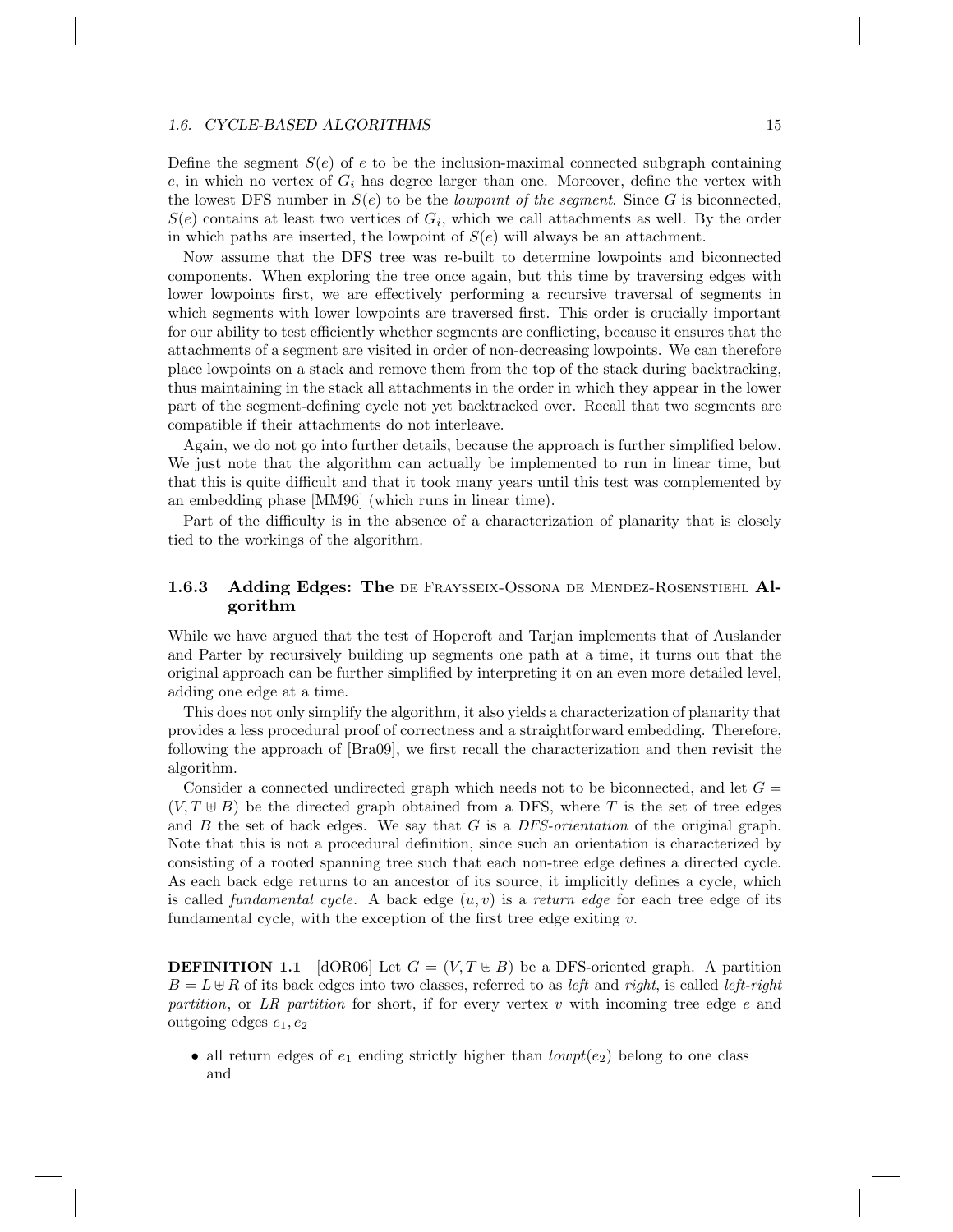• all return edges of  $e_2$  ending strictly higher than  $lowpt(e_1)$  belong to the other class.

Intuitively, the partition of the back edges into classes  $L$  and  $R$  corresponds to orienting the fundamental cycles in such a way that those closed by back edges in  $L$  are counterclockwise while those closed by back edges in  $R$  are clockwise.

**Theorem 1.2** A graph is planar if and only if it admits an LR partition.

Necessity of the condition of Theorem 1.2 is straightforward: given a DFS tree and a planar embedding of the graph it suffices to assign each back edge to the classes L or R, depending on whether the fundamental cycle it closes is counterclockwise or clockwise, respectively. Sufficiency is shown by constructing a planar embedding from a given LR partition. First, observe that in an LR partition it can be assumed that all return edges from a tree edge e that return to  $lowpt(e)$  are on the same side. Such a LR partition is called aligned. If a partition is not aligned, an equivalent aligned partition can be found.

In order to obtain a planar embedding, the LR partition is extended to cover also outgoing tree edges and, for each vertex  $v$ , a linear nesting order is defined on its exiting tree edges. This order contains both right and left outgoing edges of v mixed together: restricted to the right outgoing tree edges it gives their clockwise order around  $v$  and restricted to the left outgoing tree edges it gives their counterclockwise order around  $v$ . The final embedding for each vertex  $v$  is obtained by suitably interleaving outgoing tree edges with back edges entering v.

The extension of the LR partition to tree edges is straightforward. If a tree edge has some return edges (i.e., its source is neither the root nor a cut vertex), it is assigned to the same side as one of its return edges ending at the highest return point. Otherwise, the side is arbitrary.

To determine the linear nesting order for tree edges outgoing  $v$ , suppose first that all back edges belong to R and consider a fork consisting of tree edge  $e = (u, v)$  and outgoing tree edges  $e_1$  and  $e_2$  exiting v. If both  $e_1$  and  $e_2$  have some return edges, v is a branching point of at least two overlapping fundamental cycles sharing e. Since both cycles are clockwise (all edges belong to R), they must be properly nested in order to avoid edge crossings. As the root of the DFS tree is assumed to be on the outer face, we have to put  $e_2$  clockwise after  $e_1$  (i.e., inside the cycle defined by it) if and only if the lowpoint of  $e_1$  is strictly lower than that of  $e_2$ . The same holds if both have the same lowpoint but only  $e_2$  is *chordal*, i.e., has another return point above it. On the contrary, if both L and R are not empty, it can happen that both  $e_1$  and  $e_2$  are chordal. In this case the tie is broken arbitrarily, because in any planar embedding these two edges must be on different sides.

Let  $e = (v, w)$  be a tree edge. We denote by  $L(e)$  ( $R(e)$ , respectively) the sequence of incoming back edges entering  $v$  from descendants of  $w$  ordered in such a way that if  $b_1 = (x_1, v)$  and  $b_2 = (x_2, v)$  are two such back edges, and if  $(z, x)$ ,  $(x, y_1)$ , and  $(x, y_2)$  is the fork of the two cycles closed by  $b_1$  and  $b_2$ , then  $b_1$  comes before  $b_2$  in  $L(e)$  ( $R(e)$ , respectively) if and only if  $(x, y_1)$  comes before  $(x, y_2)$   $((x, y_1)$  comes after  $(x, y_2)$ , respectively) in the adjacency list of x.

**DEFINITION 1.2** Given an LR partition and a vertex v, let  $e_1^L, \ldots, e_l^L$  be the left outgoing tree edges of v, and  $e_1^R, \ldots, e_r^R$  its right outgoing tree edges. If v is not the root, let u be its parent. The clockwise *left-right ordering*, or LR ordering for short, of the edges around  $v$  is defined as follows:

$$
(u, v), L(e_l^L), e_l^L, R(e_l^L), \ldots, L(e_1^L), e_1^L, R(e_1^L), L(e_1^R), e_1^R, R(e_1^R), \ldots, L(e_r^R), e_r^R, R(e_r^R),
$$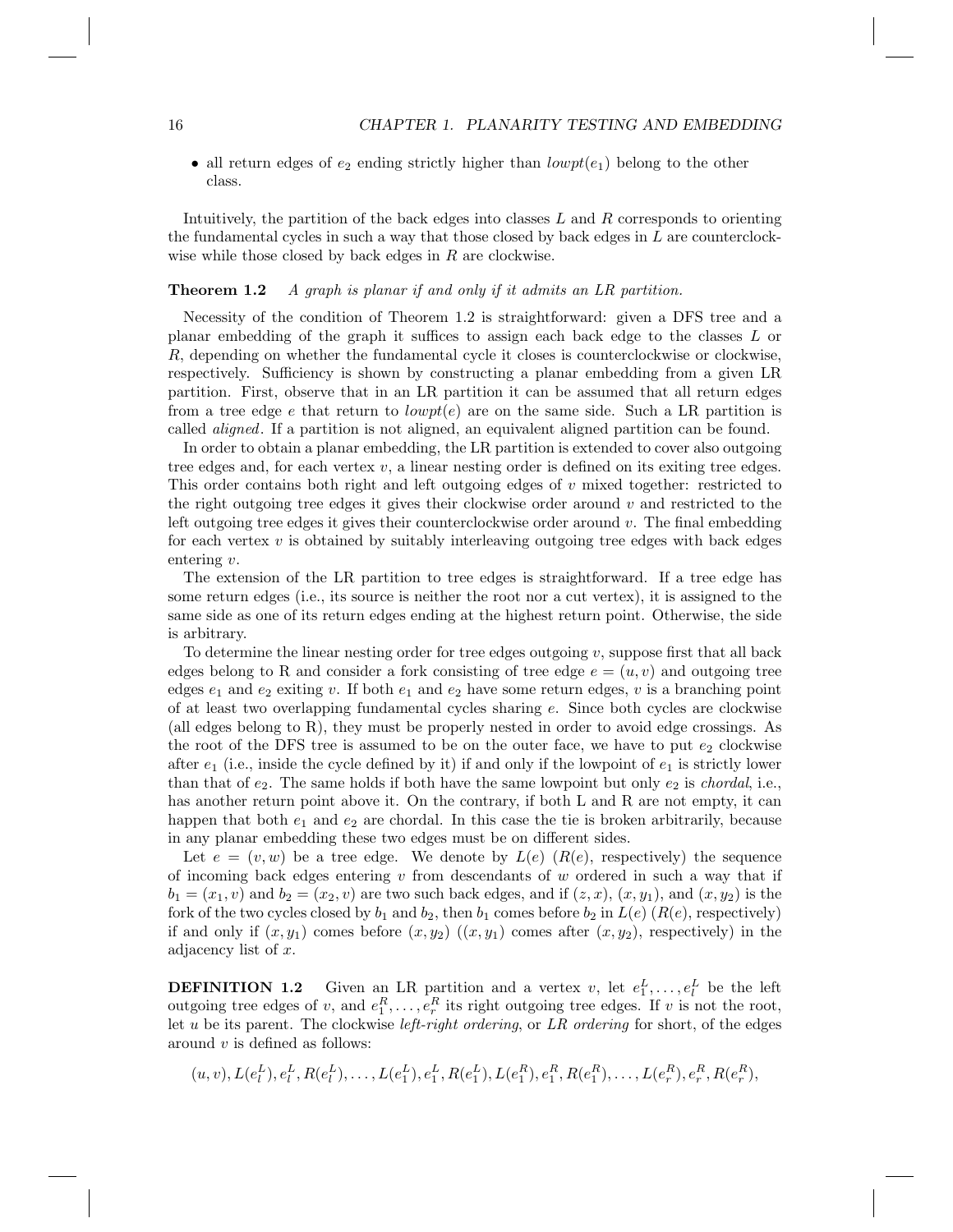#### 1.7. VERTEX ADDITION ALGORITHMS 17

where  $(u, v)$  is absent if v is the root.

The following lemma shows the sufficiency of the left-right planarity criterion of Theorem 1.2 (the proof by contradiction can be found in [Bra09]).

LEMMA 1.3 Given an LR partition, its LR ordering yields a planar embedding.

Hence, the search for a planar embedding of the input graph boils down to the search for an LR partition of its back edges. Fortunately, from the definition of LR partition directly come two constraints that have to be satisfied by back edges in  $L$  and  $R$  classes. Let  $b_1 = (u_1, v_1)$  and  $b_2 = (u_2, v_2)$  be two back edges with overlapping fundamental cycles and let  $(u, v), (v, w_1), (v, w_2)$  be their fork.

- 1.  $b_1$  and  $b_2$  belong to different classes if  $lowpt(w_2) < v_1$  and  $lowpt(w_1) < v_2$ .
- 2.  $b_1$  and  $b_2$  belong to the same class if there is an edge  $e' = (x, y)$ , with  $x \in$ 
	- $C(b_1) \cap C(b_2)$  and  $y \notin C(b_1) \cap C(b_2)$  such that  $lowpt(y) < min\{v_1, v_2\}$ .

Of course, if a pair of back edges is subject to both the constraints above, no LR partition can exist and hence the graph is non-planar. By exploiting the constraints a quadratic planarity test and embedding algorithm can be found immediately. Namely, build a *constraint* graph, analogous to the interlacement graph of the AUSLANDER-PARTER algorithm, where each back edge is a vertex and each constraint is an edge, labeled "−1" if the two back edges have to belong to different classes and labeled " $+1$ " if they have to belong to the same class. After contracting "+1" edges, test if the constraint graph is bipartite.

In order to transform this quadratic-time algorithm into a linear one, the constraint graph cannot be explicitly built and the tentative assignment of back edges to the L and R classes may be changed several times during the computation, which is structured as a further traversal of the DFS tree. Details of the linear-time algorithm can be found in [dOR06, dF08a, Bra09].

### 1.7 Vertex Addition Algorithms

Given a planar drawing  $\Gamma$  of a graph  $G(V, E)$ , we could delete one vertex at a time from  $\Gamma$ to obtain a sequence of smaller planar drawings ending with a single isolated vertex. The intuition that this process could be suitably reversed yields the so-called "vertex addition" algorithms.

We classify in this family the LEMPEL-EVEN-CEDERBAUM, the SHIH-HSU, and the BOYER-Myrvold algorithms, although we know that some authors proposed a different classification for their approach. The similarities between the SHIH-HSU and the BOYER-MYRVOLD algorithms were already pointed out in [Tho99], while a common view encompassing all the three algorithms was envisaged by Haeupler and Tarjan in [HT08].

Vertex addition algorithms start from an initial graph  $G_1$  composed by one isolated vertex  $v_1$ . At each step  $i = 2, \ldots n$ , a new vertex  $v_i$  is added to the graph and the subgraph  $G_i(V_i, E_i)$ , induced by the current vertices  $V_i = \{v_1, \ldots, v_i\} \subseteq V$ , is considered. Two kinds of operations are performed: first,  $G_i$  is checked for planarity; second, some data structures are updated in order to allow analogous checks to be efficiently performed at step  $i + 1$ .

A key feature, common to this family of algorithms, is that the order in which the vertices are added is not arbitrary. Let  $G_i(V_i, E_i)$  be the subgraph of G induced by the vertices  $\overline{V}_i = V - V_i$  that have still to be added to the graph. All the algorithms based on vertex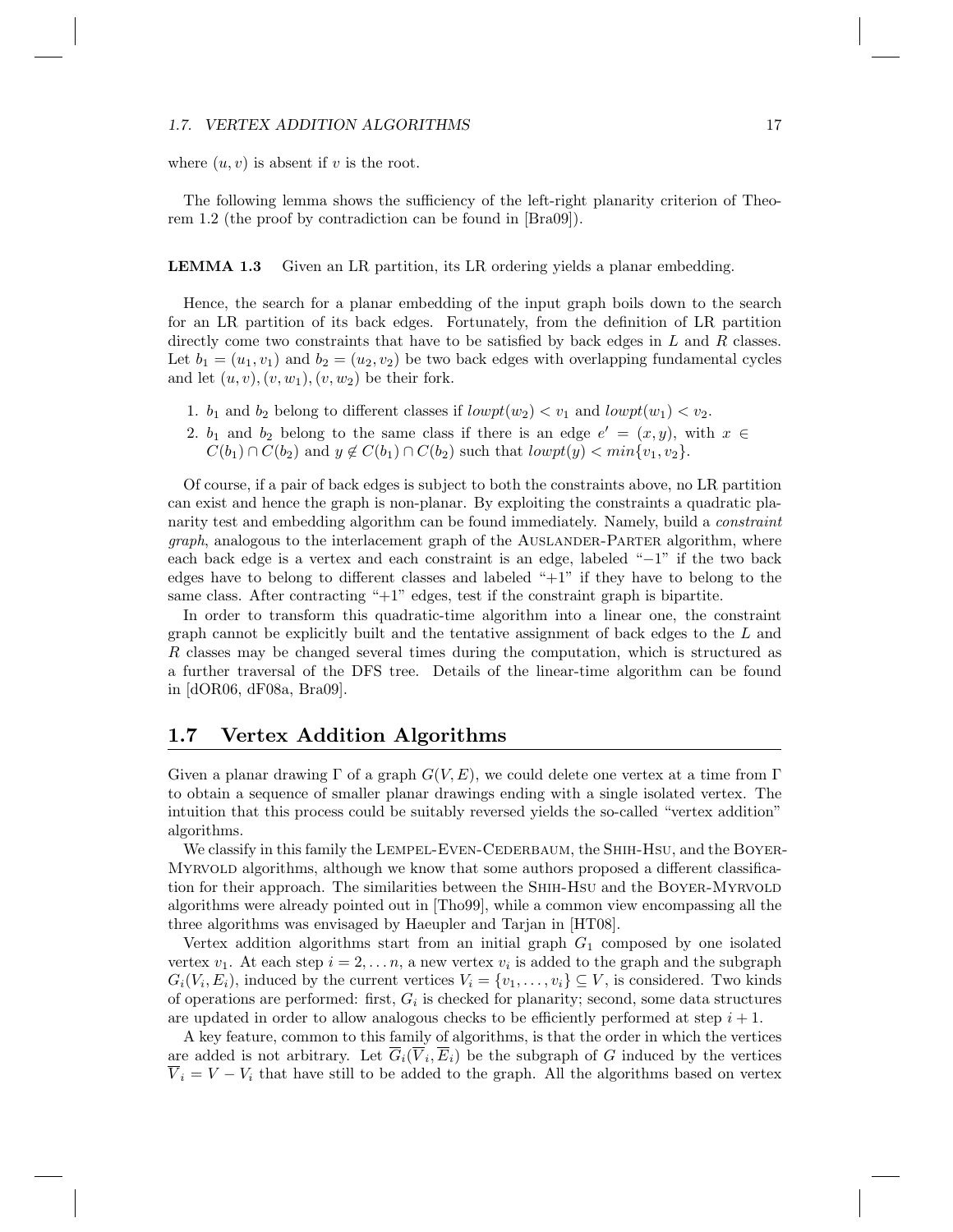

**Figure 1.9** Properties of Lemma 1.4. (a) The embedding  $\Gamma$  where the connected subgraph  $G_b$  is highlighted. (b) The embedding  $\Gamma_a$  of  $G_a$ . By Property  $(\alpha)$ ,  $v_6$ ,  $v_7$ , and  $v_8$  fall into f<sup>\*</sup>. By Property ( $\beta$ ),  $f_1$  and  $f_2$  are also faces of Γ. By Property ( $\gamma$ ), the cutvertex  $v_2$  is on  $f^*$ .

addition require that  $G_i$  is connected for  $i = 1, \ldots, n$ , that is, the vertex addition order is a leaf-to-root order for some spanning tree of  $G$ . LEMPEL-EVEN-CEDERBAUM's algorithm, for example, requires that the vertices are added in the order given by an st-numbering; in the Shih-Hsu and in the Boyer-Myrvold algorithms, the order is that of a reverse DFS traversal of the graph. The importance of this requirement is stated by the following lemma.

**LEMMA 1.4** Let  $G(V, E)$  be a planar, connected graph and let  $\{V_a, V_b\}$  be a bipartition of the vertices in V such that the graph  $G_b(V_b, E_b)$  induced by  $V_b$  is connected. Consider any planar embedding  $\Gamma$  of G and denote by  $\Gamma_a$  the planar embedding  $\Gamma$  restricted to  $G_a$ . The following properties hold:

- ( $\alpha$ ) Vertices of  $V_b$  are on the same face  $f^*$  of  $\Gamma_a$ .
- ( $\beta$ ) Each face f of  $\Gamma_a$ , with  $f \neq f^*$ , is also a face of  $\Gamma$ .
- ( $\gamma$ ) If G is biconnected, cutvertices of  $G_a$  are also incident to face  $f^*$  of  $\Gamma_a$ .

**Proof:** Property ( $\alpha$ ) trivially descends from the fact that  $G_b$  is connected and  $\Gamma$  is a planar embedding of G. Property  $(\beta)$  is also trivial. Suppose for a contradiction that  $f \neq f^*$  is a face of  $\Gamma_a$  but not a face of  $\Gamma$ . Observe that f is a cycle of  $\Gamma$  and, since it is not a face of Γ, it contains at least one edge  $e = (u, v)$  of Γ that is not an edge of Γ<sub>a</sub>. If both u and v belong to  $V_a$ , we have a contradiction as e belongs to the graph induced by  $V_a$  but it is not in  $\Gamma_a$ . Otherwise, if one among u and v is not in  $V_a$ , we have again a contradiction since Property ( $\alpha$ ) ensures that  $f = f^*$ . This proves Property ( $\beta$ ). Suppose that G is biconnected. If v is a cutvertex of  $G_a$ , then there is a face f of  $\Gamma_a$  that is incident at least two times on v. Since v is not a cutvertex of  $\Gamma$ , face f is a face of  $\Gamma_a$  but is not a face of Γ, and Property (β) ensures that  $f^*$  is the only face of  $\Gamma_a$  that has this property.  $\Box$ 

An example that shows the three properties of Lemma 1.4 is depicted in Figure 1.9. Property  $(\alpha)$  was also proved in [Eve79, Lemma 8.10] for the special case of connected subgraphs induced by an st-numbering.

Let  $\psi$  be a function  $\psi: V \to \{1, \ldots, n\}$  that assigns a different index to each vertex of G. We say that  $\psi$  is a proper numbering of G if for each i we have that the subgraph  $G_i(V_i, E_i)$  induced by  $V_i = \{v \mid \psi(v) > i\}$  is connected. In order to simplify the notation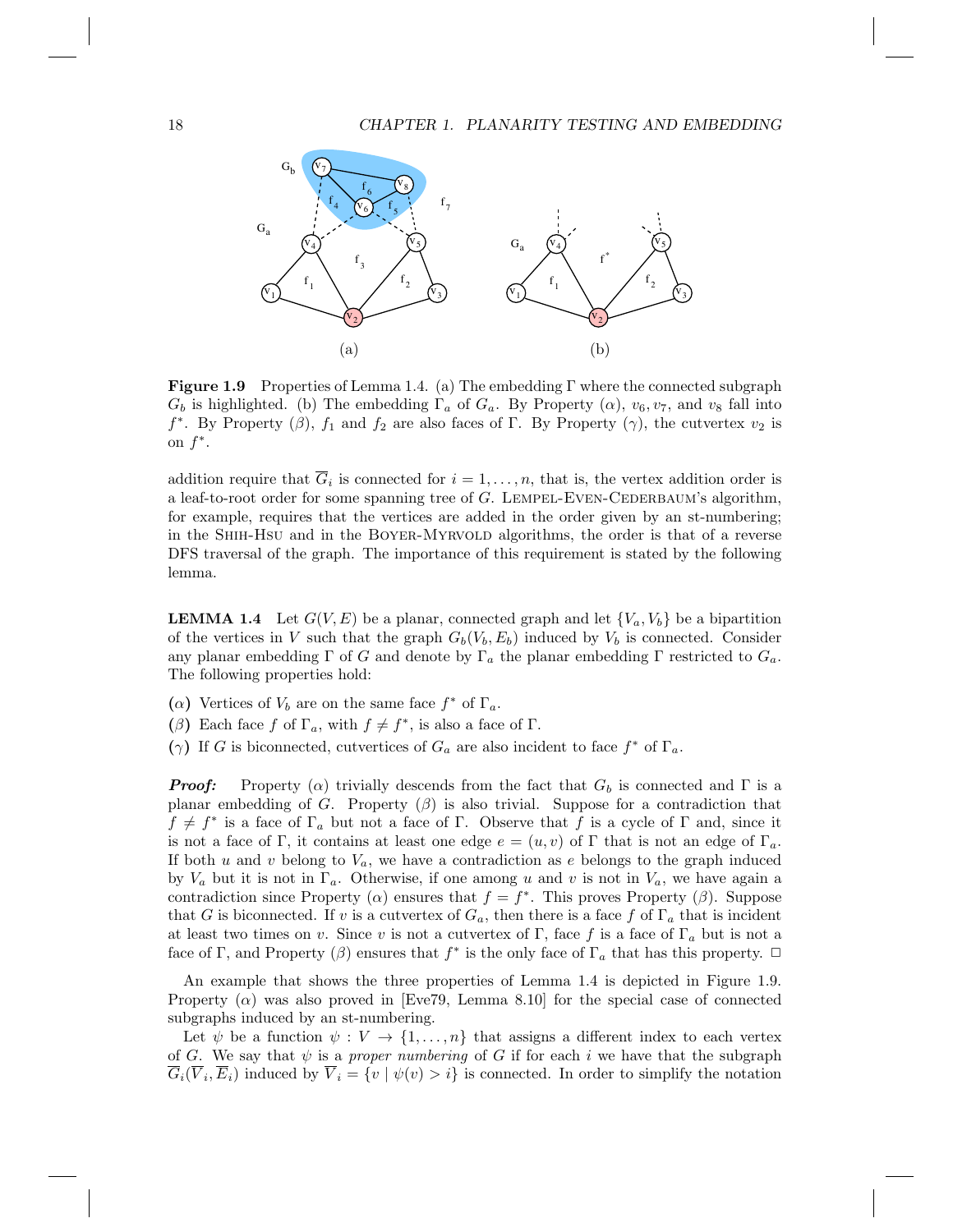#### 1.7. VERTEX ADDITION ALGORITHMS 19

in the remaining part of this chapter, we denote by  $v_i$  the vertex for which  $\psi(v_i) = i$ . Vertex addition algorithms require that vertices are considered in the order imposed by a proper numbering, hence exploiting at each step the properties of Lemma 1.4. Namely, Property ( $\alpha$ ) guarantees that vertices and edges can be added to a single face  $f^*$  of  $\Gamma_i$ , which can be assumed to be the outer face. Property  $(\beta)$  implies that once a vertex or edge is closed inside an internal face of  $\Gamma_i$  it does not need to be considered again (this is a key point to ensure linearity). Finally, Property  $(\gamma)$  justifies the usual assumption, common to most vertex addition algorithms, that  $G$  is biconnected.

Properties  $(\alpha)$  and  $(\beta)$  lead to the following lemma.

**LEMMA 1.5** Let  $\psi$  be any proper numbering of a planar, connected graph G. Denote by  $G_i$  the subgraph of G induced by vertices in  $V_i = \{v \mid \psi(v) \leq i\}$ . There exists a sequence of planar embeddings  $\Gamma_i$  of  $G_i$ , with  $i = 1, \ldots, n$ , such that, for  $i = 1, \ldots, n-1$ , all internal faces of  $\Gamma_i$  are also internal faces of  $\Gamma_{i+1}$ .

**Proof:** Let  $\Gamma_n$  be a planar drawing of G with  $v_n$  on the external face and let  $\Gamma_i$ , with  $i = 1, \ldots, n-1$ , be the embedding of  $G_i$  obtained from  $\Gamma_n$  by removing the vertices  $v_j$ , with  $j = i + 1, \ldots, n$ . Vertex  $v_n$  is on the external face of  $\Gamma_n$  by definition. Since  $G_i$  is connected, vertex  $v_i$  is also on the external face of  $\Gamma_i$  for any  $i = n - 1, n - 2, \ldots, 1$ . Also,  $V_a = \{v_1, \ldots, v_{i-1}\}\$  and  $V_b = \{v_i\}$  is a bipartition of the vertices of  $G_i$  of which  $\Gamma_i$  is a planar embedding and  $G_b(V_b, \emptyset)$  is trivially connected. Lemma 1.4 applies and by Property ( $\beta$ ) we have that all the faces of  $\Gamma_{i-1}$  with the exception of  $f^*$  are also faces of  $\Gamma_i$ . Since the external face of  $\Gamma_{i-1}$  is not a face of  $\Gamma_i$ , any other internal face f of  $\Gamma_{i-1}$  is also a face of  $\Gamma_i$ . Finally, as the external face of  $\Gamma_i$  contains  $v_i$ , which does not belong to  $G_{i-1}$ , face f is an internal face of  $\Gamma_i$ . . The contract of the contract of the contract of the contract of the contract of the contract of the contract of the contract of the contract of the contract of the contract of the contract of the contract of the contrac

Provided that G is planar, Lemma 1.5 can be exploited for devising an incremental planarity algorithm that, starting from  $\Gamma_1$ , i.e., the trivial embedding of the isolated vertex  $v_1$ , computes  $\Gamma_i$ , with  $i = 2, \ldots, n$ , by adding at each step a vertex  $v_i$  on the outer face of  $\Gamma_{i-1}$ , until an embedding  $\Gamma_n$  of the whole graph is produced. Also, Lemma 1.4 provides an indication of what are the properties that these  $\Gamma_i$  should have. Namely, call outer vertices of  $G_i$  the cutvertices of  $G_i$  and the vertices of  $G_i$  adjacent to  $v_{i+1}, v_{i+2}, \ldots, v_n$ . Properties ( $\alpha$ ) and ( $\gamma$ ) of Lemma 1.4 state that if G is biconnected, which can be assumed, each  $\Gamma_i$  necessarily has its outer vertices on the outer face.

Still, computing the sequence of  $\Gamma_i$ , with  $i = 1, \ldots, n$ , is not an easy task. First,  $G_i$  may be not connected. Second, it is easy to see that not any embedding of  $G_i$  with its outer vertices on the external face is equivalent to any other. In fact, given a planar graph  $G$ , there may exist a planar embedding  $\Gamma_i$  of  $G_i$  that has the outer vertices of  $G_i$  on the external face but is not obtainable from some planar embedding of G by vertex deletion (Figure 1.10 provides an example).

Hence, although we know that, starting from any proper numbering  $\psi$  of G, the planarity of G implies the existence of a sequence of planar embeddings  $\Gamma_i$  satisfying the conditions of Lemma 1.5, we do not know how to find such a sequence, and choosing a wrong embedding  $\Gamma_i$  along the way would lead to a failure of the whole process even if G is planar. The following lemma comes in help.

**LEMMA 1.6** In any planar embedding of a biconnected graph G where vertices  $v_1, v_2, \ldots, v_k$ share the same face, they appear in the same circular order up to a reversal.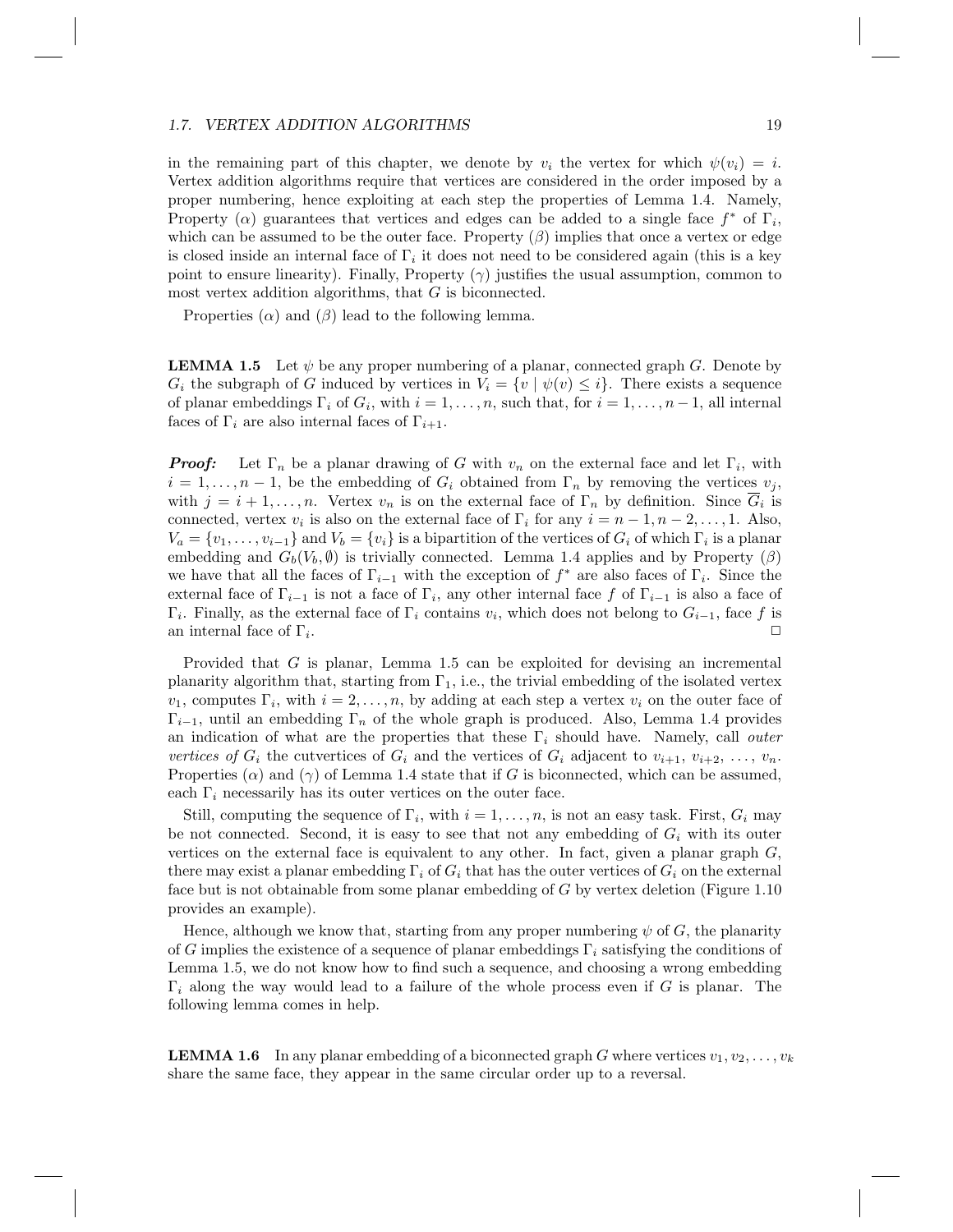

**Figure 1.10** A planar graph G with subgraph  $G_6$  highlighted. (a) and (b) show two planar embeddings of  $G_6$ , both with the outer vertices of  $G_6$  on the external face. The embedding in (a) is compatible with a planar drawing of  $G$  while the embedding in (b) is not.



Figure 1.11 (a), (b) Two planar embeddings of a biconnected graph where vertices  $v_1, v_2, v_3$ , and  $v_4$  (highlighted in the figure) share the same face. Vertex v is added as in the proof of Lemma 1.6.

**Proof:** The statement is trivial for  $k = 2, 3$ , since any circular sequence of 2 or 3 labels is equal to any other up to a reversal. Consider two planar embeddings  $\Gamma'$  and  $\Gamma''$  of G such that vertices  $v_1, v_2, \ldots, v_k$ , with  $k \geq 4$ , share the face  $f'$  in  $\Gamma'$  and  $f''$  in  $\Gamma''$  (see Figure 1.11(a) and 1.11(b) for an example). The proof is based on the trivial observation that a dummy vertex v can be inserted into both  $f'$  and  $f''$  and planarly connected to  $v_1, v_2, \ldots, v_k$ . Since G is biconnected, the cycle face  $f'$  is simple (see Figure 1.11(a)). Hence, the subgraph composed by the edges and vertices of  $f'$  and v is a wheel (dashed lines in Figs. 1.11(a),  $1.11(b)$ , and  $1.11(c)$  and admits a unique planar embedding up to a reversal. It follows that the circular order of the edges around v is the same in  $\Gamma'$  and in  $\Gamma''$  up to a reversal.  $\Box$ 

Lemma 1.6 applied to each block of  $G_i$  is stated in [Eve79, Lemma 8.12] for the special case of subgraphs induced by st-numberings. When iteratively computing a planar embedding for G, the practical use of Lemma 1.6 is that, although in general no definitive choice can be made on the embedding of  $G_i$ , something can be said about the embedding of its blocks. Namely, apart from a possible flip, an embedding for them can be computed that is always compatible with a planar embedding of the whole graph, provided it exists. Surprisingly, this is the only thing that can be safely computed for the embedding of  $G_i$ . All the more so, this little amount of information suffices for computing analogous embeddings for the blocks of  $G_{i+1}$ , and, since  $G_n = G$  is biconnected, at the last step a planar embedding  $\Gamma_n$  of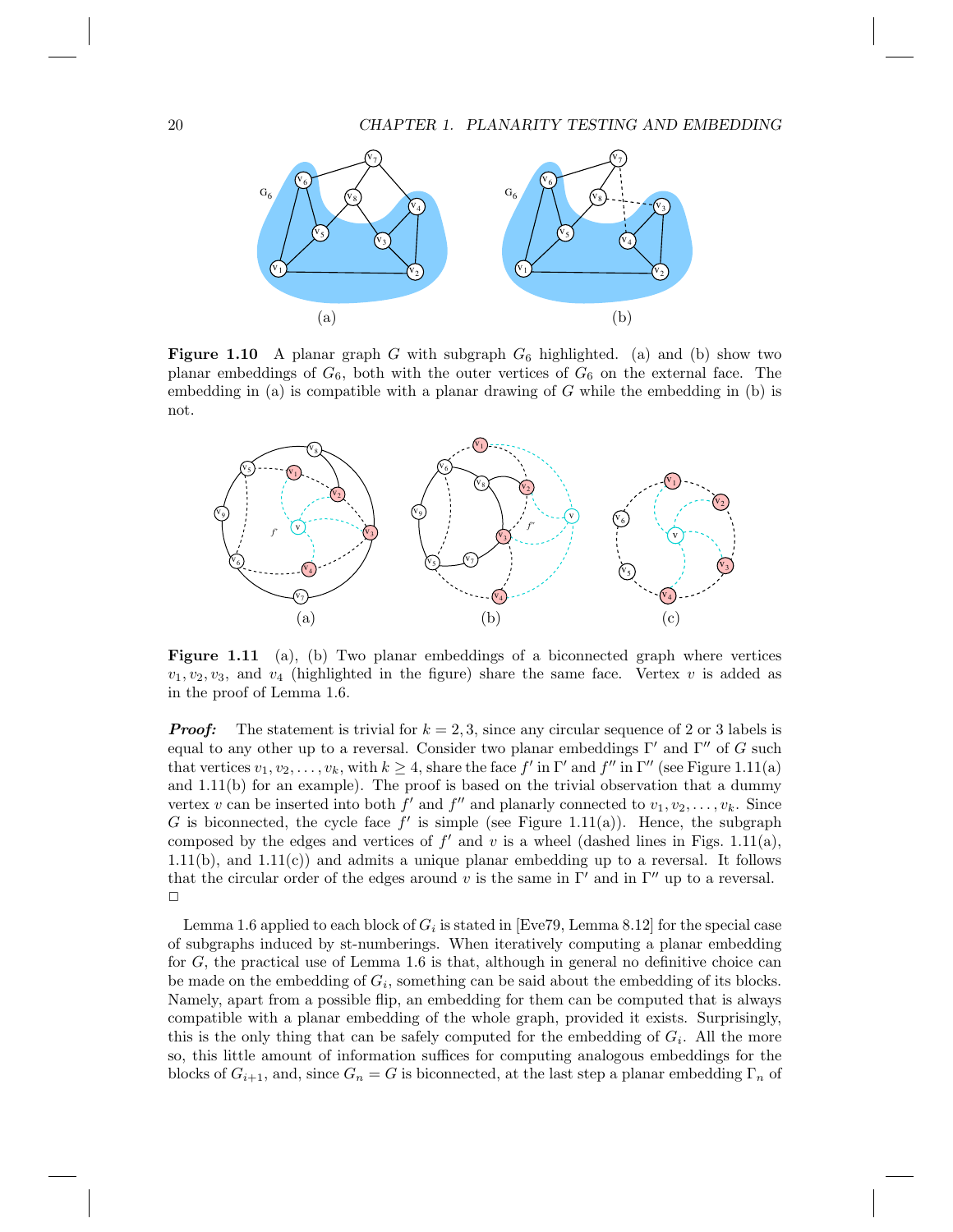#### 1.7. VERTEX ADDITION ALGORITHMS 21

the whole graph is obtained. Finally, the following lemma shows that if the process stops, the graph is not planar.

**LEMMA 1.7** Let G be a graph and let  $\psi$  be any proper numbering of G. Denote by  $G_i$ , with  $i = 1, \ldots, n$  the subgraph of G induced by vertices in  $V_i = \{v \mid \psi(v) \leq i\}$  and by  $B_i^1, B_i^2, \ldots, B_i^{b_i}$  the  $b_i$  blocks of  $G_i$ . For a given  $k, 1 \leq k \leq n-1$ , let  $\Gamma(B_k^j), 1 \leq j \leq b_k$ , be arbitrary embeddings of  $B_k^j$  with the outer vertices of  $G_k$  on their outer faces. If the blocks of  $G_{k+1}$  cannot be embedded such that the outer vertices of  $G_{k+1}$  are on the outer face and  $\Gamma(B_k^j)$ ,  $1 \leq j \leq b_k$ , are preserved up to a flip, then G is not planar.

**Proof:** Suppose for a contradiction that  $G$  is planar and that there is no planar embedding for all its blocks  $B_{k+1}^j$ ,  $1 \leq j \leq b_k$ , such that the outer vertices of  $G_{k+1}$  are on the outer face and the blocks of  $G_k$  are embedded, up to a flip, as in  $\Gamma(B_k^j)$ ,  $1 \leq j \leq b_k$ . Since G is planar, by Lemma 1.5, there is a pair of planar drawings  $\Gamma_k^*$  of  $G_k$  and  $\Gamma_{k+1}^*$  of  $G_{k+1}$ , both with their outer vertices on the outer face. By Lemma 1.6 the outer vertices of each block of  $G_k$  appear in the same order, up to a reversal, both in  $\Gamma(B_k^j)$ ,  $1 \leq j \leq b_k$ , and in  $\Gamma_{k+1}^*$ . Hence, all embeddings  $\Gamma(B_k^j)$  can be inserted into  $\Gamma_{k+1}^*$  yielding a planar embedding for the blocks  $B_{k+1}^j$ ,  $1 \leq j \leq b_k$ , such that the outer vertices of  $G_{k+1}$  are on the outer face: a contradiction.

Lemma 1.7 proves the soundness of the vertex addition approach. In fact, it shows that iteratively building a planar embedding of the input graph  $G$  is not only a sufficient condition for the planarity of  $G$ , which is obvious, but also a necessary condition, as  $G$  is not planar if one step of the iterative process cannot be accomplished. Usually, in the vertex addition literature, the non-planarity of the input graph in case of failure of the proposed algorithms is proved by a complex case analysis, spread all over the description of the algorithm steps, aimed at identifying a subgraph isomorphic to  $K_5$  or  $K_{3,3}$  for each possible cause of failure. Instead, Lemma 1.7 provides a direct proof of the correctness of the approach that avoids the use of Kuratowski's theorem, as claimed in [HT08].

Observe that, since the internal faces of the blocks are preserved in the final embedding of G, at each iterative step of the vertex addition algorithms the embedded blocks may be flipped and composed together, but they are never inserted one into the other. Hence, all vertex addition algorithms make use of suitable data structures to describe the subgraph  $G_i$  that has been explored so far and in particular the embedding of its blocks. These data structures allow for permuting the blocks around the cutvertices and for flipping the blocks in constant time. In the LEMPEL-EVEN-CEDERBAUM algorithm, the data structure is Booth and Lueker's PQ-tree. The Shih-Hsu algorithm uses PC-trees. The Boyer-Myrvold algorithm uses the bicomp data structure. The purpose of these data structures is analogous: they allow us to flip a portion of the graph (a block) in constant time; they allow us to permute (or to leave undecided) the order of the blocks around a cutvertex until the blocks are merged together.

#### 1.7.1 The LEMPEL-EVEN-CEDERBAUM Algorithm

The LEMPEL-EVEN-CEDERBAUM algorithm was the first one to exploit the vertex addition paradigm [LEC67] (see also [Eve79, BFNd04]). It is no surprise, therefore, that in order to ease the computation several simplifying assumptions are made. First, but this is usual, the input graph is assumed to be biconnected. Second, the description of the algorithm in [LEC67] only checks the planarity of the input graph, without actually computing a planar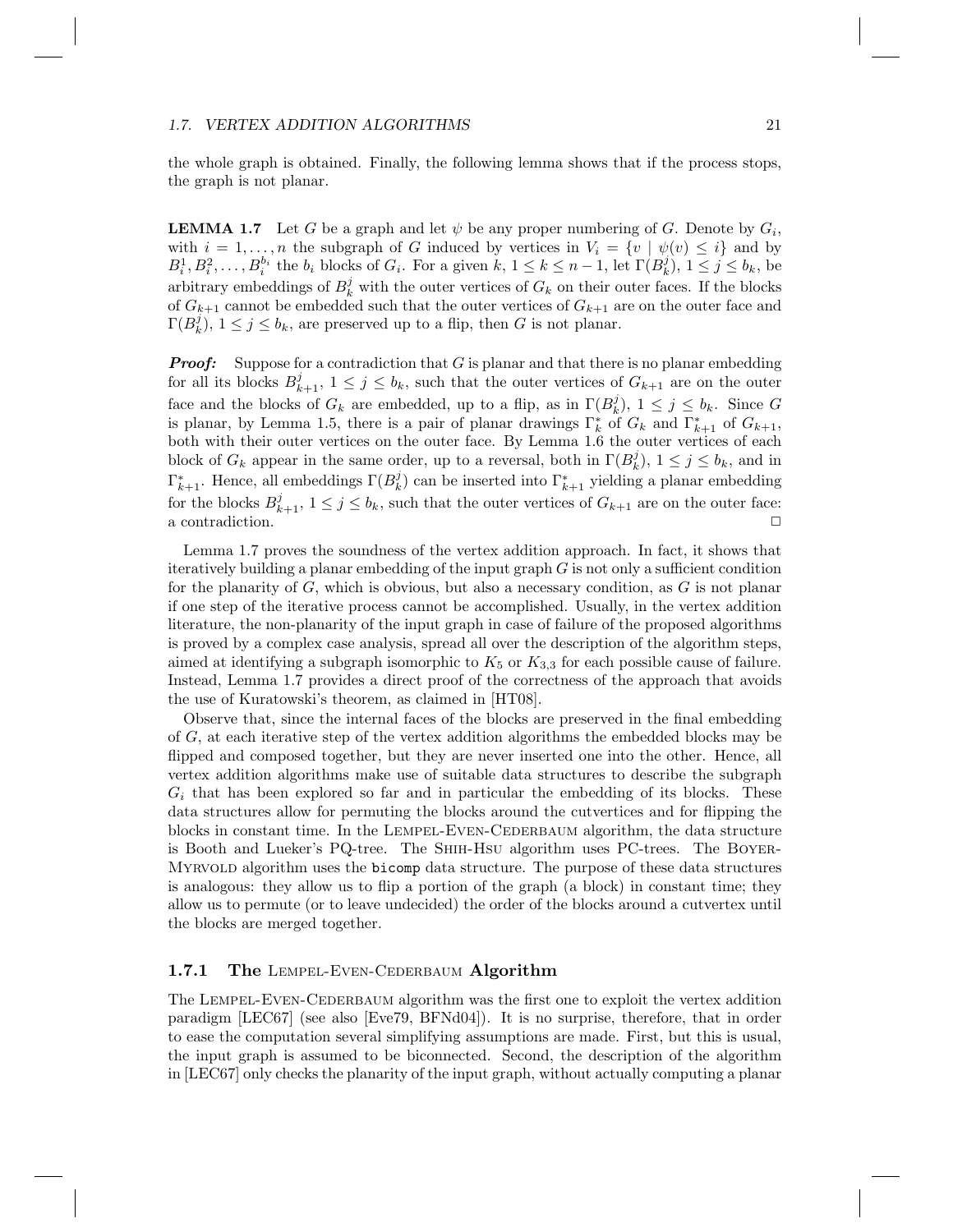embedding if it exists. This gap was closed by Chiba, Nishizeki, Abe, and Ozawa [CNAO85] some decades later. Third, a proper numbering of the vertices of  $G$  is required that also ensures that  $G_i$ , the graph induced by  $V_i$ , is connected. Namely, given any edge  $(s,t)$  of a biconnected graph  $G(V, E)$  with n vertices an st-numbering of G is a function  $\psi : V \to$  $\{1,\ldots,n\}$  that assigns to each vertex a different index, such that: (i)  $\psi(s) = 1$ ; (ii)  $\psi(t) = n$ ; and (iii) any vertex except  $s$  and  $t$  is adjacent both to a lower-numbered and to a highernumbered vertex. This strong constraint, which implies that both the st-numbering and its reversal are proper numberings, fostered the search for a linear-time algorithm to actually compute an st-numbering of a biconnected graph. Such an algorithm was not known when the approach was introduced (the time complexity of the algorithm used in [LEC67] is  $O(nm)$  [ET76]), and was finally found in [ET76].

#### Working of the algorithm

A bush is a single-source connected planar directed graph that admits a planar embedding, called a bush form, where all vertices of degree one are on the outer face.

Let G be a biconnected graph, let  $\psi$  be an st-numbering of G, and let  $G_i$  be the graph induced by vertices  $\{v_1, \ldots, v_i\}$ . Graph G can be assumed to be directed, where each edge is oriented from the vertex with the lower value to the vertex with higher value of  $\psi$  (see Figure 1.12(a) for an example). Denote by  $\mathcal{B}_i$  the graph  $G_i$  augmented with the edges of G incident to the outer vertices of  $G_i$ . These edges are called *virtual edges*, while the leaves that they introduce in  $B_i$  are *virtual vertices*. Virtual vertices are labeled with the same indexes they have in  $G$ , and multiple instances of the same vertex are kept separate in  $\mathcal{B}_i$ . Since  $G_i$  is determined by an st-numbering,  $\mathcal{B}_i$  is connected. Observe that a planar embedding of  $\mathcal{B}_i$  with the virtual vertices on the outer face corresponds to a planar embedding of  $G_i$ with the outer vertices on the outer face. Hence, if G is planar, by Lemma 1.5  $B_i$  is a bush. See Figure 1.12 for an example of a graph  $G_i$  and the corresponding bush  $\mathcal{B}_i$ . A bush form  $\Gamma_{\mathcal{B}_i}$  is usually represented by drawing all the virtual vertices on the same horizontal line (dashed line of Figure 1.12(b)).



Figure 1.12 (a) A directed planar graph. Labels correspond to an st-numbering of the vertices. The highlighted area is the subgraph  $G_3$  induced by  $\{v_1, v_2, v_3\}$ . Observe that, due to the st-numbering, both  $G_3$  and  $G - G_3$  are connected. (b) The bush form  $\mathcal{B}_3$ .

Bush form  $\Gamma_{\mathcal{B}_i}$  contains a planar embedding of all biconnected components of  $G_i$ , and Lemma 1.7 ensures that such embeddings can be kept fixed up to a flip when searching for a planar drawing of G.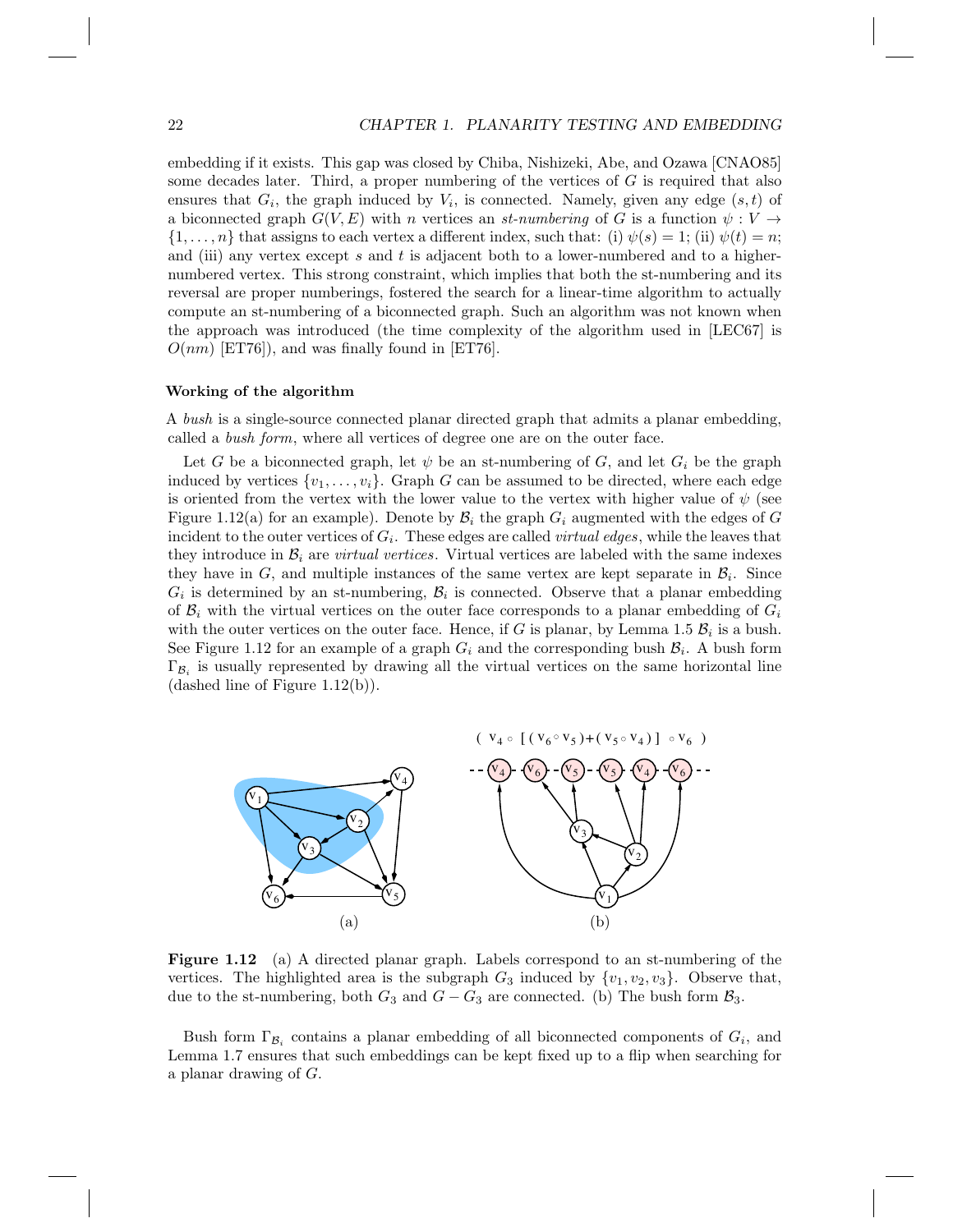#### 1.7. VERTEX ADDITION ALGORITHMS 23

The strategy of the algorithm is that of focusing on the virtual vertices of  $\mathcal{B}_i$  and of encoding the linear order that they have in  $\Gamma_{\mathcal{B}_i}$  into a suitable algebraic expression  $\varepsilon(\Gamma_{\mathcal{B}_i})$ that implicitly represents all their permutations compatible with a planar embedding of  $B_i$ with virtual vertices on the outer face.

The definition of  $\varepsilon(\Gamma_{\mathcal{B}_i})$  can be inductively provided as follows. Let v be the source of  $\Gamma_{\mathcal{B}}$ . If  $\Gamma_B$  is a trivial bush form consisting of a single directed edge  $(v, u)$  then  $\varepsilon(\Gamma_B) = u$ . Otherwise, if v is a cutvertex splitting  $\Gamma_B$  into bush forms  $b_1, b_2, \ldots, b_k$ , let  $\varepsilon(b_1), \varepsilon(b_2), \ldots, \varepsilon(b_k)$ be the corresponding expressions for  $b_1, b_2, \ldots, b_k$ . The algebraic expression associated with  $\Gamma_B$  is  $\varepsilon(\Gamma_B) = (\varepsilon(b_1) \circ \varepsilon(b_2) \circ \ldots \circ \varepsilon(b_k)).$  Observe that any permutation of  $b_1, b_2, \ldots, b_k$  is compatible with a planar embedding of  $\mathcal{B}$ . Finally, if v is not a cut vertex of  $\Gamma_{\mathcal{B}}$ , consider the biconnected component b of  $\Gamma_B$  including v and let  $u_1, u_2, \ldots, u_k$  be the cut vertices of B belonging to b. Observe that each subgraph of  $\Gamma_B$  routed at  $u_i$ , with  $i = 1, \ldots, k$ , is a bush form  $b_i$ . Let  $\varepsilon(b_1), \varepsilon(b_2), \ldots, \varepsilon(b_k)$  be the corresponding expressions for  $b_1, b_2, \ldots, b_k$ . The algebraic expression associated with  $\Gamma_B$  is  $\varepsilon(\Gamma_B) = [\varepsilon(b_1) + \varepsilon(b_2) + \ldots + \varepsilon(b_k)].$  Observe that flipping the biconnected component b corresponds to flipping the expression  $[\varepsilon(b_k) + \varepsilon(b_{k-1}) + \ldots + \varepsilon(b_1)].$ 

Figure 1.13 illustrates an example of permutations and flipping in a bush form.



Figure 1.13 (a) A permutation of the bush form of Figure 1.12(b). (b) A flip of the bush form of Figure 1.12(b).

Given a bush form  $\Gamma_{\mathcal{B}_i}$ , the *reduction* operation changes the embedding of  $\mathcal{B}_i$ , by permuting bush forms attached to cut vertices and by flipping biconnected components, and produces a bush form  $\Gamma'_{\mathcal{B}_i}$  where all virtual vertices labeled  $v_{i+1}$  are consecutively disposed. If this is not possible, then there is no way of adding vertex  $v_{i+1}$  to the embedding while keeping all outer vertices of  $G_{i-1}$  on the outer face, and by Lemma 1.7 the graph is not planar. If this is possible, then a *substitution* operation is performed on  $\Gamma_{\mathcal{B}_i}$ , obtaining a drawing  $\Gamma_{\mathcal{B}_{i+1}}$ . Namely, the virtual vertices labeled  $v_{i+1}$  are merged together, and for each edge  $(v_{i+1}, v_j)$  exiting  $v_{i+1}$  a new virtual vertex  $v_j$  is introduced and connected to  $v_{i+1}$ .

In the original description of the LEMPEL-EVEN-CEDERBAUM algorithm, these operations are not actually performed. Instead, it is shown that the reduction operation on  $\Gamma_{\mathcal{B}_i}$  corresponds to an equivalent transformation on  $\varepsilon(\Gamma_{\mathcal{B}_i})$  that produces an algebraic expression  $\varepsilon(\Gamma'_{\mathcal{B}_i})$  where all the variables  $v_{i+1}$  are consecutive. Analogously, the substitution operation corresponds to the removal of the sequence of variables  $v_{i+1}$  which are replaced by  $(v_{j_1} \circ v_{j_2} \circ \ldots \circ v_{j_k})$ , where  $v_{j_1}, \ldots, v_{j_k}$  are the vertices directly attached to  $v_{i+1}$ .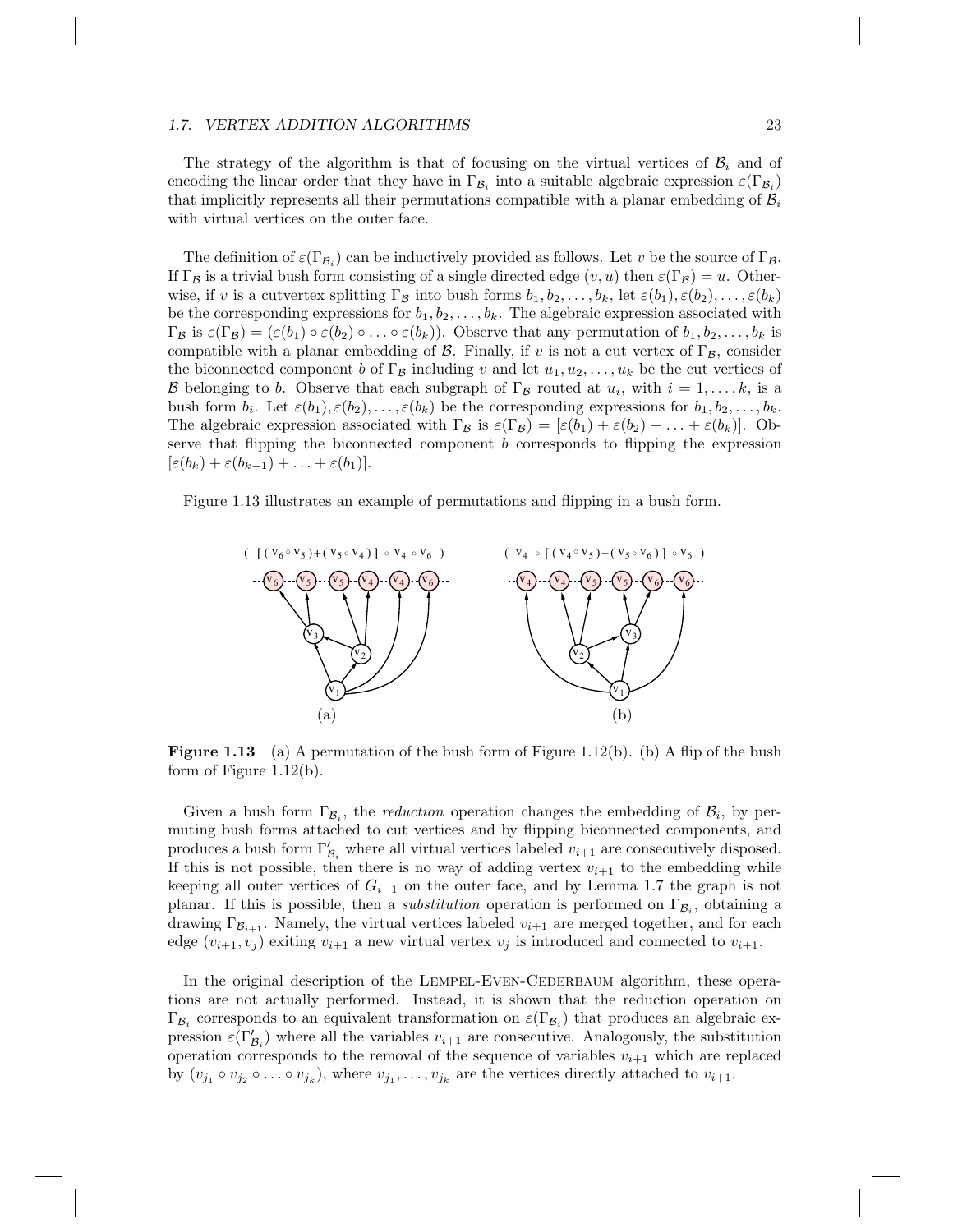#### Data structures

The problem of efficiently identifying the flips and the permutations needed to reduce  $\Gamma_{\beta_i}$ (or, equivalently, needed to normalize  $\varepsilon(\Gamma_{\mathcal{B}_i})$ ) is solved in [BL76], where the PQ-tree data structure is introduced. Intuitively, a PQ-tree is a data structure corresponding to the syntax tree of the expression  $\varepsilon(\Gamma_{\mathcal{B}_i})$ . Namely, a PQ-tree is a rooted, directed, ordered tree with three types of nodes: P-nodes, Q-nodes, and leaves. For each  $\circ$  operation ( $\epsilon_1 \circ \epsilon_2 \circ \ldots \circ \epsilon_k$ ) in  $\varepsilon$ , the corresponding PQ-tree has a P-node with children  $PQ(\epsilon_1), \ldots, PQ(\epsilon_k)$ . Also, for each + operation ( $\epsilon_1 \circ \epsilon_2 \circ \ldots \circ \epsilon_k$ ) in  $\varepsilon$ , the corresponding PQ-tree has a *Q-node* with children  $PQ(\epsilon_1), \ldots, PQ(\epsilon_k)$ . The children of a P-node can be arbitrarily permuted, while the order of the children of a Q-node can be reversed. In [BL76], it is shown how a bottomup computation starting from all leaves labeled  $v_{i+1}$  is sufficient to compute a sequence of permutations and flips that consecutively disposes all  $v_{i+1}$  leaves. Only the smallest subtree that contains the  $v_{i+1}$  leaves is traversed.

#### 1.7.2 The Shih-Hsu Algorithm

The SHIH-Hsu algorithm either constructs a planar embedding of the input graph  $G$  or fails and outputs the information that G is not planar [SH93, SH99] (see also [Hsu01, Boy05]). The proper numbering  $\psi$  of the vertices of G used by the SHIH-Hsu algorithm is obtained by a DFS traversal of G. Namely, vertices are considered in reverse DFS order, where the root r of the DFS tree has  $\psi(r) = n$ . Therefore, differently from the LEMPEL-EVEN-CEDERBAUM algorithm, although the graph  $\overline{G}_i(\overline{V}_i, \overline{E}_i)$  induced by  $\overline{V}_i = \{v \mid \psi(v) > i\}$ is always connected, the graph  $G_i(V_i, E_i)$  induced by vertices in  $V_i = \{v \mid \psi(v) \leq i\}$  is not guaranteed to be connected. At step 1, graph  $G_1$  has vertex  $v_1$  only. At a generic step *i*, with  $i = 2, \ldots, n$ , an embedding  $\Gamma_{G_i}$  is obtained from the embedding of  $\Gamma_{G_{i-1}}$  by adding vertex  $v_i$  together with all edges connecting it to vertices with lower values of  $\psi$ . The strategy used by the Shih-Hsu algorithm is that of characterizing those configurations that determine a non-planarity, and by giving a recipe to build  $\Gamma_{G_i}$  otherwise.

As  $G_i$  is not necessarily connected, at each step i a planar embedding of each connected component of  $G_i$  is encoded into a data structure called PC-tree. A PC-tree  $\mathcal T$  is a rooted, ordered tree with two types of nodes: P-nodes and C-nodes. While the neighbors of a P-node can be arbitrarily permuted, C-nodes come with a cyclic ordering of their adjacency list, which can only be reversed. Intuitively, P-nodes represent regular nodes of an embedded partial graph, while C-nodes represent biconnected components. Consider a planar embedding of a connected component C of graph  $G_i$  such that the outer vertices of C are on its outer face. The PC-tree  $\mathcal T$  associated with C can be easily obtained from C by replacing each biconnected component of  $C$  with a C-node connected to the outer vertices of it in the same circular order as they appear on the border of the biconnected component. In order to simplify the tree, each C-node representing a trivial biconnected component composed of a single edge connecting two cutvertices  $v_j$  and  $v_k$  is replaced with a single edge attached to the two P-nodes corresponding to  $v_j$  and  $v_k$ . Let r be the root of the connected component C, i.e., the vertex of C with higher value of  $\psi$ . Observe that r is an outer vertex of C and always corresponds to a P-node of its PC-tree.

The PC-trees associated with  $G_i$  represent all the planar embeddings of  $G_i$  such that each connected component of  $G_i$  has its outer vertices on the outer face. In particular, if  $G_i$  is connected, the correspondence between its single PC-tree  $\mathcal T$  and the PQ-tree of  $G_i$  used by the Lempel-Even-Cederbaum algorithm is apparent, since the former is obtained from the latter by removing leaves and replacing Q-nodes with C-nodes.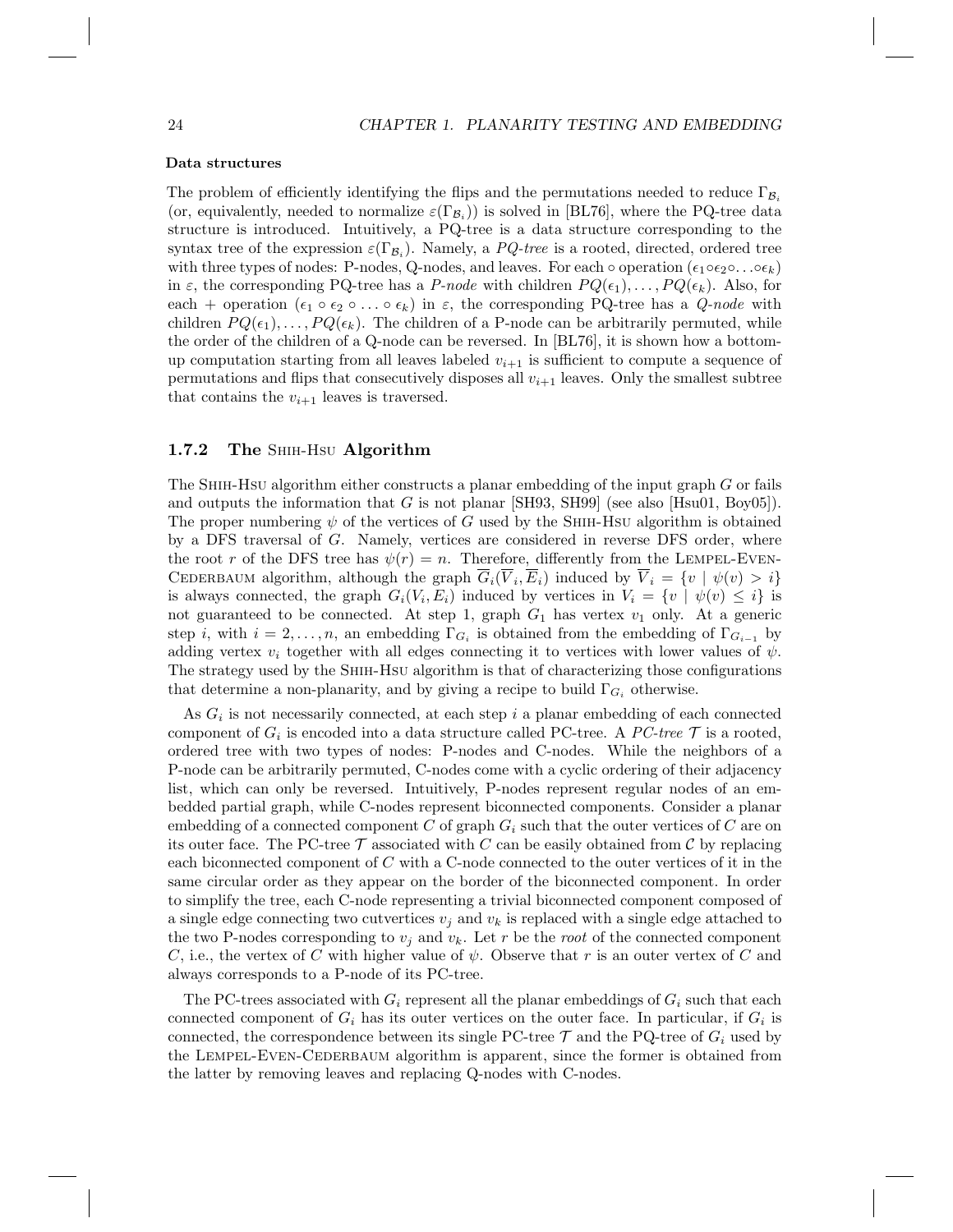#### 1.7. VERTEX ADDITION ALGORITHMS 25

#### Working of the algorithm

At step 1, graph  $G_1$  only has one isolated vertex labeled  $v_1$  and its PQ-tree is a single P-node associated with vertex  $v_1$ .

At a generic step i, graph  $G_{i-1}$  has been already processed and its PC-trees have been computed. When the new vertex  $v_i$  is added, all tree edges and back edges connecting  $v_i$ to  $G_{i-1}$  are considered. Suppose that only a tree edge  $(v_i, u)$  exits from  $v_i$ . In this case, only the PC-tree corresponding to the connected component of  $G_{i-1}$  needs to be updated. Otherwise, if  $v_i$  has more than one child  $u_1, u_2, \ldots, u_k$ , then  $v_i$  is a cutvertex of  $G_i$ ; a new Pnode is introduced for it and suitably attached to the PC-trees of the connected components  $C_1, C_2, \ldots, C_k$  of  $G_{i-1}$  containing  $u_1, u_2, \ldots, u_k$ , respectively, producing a single PC-tree for the new connected component of  $G_i$ . Consider a child u of  $v_i$ . The PC-tree  $\mathcal T$  corresponding to the connected component containing  $u$  can be attached to  $v_i$  in a way that is independent of the PC-trees corresponding to the other children of  $v_i$ . Hence, for simplicity of description, we will assume that  $v_i$  has a single child  $u$ .

Let C be the connected component of  $G_{i-1}$  containing u. If no back edge from C attaches to  $v_i$ , then the P-node introduced for  $v_i$  is attached to the P-node representing r in  $\mathcal{T}_i$ , and step i concludes. Otherwise, suppose some vertex of C has some back edge to  $v_i$ . Since the input graph is biconnected, nodes of  $\mathcal{T}_{i-1}$  either have  $highpt = i$  or have lowpt > i, or both. Call relevant node each node w of  $\mathcal{T}_{i-1}$  such that  $highpt(w) = i$  and  $lowpt(w) > i$ . It is easy to see that the parent of  $w$  either is  $r$  or is a relevant node in its turn. Hence, relevant nodes form a subtree of the PC-tree rooted at r. By leveraging the relevant nodes subtree, it is possible to efficiently check the planarity of  $G_i$  and to compute the PC-tree updated with the P-node for  $u$ .

Namely, call *terminal nodes* the leaves of the subtree of the PC-tree composed by relevant nodes. We have the following lemma.

**LEMMA 1.8** If  $\mathcal T$  has more than two terminal nodes, then  $G_i$  (and hence G) is not planar.

Therefore, if G is planar,  $\mathcal{T}_{i-1}$  has one or two terminal nodes and the relevant nodes subtree of  $\mathcal{T}_{i-1}$  is either a path or a Y-shaped tree, respectively (see Figure 1.14).

Also, observe that an edge exiting a relevant node may be of five different types:

- (i) a tree edge to another relevant node;
- (ii) a back edge to  $v_i$ ;
- (iii) a tree edge to a subtree whose back edges are all type-(ii) edges; or
- (iv) a back edge to a node  $v_j$  with  $j > i$ ;
- (v) a tree edge to a subtree whose back edges are all type-(iv) edges.

Subtrees attached to edges of type (iii) are called i-subtrees, while subtrees attached to edges of type (v) are called  $i^*$ -subtrees. In Figure 1.14, i-subtrees are represented with black triangles and i<sup>∗</sup> -subtrees with white triangles.

The SHIH-Hsu algorithm either identifies a non-planarity or finds a planar arrangement of the back edges to  $v_i$  and the i-subtrees to produce a new C-node that represents the block determined by the additions of the back edges to  $v_i$ . The algorithm considers four main cases, depending on whether some relevant node is a C-node, and depending on whether  $\mathcal{T}_{i-1}$  has one or two terminal nodes.

The easiest case is when  $\mathcal{T}_{i-1}$  has exactly one terminal and all the relevant nodes are P-nodes. In fact, in this case all i-subtrees and back edges to  $i$  can always be embedded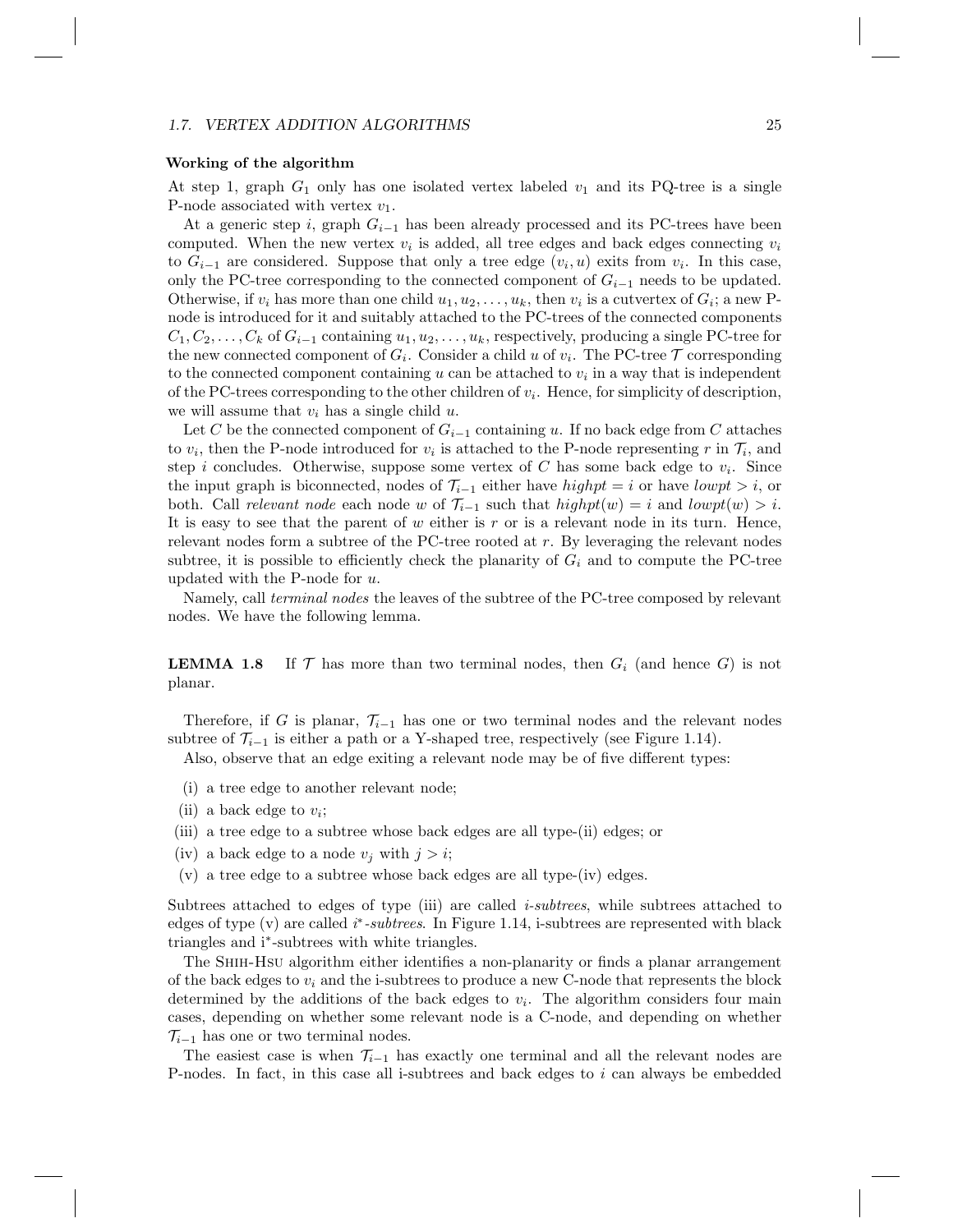

**Figure 1.14** (a) Relevant nodes of  $\mathcal{T}_{i-1}$  have one terminal. (b) Relevant nodes of  $\mathcal{T}_{i-1}$ have two terminals.



Figure 1.15 (a) The example of Figure 1.14(a) after contraction. The double border identifies C-nodes. (b) The example of Figure 1.14(b) after contraction.

on one side of  $\mathcal{T}_{i-1}$ , and the embedded part can be replaced with a C-node, as shown in Figure  $1.15(a)$ .

The case when  $\mathcal{T}_{i-1}$  has exactly one terminal and some relevant node is a C-node, is analogous, with the difference that the constraints enforced by C-nodes (whose adjacency list can only be flipped) have to be taken into account and may cause a non-planarity whenever, no matter how they are flipped, they force one i-subtree (or back edge to  $v_i$ ) to be outside the new block or one i<sup>\*</sup>-subtree (or back edge to  $v_j$ , with  $j > i$ ) to be inside it.

The most difficult case is when  $\mathcal{T}_{i-1}$  has two terminal nodes u' and u'. Let m be their common ancestor, P be the unique path in  $\mathcal{T}_{i-1}$  from u' to u'', and P' be the path from r to m. If all relevant nodes are P-nodes, then we have the following planarity criterion:

**LEMMA 1.9** Graph  $G_i$  is planar if and only if any node internal to  $P'$  has edges of type  $(i)$ ,  $(ii)$ , or  $(iii)$ .

In fact, it is easy to see that if the conditions of Lemma 1.9 are satisfied a new block can be planarly embedded, its border being composed by path  $P$  and two paths from the two terminal nodes to  $v_i$  and containing all i-subtrees and back edges to  $v_i$ . Such a block is replaced by a C-node as shown in Figure 1.15(b). Again, if some relevant node is a C-node,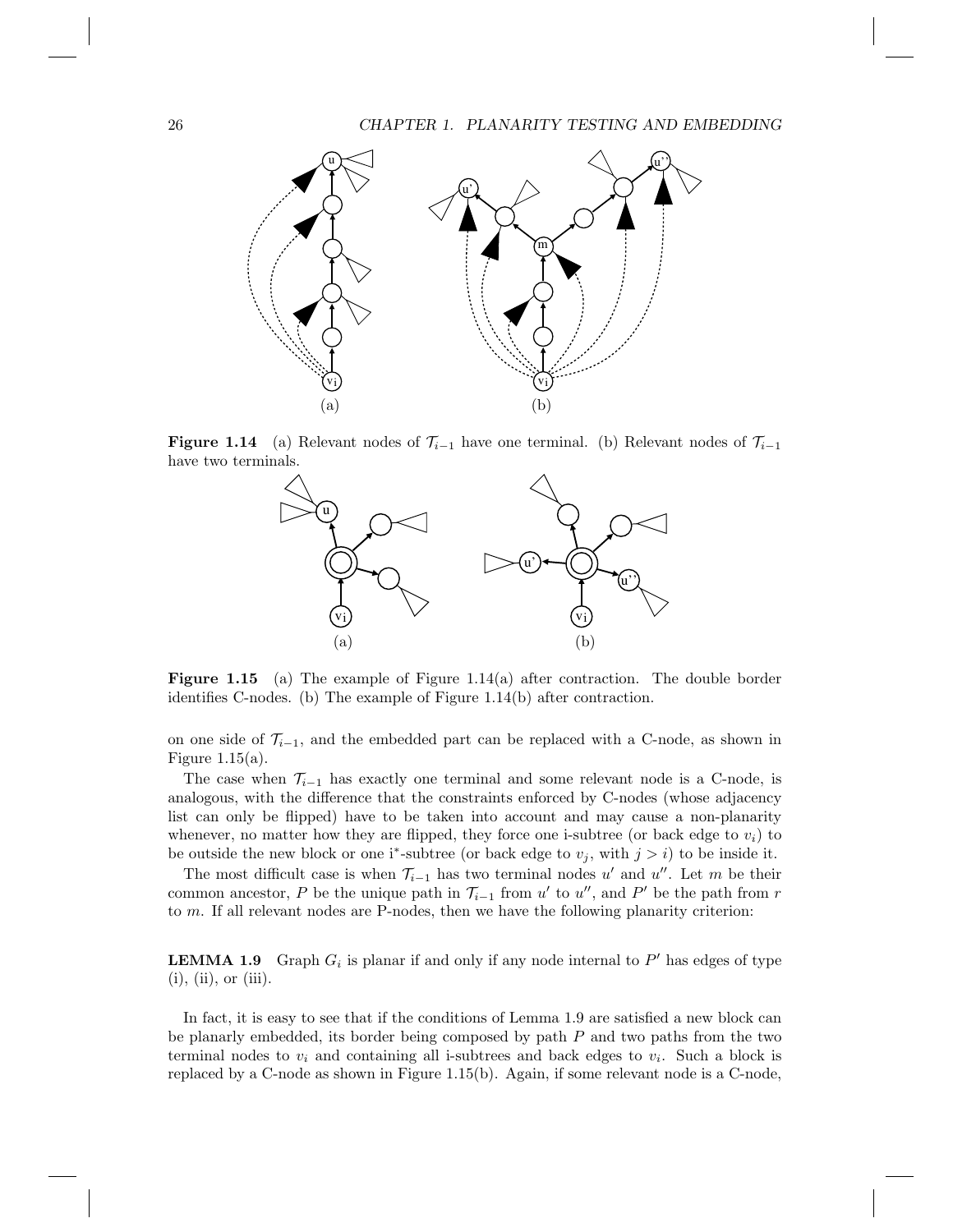#### 1.7. VERTEX ADDITION ALGORITHMS 27

its constraints on the embedding need to be taken into account and yield a more intricate, although not difficult, case.

#### Data Structures

A tricky point of the Shih-Hsu algorithm is when a newly identified block has to be replaced with a C-node. To understand why this operation is critical, consider that, in order to have a linear-time algorithm, each node of the PC-tree should have a pointer to the parent node. Such a pointer is used, for example, when, starting from the current vertex  $v_i$ , its incoming back edges are considered and i-subtrees are traversed moving from child to parent. This operation is needed to identify the relevant node subtree and its terminals. Observe that i ∗ -subtrees cannot be traversed without losing linearity. Also, even identifying them by browsing the adjacency list of a relevant node would have the same result. If the block was naively replaced by a C-node structure as shown in Figure 1.15 the pointers to the parent of a possibly linear number of children would have to be updated.

Perhaps the easiest way to address this problem is that of encoding the neighborhood of Cnodes with a strategy analogous to that used in [BM99, BM04], which allows us to efficiently traverse the boundary of a block in parallel and flip it when needed [Hsu01, Hsu03, BFNd04]. A second approach, inspired by the analogous operation on Q-nodes of PQ-trees [LEC67], is that of borrowing the parent pointer from sibling to sibling. The two approaches turn out to be similar, since browsing siblings of a C-node in search for the parent pointer is equivalent to traversing the corresponding block border [Hsu01, Hsu03].

#### 1.7.3 The BOYER-MYRVOLD Algorithm

The Boyer-Myrvold algorithm [BM99, BM04] (see also [Tho99, BCPD04, HT08]) has several features in common with the SHIH-HSU algorithm, so much so that the two have been sometimes identified [Tho99, HT08]. The proper numbering  $\psi$  of the vertices of G used by the Boyer-Myrvold algorithm is again a reverse DFS order. The general strategy is that of explicitly maintaining a "flexible" planar embedding of each connected component of  $G_i$  with the outer vertices on the outer face. This embedding is "flexible" in the sense that each block can be flipped in constant time, whatever its size, while the permutation of the blocks around cutvertices is left undecided. In order to achieve this, each block of  $G_i$ is maintained separately from the others in a special structure, and the cutvertex that has higher value of  $\psi$  in one block B, called the root of B, has a pointer to the corresponding cutvertex in the parent block.

#### Working of the algorithm

The algorithm described in [BM99] was simplified in [BM04]. First, we describe the primitive version in [BM99], which, in our opinion, is more intuitive. Second, we sketch the differences with [BM04].

The computation starts with an initial set of blocks corresponding to the tree edges of the DFS tree of  $G$  (see Figure 1.16). Hence, it could be argued that this is not a vertex addition algorithm, since all vertices are in place from the first iteration. Actually, a vertex  $v_j$  with index higher than the current iteration i is ignored until iteration j is reached. Vertices are considered in reverse DFS order, starting from  $v_1$  and ending with the root  $v_n$  of the DFS tree (see Figure 1.16(a)). If vertex  $v_i$  has no incoming back edges, no operation is needed at iteration i.

So, for example, running the algorithm on the example of Figure 1.16(b) would not perform any operation at steps  $1, 2, \ldots, 8$ , as vertices  $v_1, v_2, \ldots, v_8$  don't have incoming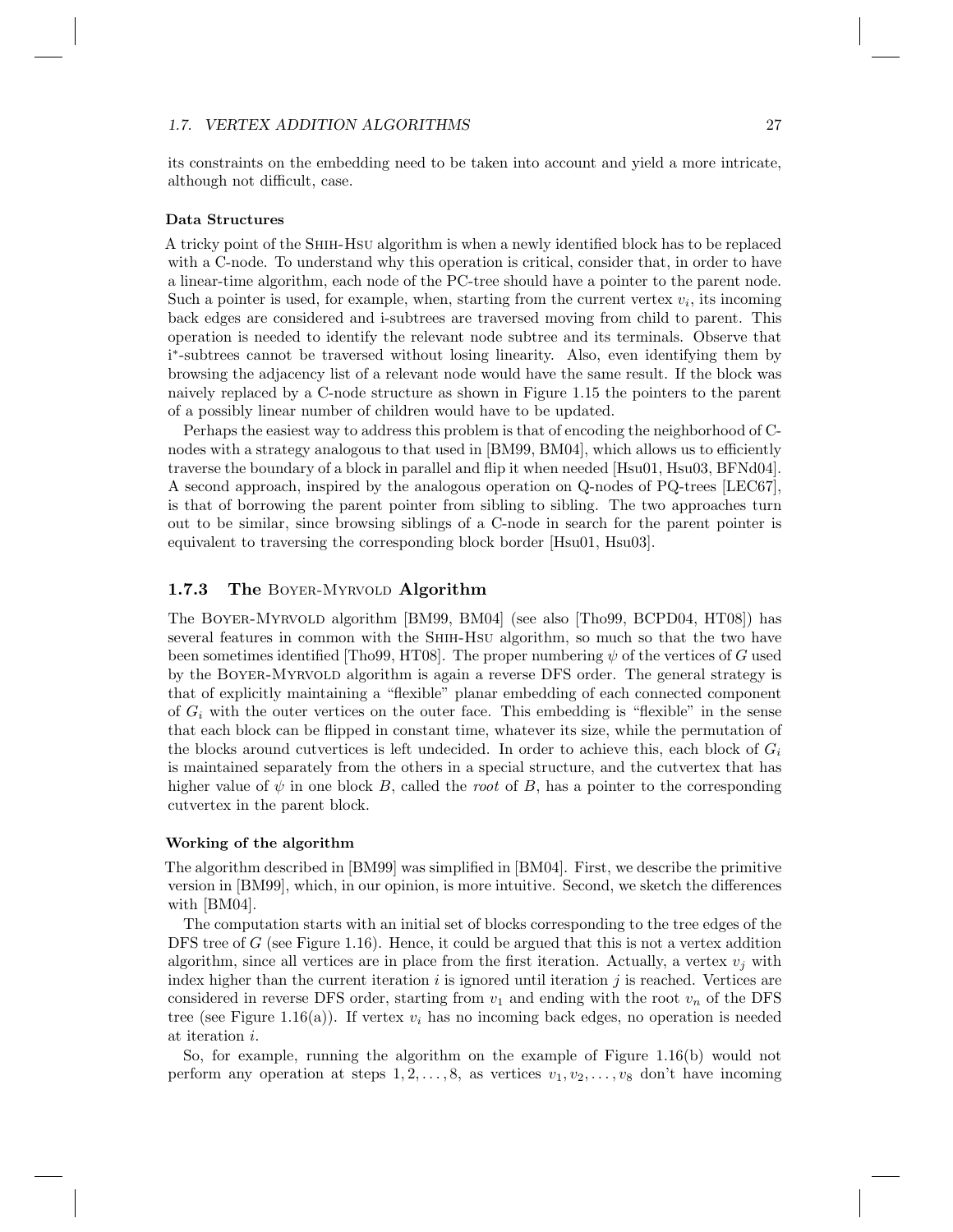

Figure 1.16 (a) The same DFS tree of Figure 1.4, where vertices are labeled with their reverse DFS index. (b) The BOYER-MYRVOLD algorithm starts by creating a block for each edge of the tree.



Figure 1.17 The BOYER-MYRVOLD algorithm on the DFS tree of Figure 1.16(a). (a) When vertex  $v_{10}$  is considered the back edge  $(v_6, v_{10})$  needs to be embedded. (b) The embedding of back edge  $(v_6, v_{10})$  corresponding to the choice of the red path from  $v_6$  to  $v_{10}$ along the borders of blocks shown in (a).

back edges. Otherwise, if  $v_i$  has some incoming back edges, the strategy of the algorithm is that of deciding how to embed them by exploring the borders of the current blocks of  $G_{i-1}$ . To give an intuitive example Figure 1.17(a) represents  $G_9$ . At iteration 10 vertex  $v_{10}$  is considered by the algorithm and the back edge  $(v_6, v_{10})$  needs to be embedded. In the embedding choice shown in Figure  $1.17(b)$ , the red path inside the closed face of the new block can be identified in Figure 1.17(a) as the red path going from  $v_6$  to  $v_{10}$  along the borders of the blocks. The approach of the BOYER-MYRVOLD algorithm is that of first choosing suitable paths for the back edges returning to  $v_i$  and then using such paths to close a new block and update the data structures. Hence, each iteration has two phases: Path searching and Block embedding (in [BM99, BM04] these phases are called Walkup and Walkdown, respectively, but the tree is drawn upside down with respect to the convention used here).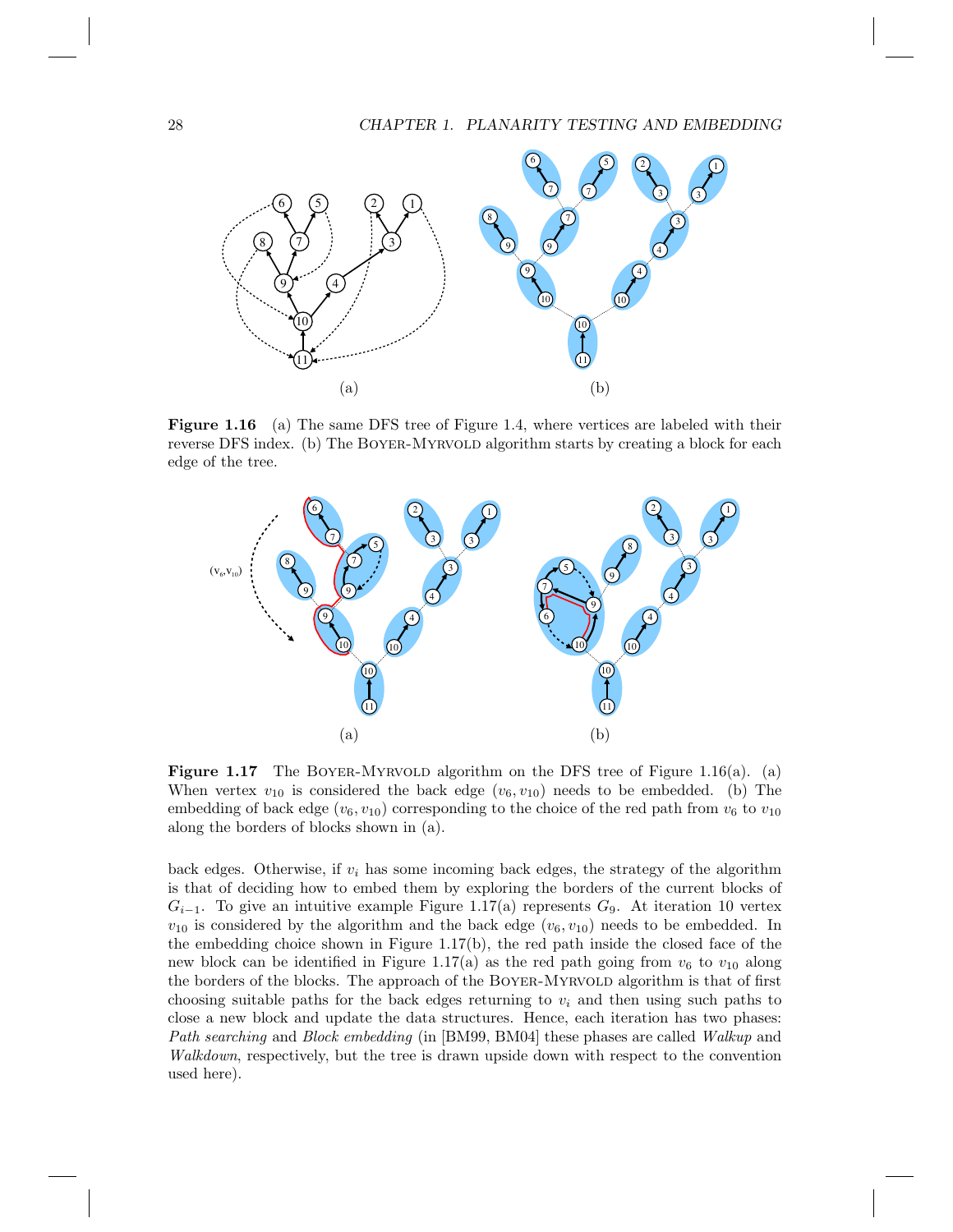#### 1.7. VERTEX ADDITION ALGORITHMS 29



**Figure 1.18** Properties of the admissible path to  $v_i$ . The lower vertex is the currently processed one while outer vertices of  $G_i$  are drawn black. The red path is not admissible, as it traverses an outer vertex of  $G_i$  (a cut vertex of  $G_i$  in this example).

Let's start from the Path searching phase. Suppose that some back edges enter  $v_i$  from vertices  $u_1, u_2, \ldots, u_k$ . For each j, with  $j = 1, \ldots, k$ , the algorithm searches for a path  $p_j$ from  $u_i$  to  $v_i$  with the following properties:

- 1. Vertices and edges of  $p_j$  are on the boundary of the blocks of  $G_{i-1}$ .
- 2. Each vertex of  $p_i$  that is the root of a block is followed by the corresponding cutvertex in the parent block, until  $v_i$  is reached.
- 3. Each vertex of  $p_j$  that is different from the entry point and the root of the current block is not an outer vertex of  $G_i$  (see Figure 1.18(a)).

Also, two paths (i.e., two embedding choices) may be incompatible with each other. Namely, let  $p_l$  and  $p_m$  be two paths to  $v_i$  and let b be a block b traversed by them. The following compatibility properties are enforced:

- 1. If  $p_l$  and  $p_m$  don't share edges of b, they do not share edges in any other block (see Figure  $1.19(a)$ ).
- 2. Paths  $p_l$  and  $p_m$  do not share edges of b if they traverse two other distinct outer blocks, where an *outer* block is one containing an outer vertex of  $G_i$  (see Figure 1.19(b)).
- 3. If  $p_l$  and  $p_m$  don't share edges of b and the root  $r_b$  of b is different from  $v_i$ , then  $r_b$  is not an outer vertex of  $G_i$  (see Figure 1.19(c)).

The above properties guarantee that when the new block is closed, no outer vertex of  $G_i$ falls inside a face of the block.

In order to be linear, the algorithm does not explicitly compute all the paths  $p_i$ , for  $j = 1, \ldots, k$ . In fact, if two paths share one edge, the second path can follow the same route toward  $v_1$  used by the first one without the need of checking the above properties. Also, whenever a path enters a block  $b$ , it searches both sides of  $b$  in parallel, searching for the root  $r_b$  of b. In this way, the shorter admissible path to  $r_b$  is found by exploring at most twice the number of its edges. Since the edges used by the paths will be closed inside some face of the new block, they are never explored again in a subsequent iteration, and the total number of steps required by the algorithm for the computation of such paths is linear.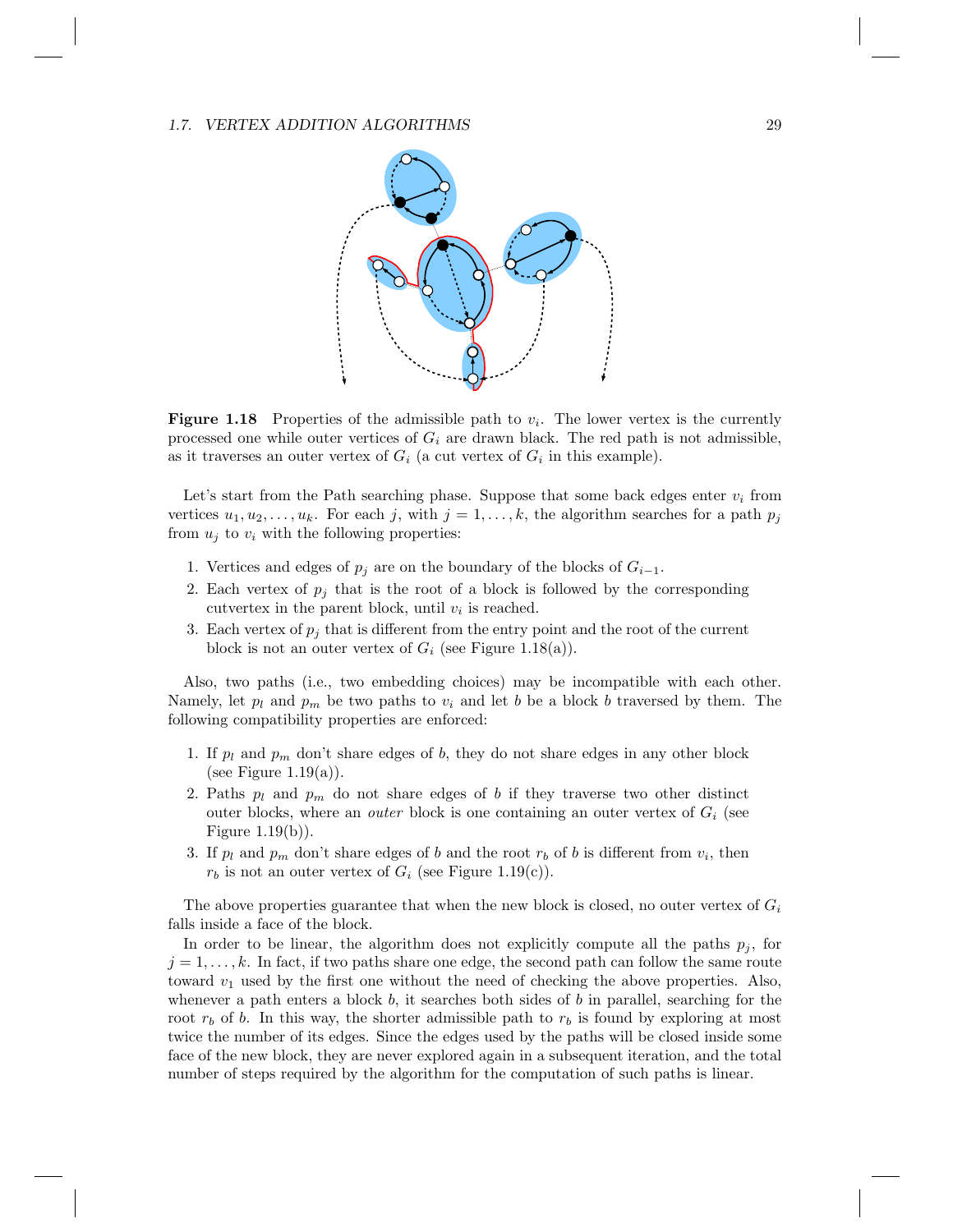

**Figure 1.19** Compatibility properties of the paths to  $v_i$ . The lower vertex is the currently processed one while outer vertices of  $G_i$  are drawn black. (a) Two compatible paths not sharing edges in any block they traverse. (b) Two admissible paths coming from two distinct outer blocks. (c) Two non-admissible paths.

If the Path searching phase does not detect a non-planarity, the Block embedding phase starts. This is a simpler phase in which, starting from  $v_i$  and moving along the boundary of  $G_{i-1}$ , the blocks traversed by the paths are merged together and the back edges are embedded based on their corresponding paths to produce a planar embedding for  $G_i$ .

The simplified version of the algorithm described in [BM04] is based on the same two phases, Path searching and Block embedding. However, the check for the paths' compatibility, which in the primitive version were demanded to the first phase are moved to the second phase, which may, therefore, also detect a non-planarity.

#### Data Structures

The tricky point of the Boyer-Myrvold algorithm is when two blocks, traversed by a path, are merged together. It may happen that a path traverses the child block clockwise and the parent block counterclockwise, or viceversa. Fortunately, it can be shown that the properties of the paths guarantee that if one path does so all other paths comply with this embedding choice. However, in order to merge the two blocks, one of them needs to be flipped, and reversing the adjacency lists of all the vertices of the block may result in a linear-time operation that would yield a quadratic planarity algorithm. In order to solve this problem, the authors introduced a suitable data structure, called bicomp, that allows us to flip a block in  $O(1)$ -time, whatever its size. Such a data structure is based on circular lists that do not have a predefined orientation.

Namely, suppose that the list items of a circular list instead of having the usual next and prev pointers have two generic pointers ref1 and ref2 which could be used arbitrarily to store a reference to the next or previous list item. Suppose, also, that you maintain a reference to the last element encountered while traversing the list. If you want a reference to the next element you compare this reference with ref1 and ref2 and choose the one that is different from it. Hence, the circular list is traversed in the direction that is decided by the first step. If the circular order of the list has to be reversed, it suffices to begin the traversal in the opposite way.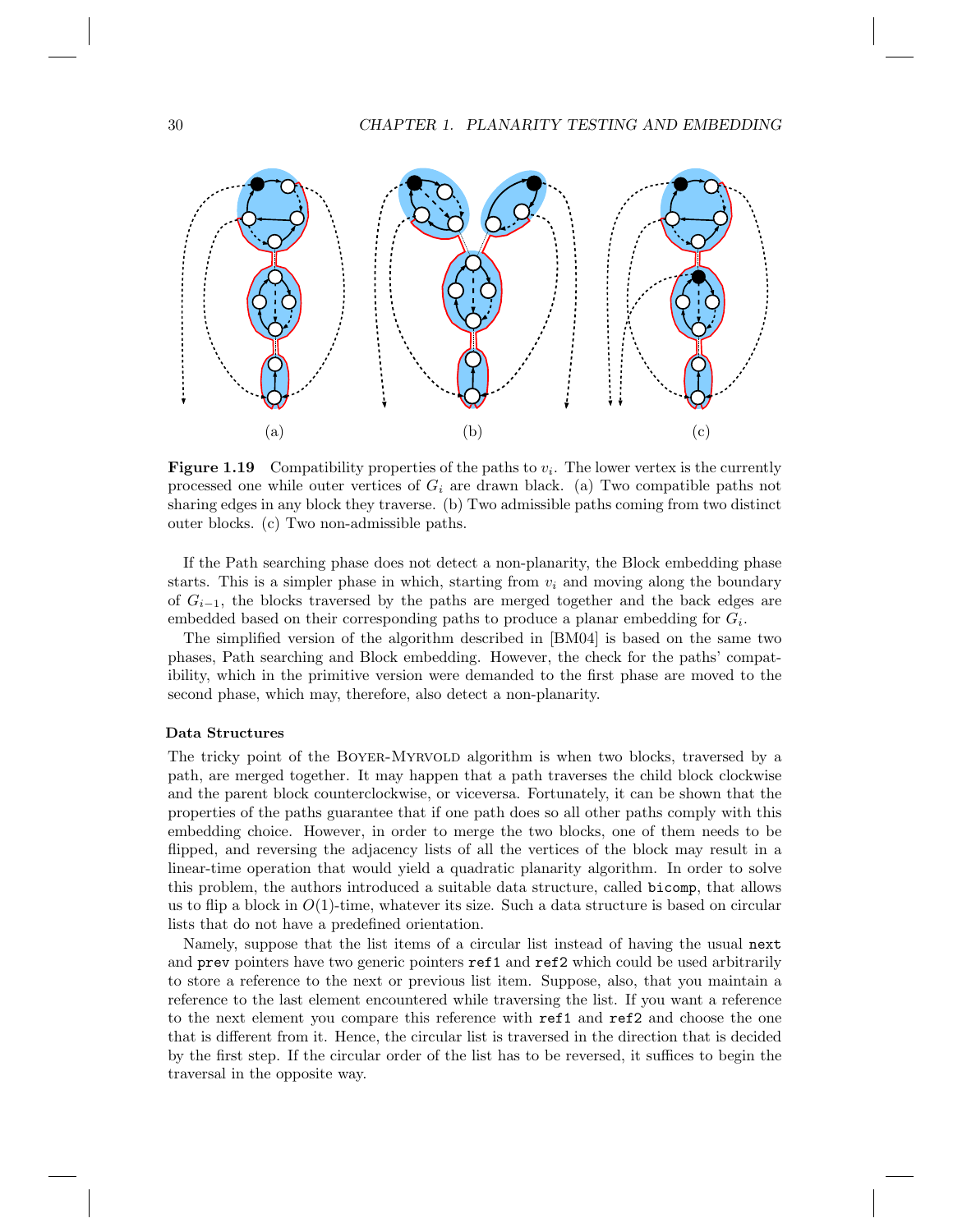#### 1.8. FRONTIERS IN PLANARITY 31

Of course, if the clockwise direction of the adjacency list of each vertex of a block is independently chosen, this would not necessarily produce a planar embedding. However, it is not difficult to devise some convention to transfer the orientation of the adjacency list of one vertex to the adjacency lists of the neighboring vertices. For example, it may be prescribed that if in the adjacency list of vertex  $v_i$  the list item of vertex  $v_j$  uses ref1 as next and ref2 as prev, the same choice is made for the list item of  $v_i$  in the adjacency list of  $v_i$  (in [BM99, BM04] a less intuitive, but more practical, convention is adopted).

Hence, when two blocks are merged and their common cutvertex is identified, the two adjacency lists of the cutvertex can be suitably joined in such a way to implicitly reverse all the adjacency lists of one of the two blocks.

#### 1.8 Frontiers in Planarity

#### 1.8.1 Simultaneous Planarity

A recent variant of the planarity problem asks for the simultaneous embedding of two graphs on the same set of vertices V. Namely, a simultaneous embedding of  $G_1 = (V, E_1)$ and  $G_2 = (V, E_2)$  consists of two planar drawings  $\Gamma_1$  and  $\Gamma_2$  of  $G_1$  and  $G_2$ , respectively, such that any vertex  $v \in V$  is mapped to the same point in each of the two drawings. When  $\Gamma_1$  and  $\Gamma_2$  are required to be straight-line drawings, this problem is called *geometric* simultaneous embedding. When edges common to  $E_1$  and  $E_2$  are required to be represented by the same Jordan curve in  $\Gamma_1$  and  $\Gamma_2$  this problem is called *simultaneous embedding with* fixed edges (or SEFE, for short). The above definition can be easily generalized to  $k$  graphs  $G_i = (V, E_i), \text{ with } i = 1, 2, \dots, k.$ 

Geometric simultaneous embedding turns out to have limited usability, since testing whether two planar graphs admit such an embedding is  $NP$ -hard  $[EBGJ^+07]$  and since a geometric simultaneous embedding does not always exist for two outerplanar graphs  $[BCD^+07]$ , for two trees [GKV09], and even for a tree and a path [AGKN12].

Conversely, for several classes of graphs the computation of a simultaneous embedding with fixed edges, if any, can be performed in polynomial time  $[EK05, DL07, Fra06, FGJ<sup>+</sup>08,$ JS09, ADF<sup>+1</sup>0, HJL10, ADF<sup>+</sup>11, although the general problem is of unknown complexity. Refer to Chapter 11, "Simultaneous Embedding of Planar Graphs," for an in-depth exploration of this research area.

#### 1.8.2 Clustered Planarity

The user's need of drawing some set of vertices near one to the other naturally leads to the requirement of drawing them inside the same simple closed region of the plane. This target is pursued by clustered planarity where the containment relationship among regions and vertices is described by an arbitrary hierarchy. More formally, a *clustered graph*  $C(G, T)$ is a graph G and a rooted tree T whose leaves are the vertices of G. A c-planar drawing of  $C(G,T)$  is such that G is planarly drawn and each internal node  $\nu$  of T is drawn as a simple closed region  $R(\nu)$  such that:

- $R(\nu)$  contains the drawing of the graph  $G(\nu)$  induced by the vertices that are leaves of the subtree rooted at  $\nu$ ;
- $R(\nu)$  contains a region  $R(\mu)$  if and only if  $\mu$  is a descendant of  $\nu$  in T;
- any two regions  $R(\nu_1)$  and  $R(\nu_2)$  do not intersect if  $\nu_1$  is not an ancestor or a descendant of  $\nu_2$ ; and
- an edge e does not cross the boundary of a region  $R(\nu)$  more than once.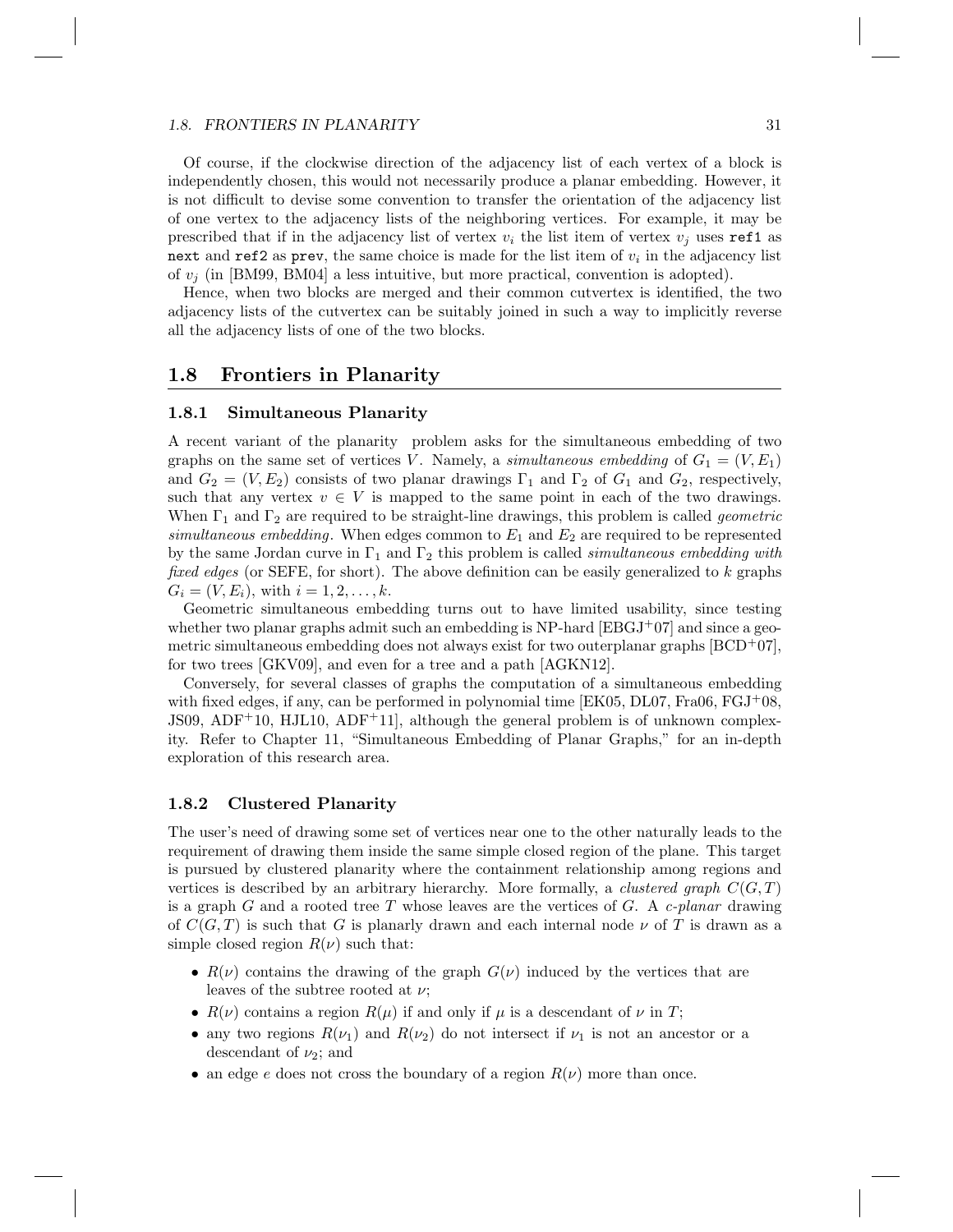Restrictions on the c-planarity testing problem studied in the literature include: (i) assuming that each cluster induces a small number of connected components [FCE95b, FCE95a, Dah98, GJL+02, GLS05, CW06, CDF+08, JJKL08; (ii) considering only flat hierarchies, where all clusters different from the root of  $T$  are children of the root [CDPP04, DF08b]; (iii) focusing on particular families of underlying graphs [CDPP04, CDPP05,  $JKK^+08$ ; and (iv) fixing the embedding of the underlying graph [DF08b, J $KK^+08$ ].

Although the general problem is of unknown complexity, it has been shown to be polynomial-time solvable in the following cases:

- If the subgraph  $G(\nu)$  induced by each cluster  $\nu$  is connected the clustered graph is called c-connected. The algorithm proposed in [FCE95b, FCE95a] is quadratic. Linear-time algorithms are described in  $[Dah98, CDF^+08]$ . The case when each cluster induces at most two connected components has been investigated in [JJKL08].
- The results [BKM98, Bie98] on "partitioned drawings" of graphs can be interpreted as linear-time c-planarity tests for non-connected flat clustered graphs with exactly two clusters. The same result (flat clustered planarity for nonconnected graphs with exactly two clusters) is shown in [HN09] where the problem is modeled as a two-page book embedding.
- Gutwenger et al. presented a polynomial-time algorithm for c-planarity testing for almost connected clustered graphs  $[GJ<sub>L</sub>+02]$ , i.e., graphs for which all nodes corresponding to the non-connected clusters lie on the same path in  $T$  starting at the root of T, or graphs in which for each non-connected cluster its parent cluster and all its siblings in T are connected.
- Cortese et al. studied the class of non-connected clustered graphs such that the underlying graph is a cycle and the clusters at the same level of  $T$  also form a cycle, where two clusters are considered adjacent if they are incident to the same edge [CDPP04, CDPP05]. The c-planarity testing and embedding problem is linear for this class of graphs.
- Goodrich et al. introduced a polynomial-time algorithm for producing planar drawings of extrovert clustered graphs [GLS05], i.e., graphs for which all clusters are connected or extrovert. A cluster  $\mu$  with parent  $\nu$  is extrovert if and only if  $\nu$ is connected and each connected component of  $\mu$  has a vertex with an edge that is incident to a cluster which is external to  $\nu$ .
- $\bullet$  Jelínková et al. presented a polynomial-time algorithm for testing the c-planarity of "k-rib-Eulerian" graphs [JKK+08]. A graph is  $k$ -rib-Eulerian if it is Eulerian and it can be obtained from a 3-connected planar graph with  $k$  vertices, for some constant k, by replacing some edges with one or more paths in parallel.

#### 1.8.3 Decomposition-Based Planarity

Since a graph is planar if and only if its triconnected components are planar, it is somehow surprising that all known linear-time planarity algorithms require at most the biconnectivity of the input graph. It could be asked whether the triconnectivity of the graph could be leveraged in order to obtain planarity algorithms that are easier to understand and to implement. A triconnected graph has several helpful properties with this respect: if it is planar, it admits a single planar embedding up to a flip (in contrast, a biconnected graph admits an exponential number of embeddings); if it is not planar and it is different from  $K_5$ , it contains a subdivision of  $K_{3,3}$ .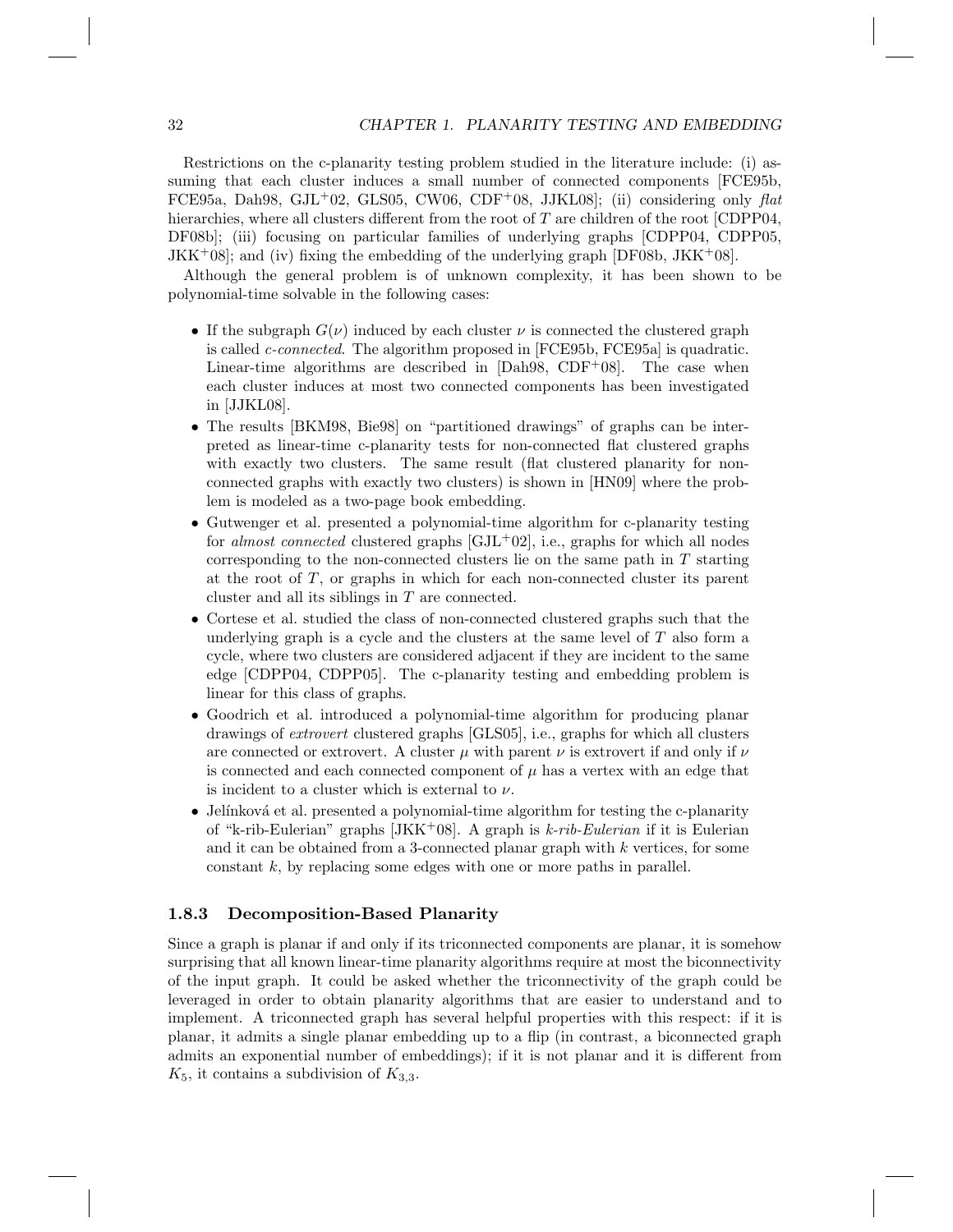#### 1.8. FRONTIERS IN PLANARITY 33

An intriguing research line in this direction is that of exploiting construction sequences: it is well known that a triconnected graph can be reduced by means of sequences of planarity-preserving transformations to graphs as simple as a wheel [Tut61] or as a  $K_4$  [Tut66, BG69]. Such transformations, if reversed, yield construction sequences that could be possibly exploited to find a planar embedding of the input graph starting from a planar embedding of the reduced graph. The polynomial-time planarity algorithm described in [BSW70] uses the reduction sequences described in [Tut61]. The reduction sequences described in [Tut66, BG69] have been used to give a short proof of Kuratowski's theorem [Kel81, Tho81], while their application to planarity algorithms has been only recently investigated in [Sch12].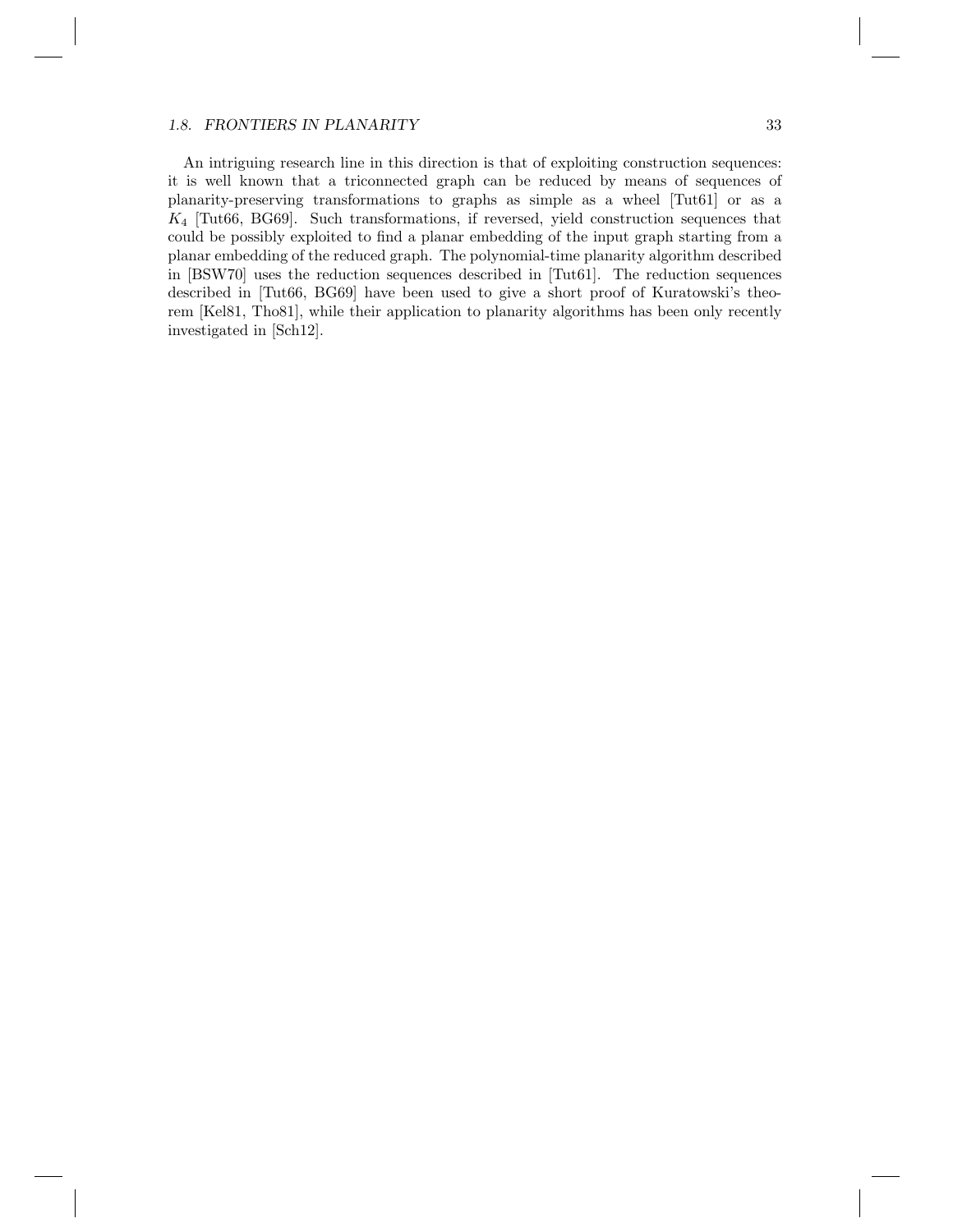#### References

- [ADF+10] P. Angelini, G. Di Battista, F. Frati, V. Jelinek, J. Kratochvil, M. Patrignani, and I. Rutter. Testing planarity of partially embedded graphs. In M. Charikar, editor, *Symposium on Discrete Algorithms (SODA '10)*, pages 202–221, 2010.
- [ADF+11] P. Angelini, G. Di Battista, F. Frati, M. Patrignani, and I. Rutter. Testing the simultaneous embeddability of two graphs whose intersection is a biconnected graph or a tree. In Workshop on Combinatorial Algorithms  $(IWOCA \t'10)$ , volume 6460 of *LNCS*, pages 212–225, 2011.
- [ADP11] P. Angelini, G. Di Battista, and M. Patrignani. Finding a minimum-depth embedding of a planar graph in  $o(n^4)$  time. Algorithmica, 60(4):890–937, 2011.
- [AGKN12] P. Angelini, M. Geyer, M. Kaufmann, and D. Neuwirth. On a tree and a path with no geometric simultaneous embedding. Journal of Graph Algorithms and Applications, 16(1):37–83, 2012. Special Issue on Selected Papers from GD '10.
- [AH77] K. Appel and W. Haken. Every planar map is four colourable, part I: discharging. Illinois J. Math., 21:429–490, 1977.
- [AHK77] K. Appel, W. Haken, and J. Koch. Every planar map is four colourable, part II: Reducibility. Illinois Journal of Mathematics, 21:491–567, 1977.
- [AP61] L. Auslander and S. V. Parter. On imbedding graphs in the sphere. *Journal* of Mathematics and Mechanics, 10(3):517–523, 1961.
- [APBL95] D. Archdeacon, C. Paul Bonnington, and C. H. C. Little. An algebraic characterization of planar graphs. Journal of Graph Theory, 19(2):237– 250, 1995.
- [AS98] D. Archdeacon and J. Srán. Characterizing planarity using theta graphs. Journal of Graph Theory, 27(1):17–20, 1998.
- [Bad64] W. Bader. Das topologische Problem der gedruckten Schaltung und seine Lösung. Electrical Engineering (Archiv für Elektrotechnik), 49(1):2-12, 1964.
- [Bak94] B. S. Baker. Approximation algorithms for NP-complete problems on planar graphs. J. ACM, 41:153–180, 1994.
- [BCD+07] P. Braß, E. Cenek, C. A. Duncan, A. Efrat, C. Erten, D. Ismailescu, S. G. Kobourov, A. Lubiw, and J. S. B. Mitchell. On simultaneous planar graph embeddings. Computational Geometry, 36(2):117–130, 2007.
- [BCPD04] J. M. Boyer, P. F. Cortese, M. Patrignani, and G. Di Battista. Stop minding your P's and Q's: Implementing a fast and simple DFS-based planarity testing and embedding algorithm. In Giuseppe Liotta, editor, Graph Drawing (Proc. GD '03), volume 2912 of LNCS, pages 25–36, 2004.
- [BD91] P. Bertolazzi and G. Di Battista. On upward drawing testing of triconnected digraphs. In Proc. 7th Annu. ACM Sympos. Comput. Geom., pages 272–280, 1991.
- [BDBD00] P. Bertolazzi, G. Di Battista, and W. Didimo. Computing orthogonal drawings with the minimum number of bends. IEEE Transaction on Computers, 49:826–840, August 2000.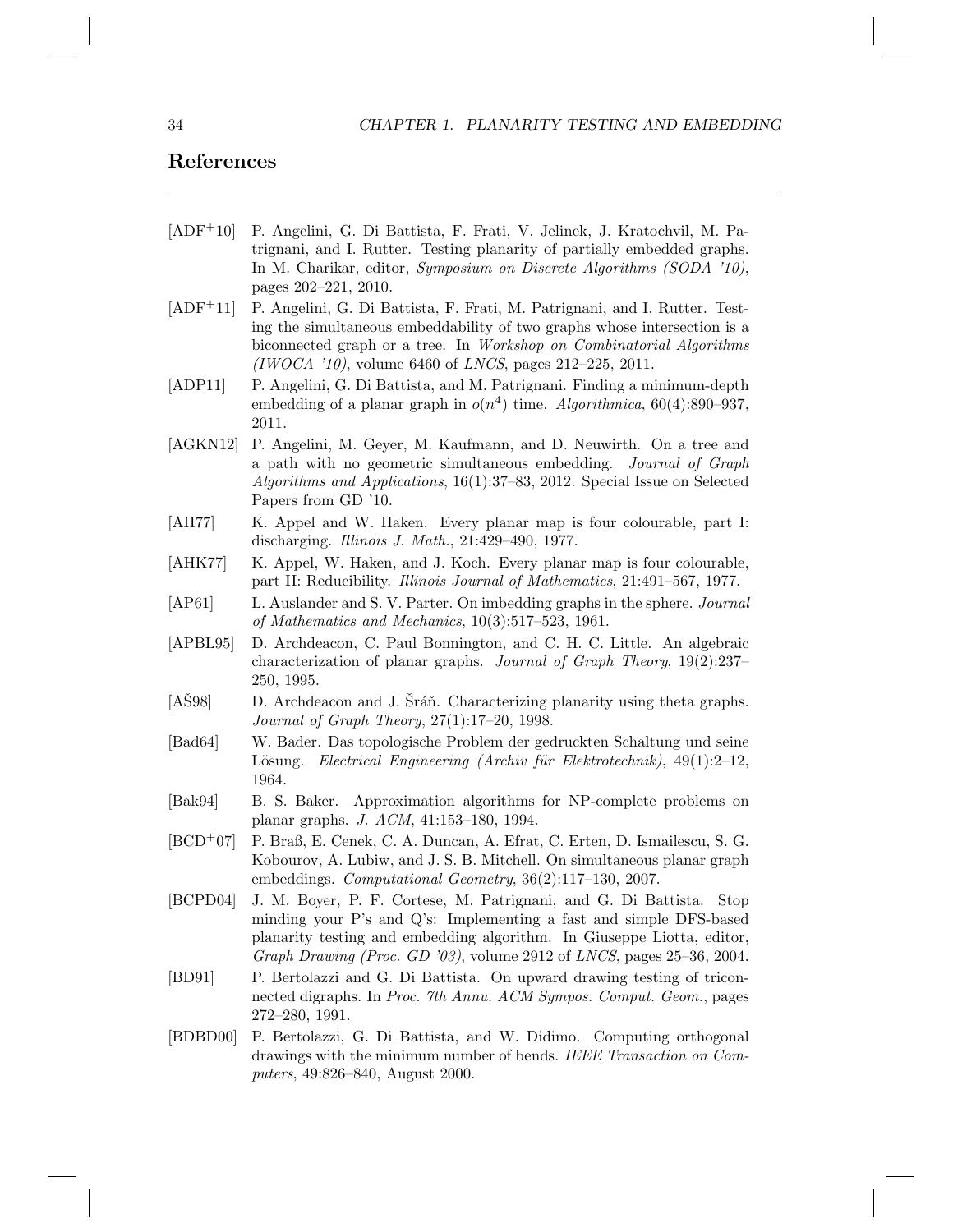#### REFERENCES 35

- [BDLM94] P. Bertolazzi, G. Di Battista, G. Liotta, and C. Mannino. Upward drawings of triconnected digraphs. Algorithmica, 6(12):476–497, 1994.
- [BDMT98] P. Bertolazzi, G. Di Battista, C. Mannino, and R. Tamassia. Optimal upward planarity testing of single-source digraphs. SIAM J. Comput., 27(1):132–169, 1998.
- [BFNd04] J. Boyer, C. Fernandes, A. Noma, and J. de Pina. Lempel, Even, and Cederbaum planarity method. In Celso Ribeiro and Simone Martins, editors, Experimental and Efficient Algorithms, volume 3059 of LNCS, pages 129–144. Springer, 2004.
- [BG69] D. W. Barnette and B. Grünbaum. On Steinitz's theorem concerning convex 3-polytopes and on some properties of 3-connected graphs. In Many Facets of Graph Theory, pages 27–40, 1969.
- [Bie98] T. C. Biedl. Drawing planar partitions III: Two constrained embedding problems. Technical Report RRR 13-98, RUTCOR Rutgen University, 1998.
- [BKM98] T. C. Biedl, M. Kaufmann, and P. Mutzel. Drawing planar partitions II: HH-Drawings. In J. Hromkovic and O. Sýkora, editors, *Workshop on* Graph-Theoretic Concepts in Computer Science (WG '98), volume 1517, pages 124–136. Springer, 1998.
- [BL76] K. Booth and G. Lueker. Testing for the consecutive ones property interval graphs and graph planarity using PQ-tree algorithms. J. Comput. Syst. Sci., 13:335–379, 1976.
- [BM88] D. Bienstock and C. L. Monma. On the complexity of covering vertices by faces in a planar graph. SIAM Journal on Computing, 17:53–76, 1988.
- [BM90] D. Bienstock and C. L. Monma. On the complexity of embedding planar graphs to minimize certain distance measures. Algorithmica, 5(1):93–109, 1990.
- [BM99] J. Boyer and W. Myrvold. Stop minding your P's and Q's: A simplified  $O(n)$  planar embedding algorithm. In 10th Annual ACM-SIAM Symposium on Discrete Algorithms, volume 1027 of LNCS, pages 140–146. Springer-Verlag, 1999.
- [BM04] J. Boyer and W. Myrvold. On the cutting edge: Simplified  $O(n)$  planarity by edge addition. Journal of Graph Algorithms and Applications, 8(3):241– 273, 2004.
- [Boy05] J. Boyer. Additional PC-tree planarity conditions. In J. Pach, editor, Graph Drawing, volume 3383 of LNCS, pages 82–88. Springer, 2005.
- [Bra09] U. Brandes. The left-right planarity test. Manuscript submitted for publication, 2009.
- [BSW70] J. Bruno, K. Steiglitz, and L. Weinberg. A new planarity test based on 3 connectivity. IEEE Transactions on Circuit Theory, 17(2):197–206, 1970.
- [CDF+08] P. F. Cortese, G. Di Battista, F. Frati, M. Patrignani, and M. Pizzonia. C-planarity of c-connected clustered graphs. Journal of Graph Algorithms and Applications, 12(2):225–262, Nov 2008.
- [CDPP04] P. F. Cortese, G. Di Battista, M. Patrignani, and M. Pizzonia. Clustering cycles into cycles of clusters. In János Pach, editor, Proc. Graph Drawing  $2004$  (GD  $04$ ), volume 3383 of LNCS, pages 100–110. Springer, 2004.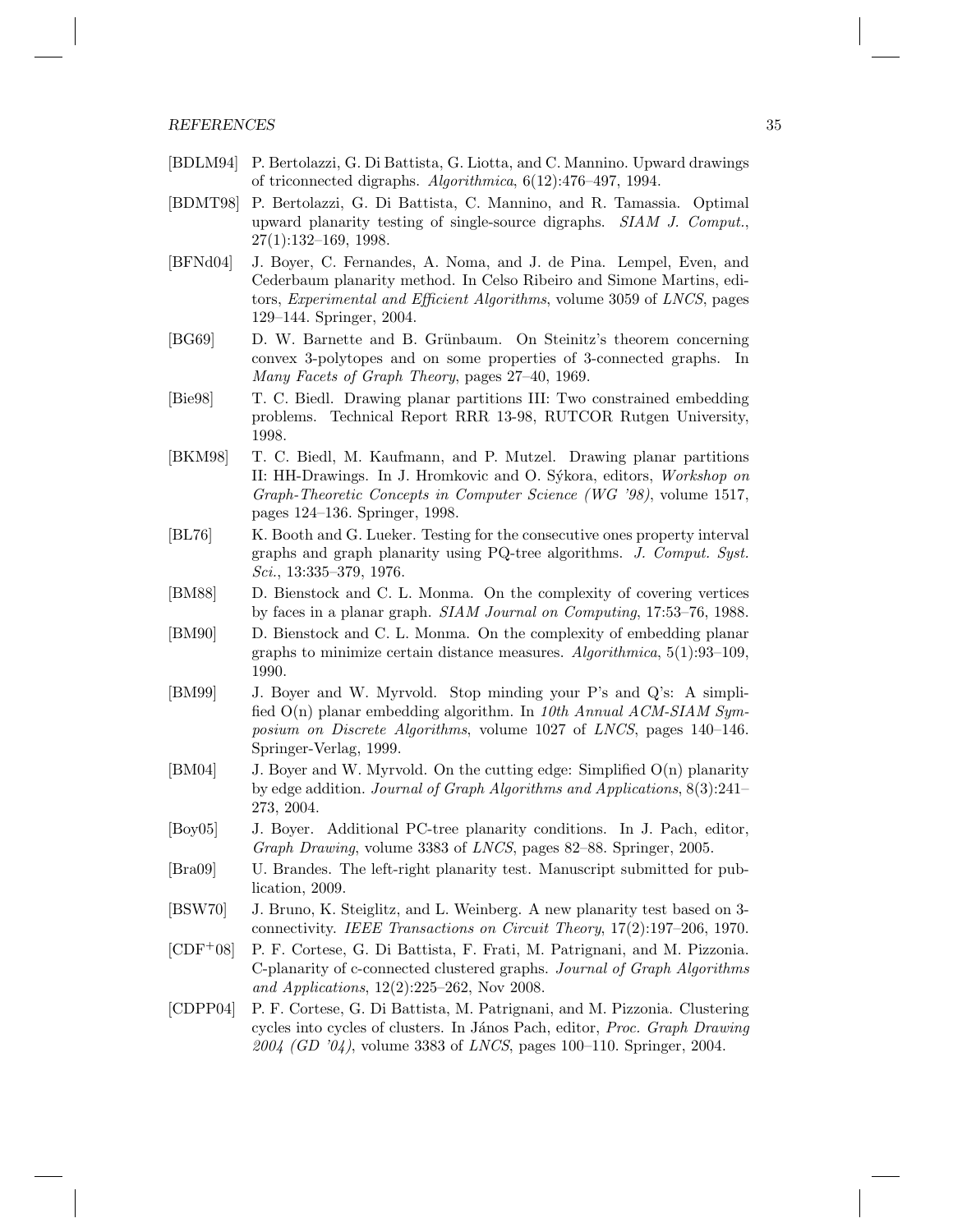- [CDPP05] P. F. Cortese, G. Di Battista, M. Patrignani, and M. Pizzonia. Clustering cycles into cycles of clusters. Journal of Graph Algorithms and Applications, Special Issue on the 2004 Symposium on Graph Drawing, GD '04, 9(3):391–413, 2005.
- [Che81] C. C. Chen. On a characterization of planar graphs. Bulletin of the Australian Mathematical Society, 24:289–294, 1981.
- [CMS08] M. Chimani, P. Mutzel, and J. M. Schmidt. Efficient extraction of multiple Kuratowski subdivisions. In Seok-Hee Hong, Takao Nishizeki, and Wu Quan, editors, Graph Drawing (GD 2007), volume 4875 of LNCS, pages 159–170. Springer, 2008.
- [CNAO85] N. Chiba, T. Nishizeki, S. Abe, and T. Ozawa. A linear algorithm for embedding planar graphs using PQ-trees. J. Comput. Syst. Sci., 30(1):54– 76, 1985.
- [Col90] Y. Colin de Verdière. Sur un nouvel invariant des graphes et un critère de planarité. Journal of Combinatorial Theory, Series B, 50(1):11–21, 1990.
- [Col91] Y. Colin de Verdière. On a new graph invariant and a criterion for planarity. In Neil Robertson and Paul D. Seymour, editors, Graph Structure Theory, volume 147 of Contemporary Mathematics, pages 137–148. American Mathematical Society, 1991.
- [CW06] S. Cornelsen and D. Wagner. Completely connected clustered graphs. Journal of Discrete Algorithms, 4(2):313–323, 2006.
- [Dah98] E. Dahlhaus. Linear time algorithm to recognize clustered planar graphs and its parallelization. In Claudio L. Lucchesi and Arnaldo V. Moura, editors, Proc. Latin American Theoretical INformatics (LATIN '98), volume 1380 of LNCS, pages 239–248. Springer, 1998.
- [DBTV01] G. Di Battista, R. Tamassia, and L. Vismara. Incremental convex planarity testing. Information Computation, 169:94–126, August 2001.
- [Deo76] N. Deo. Note on Hopcroft and Tarjan planarity algorithm. Journal of the Association for Computing Machinery, 23:74–75, 1976.
- [DETT99] G. Di Battista, P. Eades, R. Tamassia, and I. G. Tollis. Graph Drawing. Prentice Hall, Upper Saddle River, NJ, 1999.
- [dF08a] H. de Fraysseix. Trémaux trees and planarity. *Electronic Notes in Discrete* Mathematics, 31:169–180, 2008.
- [DF08b] G. Di Battista and F. Frati. Efficient c-planarity testing for embedded flat clustered graphs with small faces. In Seok-Hee Hong, Takao Nishizeki, and Wu Quan, editors, Proc. Graph Drawing 2007 (GD '07), volume 4875 of LNCS, pages 291–302. Springer, 2008.
- [DKT09] Z. Dvorak, K. Kawarabayashi, and R. Thomas. Three-coloring trianglefree planar graphs in linear time. In Claire Mathieu, editor, SODA, pages 1176–1182. SIAM, 2009.
- [DL07] E. Di Giacomo and G. Liotta. Simultaneous embedding of outerplanar graphs, paths, and cycles. Int. J. Computational Geometry and Applications, 17(2):139–160, 2007.
- [DLT84] D. Dolev, F. T. Leighton, and H. Trickey. Planar embedding of planar graphs. In Franco P. Preparata, editor, VLSI Theory, volume 2 of Adv. Comput. Res., pages 147–161. JAI Press, Greenwich, Conn., 1984.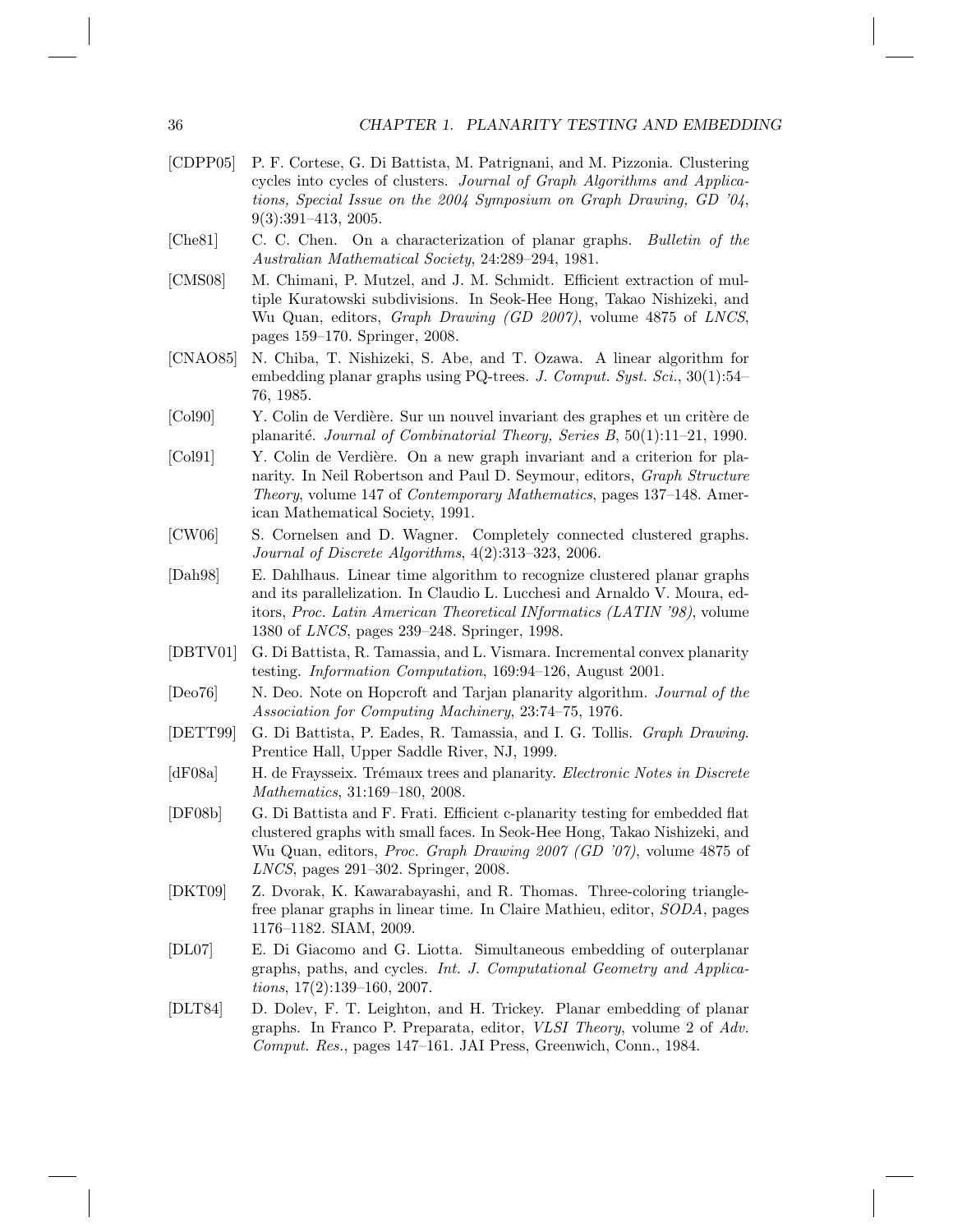#### REFERENCES 37

- [DMP64] G. Demoucron, Y. Malgrange, and R. Pertuiset. Graphes planaires: Reconnaissance et construction des représentations planaires topologiques. Revue Fran cais de Recherche Opérationelle, 8:33-47, 1964.
- [dO96] H. de Fraysseix and P. Ossona de Mendez. Planarity and edge poset dimension. European Journal of Combinatorics, 17(8):731–740, 1996.
- [dO02] H. de Fraysseix and P. Ossona de Mendez. P.I.G.A.L.E Public Implementation of a Graph Algorithm Library and Editor, 2002. SourceForge project page http://pigale.sourceforge.net/ (GPL License).
- [dOR06] H. de Fraysseix, P. Ossona de Mendez, and P. Rosenstiehl. Trémaux trees and planarity. International Journal of Foundations of Computer Science, 17(5):1017–1029, 2006.
- [dR82] H. de Fraysseix and P. Rosenstiehl. A depth-first characterization of planarity. Annals of Discrete Mathematics, 13:75–80, 1982.
- [dR85] H. de Fraysseix and P. Rosenstiehl. A characterization of planar graphs by Trémaux orders. Combinatorica,  $5(2):127-135$ , 1985.
- [DT89] G. Di Battista and R. Tamassia. Incremental planarity testing. In Proc. 30th Annu. IEEE Sympos. Found. Comput. Sci., pages 436–441, 1989.
- [DT96a] G. Di Battista and R. Tamassia. On-line maintenance of triconnected components with SPQR-trees. Algorithmica, 15:302–318, 1996.
- [DT96b] G. Di Battista and R. Tamassia. On-line planarity testing. SIAM J. Comput., 25:956–997, 1996.
- $[EBGJ<sup>+</sup>07]$  A. Estrella-Balderrama, E. Gassner, M. Jünger, M. Percan, M. Schaefer, and M. Schulz. Simultaneous geometric graph embeddings. In S. H. Hong, T. Nishizeki, and W. Quan, editors, Graph Drawing (GD '07), volume 4875 of LNCS, pages 280–290, 2007.
- [EK05] C. Erten and S. G. Kobourov. Simultaneous embedding of planar graphs with few bends. Journal of Graph Algorithms and Applications, 9(3):347– 364, 2005.
- [ET76] S. Even and R. E. Tarjan. Computing an st-numbering. Theoret. Comput. Sci., 2:339–344, 1976.
- [Eve79] S. Even. Graph Algorithms. Computer Science Press, Potomac, Maryland, 1979.
- [FCE95a] Q. W. Feng, R. F. Cohen, and P. Eades. How to draw a planar clustered graph. In Ding-Zhu Du and Ming Li, editors, Proc. Computing and Combinatorics (COCOON '95), volume 959 of LNCS, pages 21–30. Springer, 1995.
- [FCE95b] Q. W. Feng, R. F. Cohen, and P. Eades. Planarity for clustered graphs. In Proc. European Symposium on Algorithms (ESA '95), volume 979 of LNCS, pages 213–226. Springer, 1995.
- [FGJ+08] J. J. Fowler, C. Gutwenger, M. J¨unger, P. Mutzel, and M. Schulz. An SPQR-tree approach to decide special cases of simultaneous embedding with fixed edges. In I. G. Tollis and M. Patrignani, editors, *Graph Drawing*  $(GD'08)$ , volume 5417 of *LNCS*, pages 157–168, 2008.
- [Fra06] F. Frati. Embedding graphs simultaneously with fixed edges. In M. Kaufmann and D. Wagner, editors, Graph Drawing (GD '06), volume 4372 of LNCS, pages 108–113, 2006.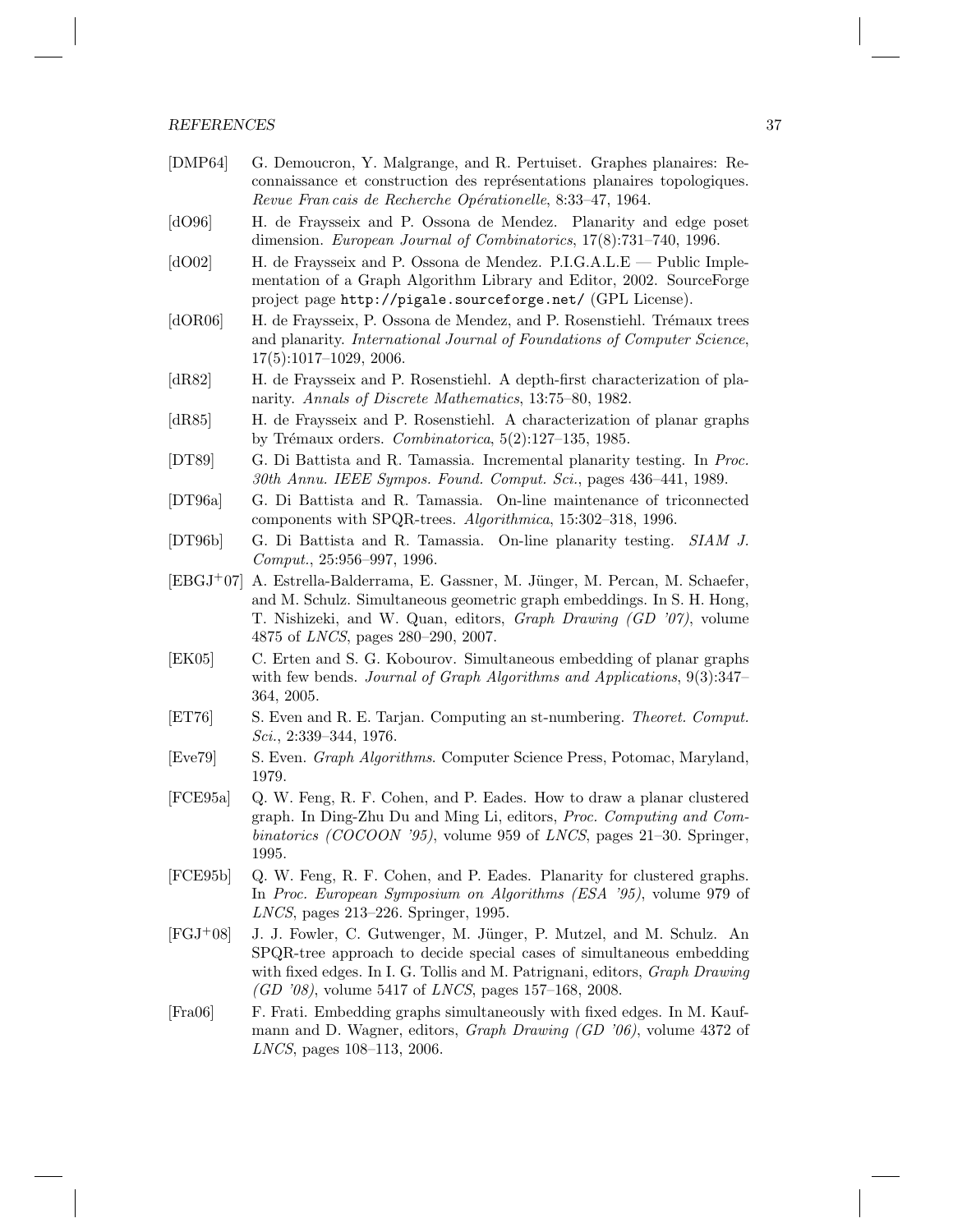- [GIS99] Z. Galil, G. F. Italiano, and N. Sarnak. Fully dynamic planarity testing with applications. Journal of the Association for Computing Machinery, 46:28–91, January 1999.
- [GJ79] M. R. Garey and D. S. Johnson. Computers and Intractability: A Guide to the Theory of NP-Completeness. W. H. Freeman, New York, NY, 1979.
- [GJL+02] C. Gutwenger, M. J¨unger, S. Leipert, P. Mutzel, M. Percan, and R. Weiskircher. Advances in C-planarity testing of clustered graphs. In Stephen G. Kobourov and Michael T. Goodrich, editors, Proc. Graph Drawing 2002 (GD '02), volume 2528 of LNCS, pages 220–235. Springer, 2002.
- [GJS76] M. R. Garey, D. S. Johnson, and L. Stockmeyer. Some simplified NPcomplete graph problems. Theoretical Computer Science, 1(3):237–267, 1976.
- [GKM08] C. Gutwenger, K. Klein, and P. Mutzel. Planarity testing and optimal edge insertion with embedding constraints. Journal of Graph Algorithms and Applications, 12(1):73–95, 2008.
- [GKV09] M. Geyer, M. Kaufmann, and I. Vrt'o. Two trees which are self-intersecting when drawn simultaneously. *Discrete Mathematics*, 307(4):1909–1916, 2009.
- [GLS05] M. T. Goodrich, G. S. Lueker, and J. Z. Sun. C-planarity of extrovert clustered graphs. In P. Healy and N. S. Nikolov, editors, Proc. Graph Drawing 2005 (GD '05), volume 3843 of LNCS, pages 211–222. Springer, 2005.
- [GM01] C. Gutwenger and P. Mutzel. A linear time implementation of SPQRtrees. In Joe Marks, editor, Graph Drawing (GD 2000), volume 1984 of LNCS, pages 77–90. Springer, 2001.
- [GM04] C. Gutwenger and P. Mutzel. Graph embedding with minimum depth and maximum external face. In Giuseppe Liotta, editor, Graph Drawing, volume 2912 of LNCS, pages 259–272. Springer, 2004.
- [GMW01] C. Gutwenger, P. Mutzel, and R. Weiskircher. Inserting an edge into a planar graph. In Proceedings of the Twelfth Annual ACM-SIAM Symposium on Discrete algorithms, SODA '01, pages 246–255, Philadelphia, PA, USA, 2001. Society for Industrial and Applied Mathematics.
- [Gol63] A. J. Goldstein. An efficient and constructive algorithm for testing whether a graph can be embedded in the plane. In John R. Edmonds, Jr., editor, Graphs and Combinatorics Conference, Technical Report, page 2 unn. pp. Princeton University, 1963.
- [Grö59] H. Grötzsch. Ein dreifarbensatz fü dreikreisfreie netze auf der kugel. Wiss. Z. Martin-Luther-Univ. Halle-Wittenberg Math.-Natur. Reihe 8, 1959.
- [GT01] A. Garg and R. Tamassia. On the computational complexity of upward and rectilinear planarity testing.  $SIAM J. Comput.$  31(2):601–625, 2001.
- [Hal43] D. W. Hall. A note on primitive skew curves. Bulletin of the American Mathematical Society, 49(2):935–936, 1943.
- [Har69] F. Harary. Graph Theory. Addison-Wesley, Reading, Mass., 1969.
- [HJL10] B. Haeupler, K. R. Jampani, and A. Lubiw. Testing simultaneous planarity when the common graph is 2-connected. In Proceedings of the 21st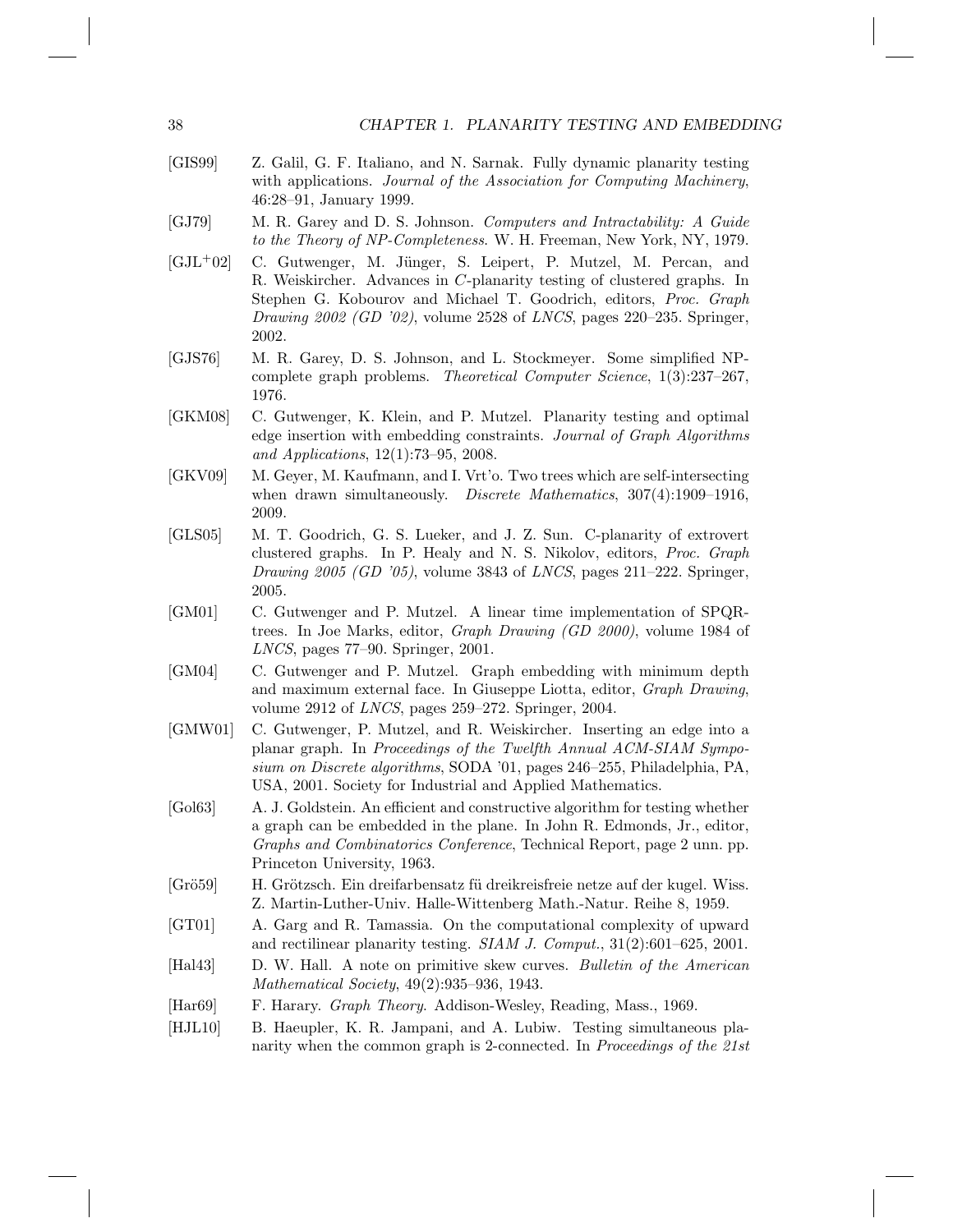Symposium on Algorithms and Computation (ISAAC'10), volume 6507 of LNCS, pages 410–421. Springer Heidelberg/Berlin, 2010.

- [HL96] M. D. Hutton and A. Lubiw. Upward planar drawing of single-source acyclic digraphs. SIAM J. Comput., 25(2):291–311, 1996.
- [HN09] S. H. Hong and H. Nagamochi. Two-page book embedding and clustered graph planarity. Technical Report 2009-004, Department of Applied Mathematics & Physics, Kyoto University, 2009.
- [Hsu01] W. L. Hsu. PC-trees vs. PQ-trees. In Proceedings of the 7th Annual International Conference on Computing and Combinatorics, COCOON '01, pages 207–217, London, UK, 2001. Springer-Verlag.
- [Hsu03] W. L. Hsu. An efficient implementation fo the PC-Tree algorithm of Shih and Hsu's planarity test. Technical Report TR-IIS-03-015, Inst. of Inf. Science, Academia Sinica, 2003.
- [HT65] F. Haray and W. T. Tutte. A dual form of Kuratowski's theorem. *Canad.* Math. Bull., 8:17–20, 1965.
- [HT73] J. Hopcroft and R. E. Tarjan. Dividing a graph into triconnected components. SIAM J. Comput., 2(3):135–158, 1973.
- [HT74] J. Hopcroft and R. E. Tarjan. Efficient planarity testing. J. ACM, 21(4):549–568, 1974.
- [HT08] B. Haeupler and R. E. Tarjan. Planarity algorithms via PQ-trees (extended abstract). Electronic Notes in Discrete Mathematics, 31:143–149, 2008.
- [HW74] J. E. Hopcroft and J. K. Wong. Linear time algorithm for isomorphism of planar graphs (preliminary report). In Proceedings of the Sixth Annual ACM Symposium on Theory of Computing, STOC '74, pages 172–184, New York, NY, USA, 1974. ACM.
- [JJKL08] V. Jelinek, E. Jelinkova, J. Kratochvil, and B. Lidicky. Clustered planarity: Embedded clustered graphs with two-component clusters. In GD '08, volume 5417 of LNCS, pages 121–132, 2008.
- [JKK<sup>+</sup>08] E. Jelínková, J. Kára, J. Kratochvíl, M. Pergel, O. Suchý, and T. Vyskocil. Clustered planarity: Small clusters in Eulerian graphs. In Seok-Hee Hong, Takao Nishizeki, and Wu Quan, editors, Proc. Graph Drawing 2007 (GD '07), volume 4875 of LNCS, pages 303–314. Springer, 2008.
- [JKR11] V. Jelínek, J. Kratochvíl, and I. Rutter. A Kuratowski-type theorem for planarity of partially embedded graphs. In Proceedings of the 27th Annual ACM symposium on Computational Geometry, SoCG '11, pages 107–116, New York, NY, USA, 2011. ACM.
- [JS09] M. Jünger and M. Schulz. Intersection graphs in simultaneous embedding with fixed edges. Journal of Graph Algorithms and Applications, 13(2):205–218, 2009.
- $[Kam07]$  F. Kammer. Determining the smallest k such that g is k-outerplanar. In L. Arge, M. Hoffmann, and E. Welzl, editors, ESA '07, volume 4698 of LNCS, pages 359–370, 2007.
- [Kel81] A. K. Kelmans. A new planarity criterion for 3-connected graphs. Journal of Graph Theory, 5:259–267, 1981.
- [Kel93] A. K. Kelmans. Graph planarity and related topics. In Neil Robertson and Paul Seymour, editors, Graph Structure Theory, Proceedings of the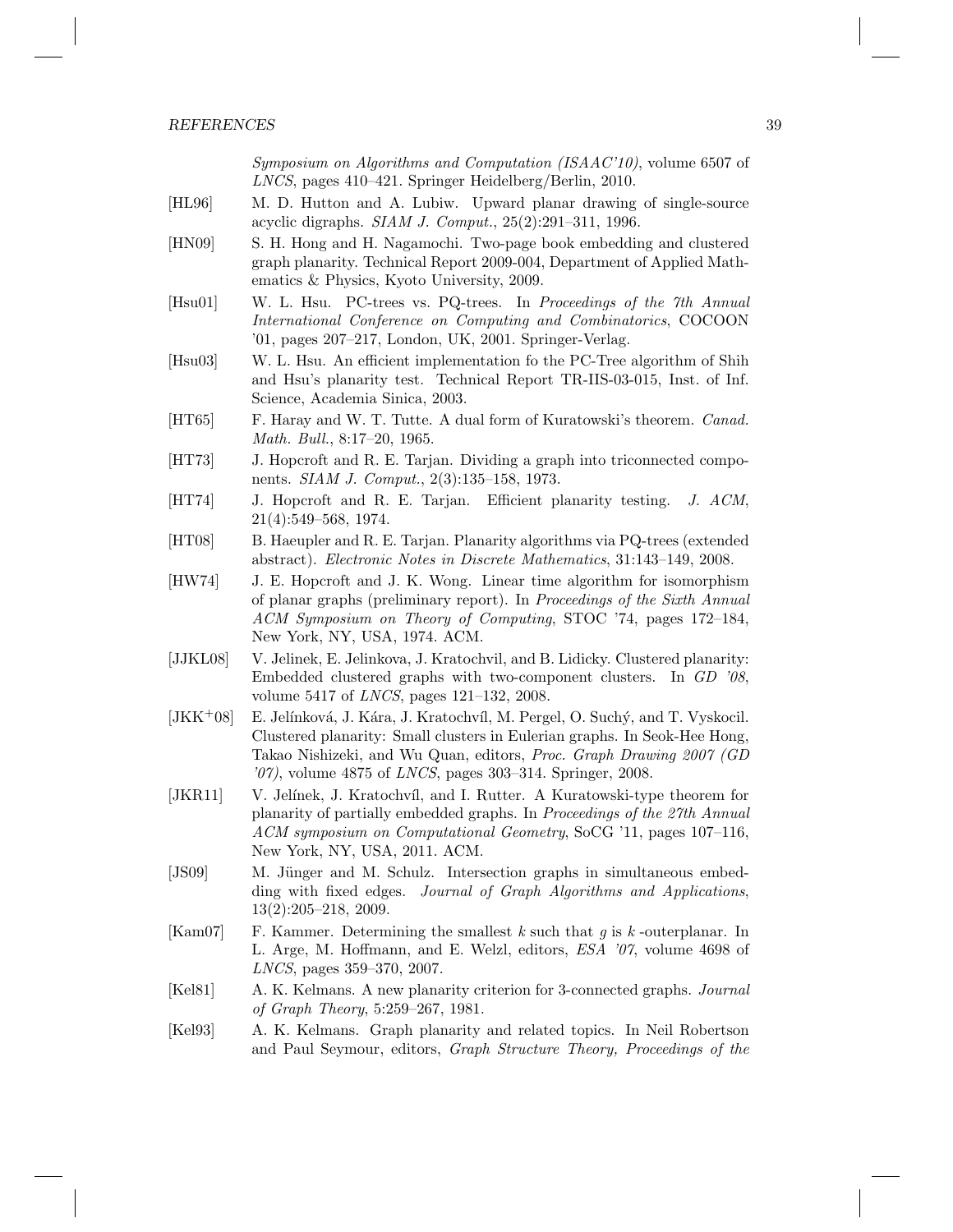AMS-IMS-SIAM Joint Summer Research Conference on Graph Minors, 1991, volume 147 of Contemporary Mathematics, pages 635–667, 1993.

- [KR88] P. N. Klein and J. H. Reif. An efficient parallel algorithm for planarity. J. Comput. Syst. Sci., 37(2):190–246, 1988.
- [Kur30] K. Kuratowski. Sur le problème des courbes gauches en topologie. Fund. Math., 15:271–283, 1930.
- [LEC67] A. Lempel, S. Even, and I. Cederbaum. An algorithm for planarity testing of graphs. In Theory of Graphs: Internat. Symposium (Rome 1966), pages 215–232, New York, 1967. Gordon and Breach.
- [LH77] C. H. C. Little and D. A. Holton. A new characterization of planar graphs. Bulletin of the American Mathematical Society, 83(1):137–138, 1977.
- [Lie01] A. Liebers. Planarizing graphs a survey and annotated bibliography. Journal of Graph Algorithms and Applications, 5(1):1–74, 2001.
- [Liu88] Y. Liu. A new approach to the linearity of testing planarity of graphs. Acta Mathematicae Applicatae Sinica (English Series), 4(3):257–265, 1988.
- [Liu89] Y. Liu. Boolean approach to planar embeddings of a graph. Acta Mathematica Sinica (New Series), 5(1):64–79, 1989.
- [LS10] C. H. C. Little and G. Sanjith. Another characterisation of planar graphs. The Electronic Journal of Combinatorics, 17(15), 2010.
- [LT79] R. J. Lipton and R. E. Tarjan. A separator theorem for planar graphs. SIAM J. Appl. Math., 36:177–189, 1979.
- [Mac37a] S. MacLane. A combinatorial condition for planar graphs. Fundamenta Mathematicae, 28:22–32, 1937.
- [Mac37b] S. MacLane. A structural characterization of planar combinatorial graphs. Duke Mathematical Journal, 3:466–472, 1937.
- [Man83] A. Mansfield. Determining the thickness of graphs is NP-hard. *Proc. Math.* Cambridge Philos. Soc., 93:9–23, 1983.
- [Men27] Karl Menger. Zur allgemeinen kurventheorie. Fund. Math., 10:96–115, 1927.
- [MM96] K. Mehlhorn and P. Mutzel. On the embedding phase of the Hopcroft and Tarjan planarity testing algorithm. Algorithmica, 16:233–242, 1996.
- [MW99] P. Mutzel and R. Weiskircher. Optimizing over all combinatorial embeddings of a planar graph. In Proceedings of the 7th International IPCO Conference on Integer Programming and Combinatorial Optimization, pages 361–376, London, UK, 1999. Springer-Verlag.
- [MW00] P. Mutzel and R. Weiskircher. Computing optimal embeddings for planar graphs. In Proceedings of the 6th Annual International Conference on Computing and Combinatorics, COCOON '00, pages 95–104, London, UK, 2000. Springer-Verlag.
- [Pap95] A. Papakostas. Upward planarity testing of outerplanar dags. In R. Tamassia and I. G. Tollis, editors, Graph Drawing (Proc. GD '94), volume 894 of Lecture Notes Comput. Sci., pages 298–306. Springer-Verlag, 1995.
- [Piz05] M. Pizzonia. Minimum depth graph embeddings and quality of the drawings: An experimental analysis. In P. Healy and N. S. Nikolov, editors, Graph Drawing '05, volume 3843 of LNCS, pages 397–408, 2005.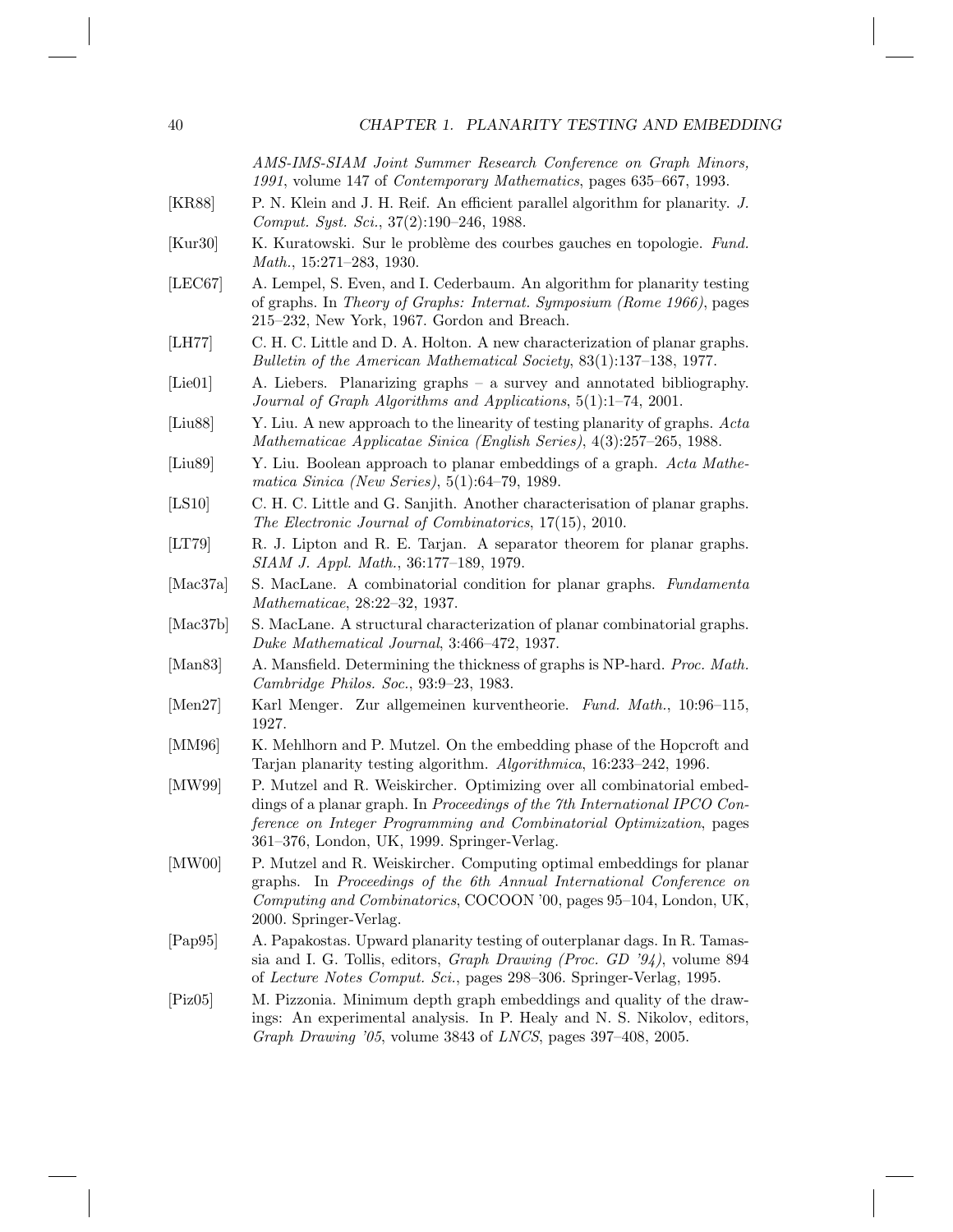#### REFERENCES 41

- [PT00] M. Pizzonia and R. Tamassia. Minimum depth graph embedding. In M. Paterson, editor, ESA '00, volume 1879 of LNCS, pages 356–367, 2000. [RND77] E. M. Reingold, J. Nievergelt, and N. Deo. Combinatorial Algorithms: Theory and Practice. Prentice Hall, Englewood Cliffs, NJ, 1977. [Ros80] P. Rosenstiehl. Preuve algébrique du critère de planarité du Wu-Liu.  $An$ nals of Discrete Mathematics, 9:67–78, 1980. [RR89] V. Ramachandran and J. H. Reif. An optimal parallel algorithm for graph planarity. In Proc. 30th Annu. IEEE Sympos. Found. Comput. Sci., pages 282–293, 1989. [RR94] V. Ramachandran and J. Reif. Planarity testing in parallel. Journal of Computer and System Sciences, 49:517–561, December 1994. [RS84] N. Robertson and P. D. Seymour. Graph minors. III. Planar tree-width. Journal on Combinatorial Theory, Series B, 36(1):49–64, 1984. [RSST97] N. Robertson, D. P. Sanders, P. D. Seymour, and R. Thomas. The four color theorem. J. Combin. Theory Ser. B, 70:2–4, 1997. [Sch89] W. Schnyder. Planar graphs and poset dimension. Order, 5:323–343, 1989. [Sch12] J. M. Schmidt. A planarity test via construction sequences. CoRR, abs/1202.5003, 2012. [SH93] W. K. Shih and W. L. Hsu. A simple test for planar graphs. In Int. Workshop on Discrete Math. and Algorithms, pages 110–122, 1993. [SH99] W. K. Shih and W. L. Hsu. A new planarity test. Theor. Comp. Sci., 223, 1999. [Tam98] R. Tamassia. Constraints in graph drawing algorithms. Constraints, 3:87– 120, April 1998. [Tar72] R. E. Tarjan. Depth-first search and linear graph algorithms. SIAM J. Comput., 1(2):146–160, 1972. [Tho81] C. Thomassen. Kuratowski's theorem. Journal of Graph Theory, 5(3):225– 241, 1981. [Tho99] R. Thomas. Graph planarity and related topics. In Jan Kratochv´ıl, editor, Graph Drawing (Proc. GD '99), volume 1731 of LNCS, pages 137–144. Springer-Verlag, 1999. [TT97] Hisao Tamaki and Takeshi Tokuyama. A characterization of planar graphs by pseudo-line arrangements. In Proc. 8th Annu. Internat. Sympos. Algorithms Comput., volume 1350 of Lecture Notes Comput. Sci., pages 123– 132. Springer-Verlag, 1997. [Tut61] W. T. Tutte. A theory of 3-connected graphs. Indag. Math., 23:441–455, 1961. [Tut66] W. T. Tutte. Connectivity in Graphs. University of Toronto Press, 1966. [Wag37a] K. Wagner. Über eine Eigenschaft der ebenen Komplexe. Mathematische Annalen, 114:570–590, 1937. [Wag37b] K. Wagner. Über eine Erweiterung eines Satzes von Kuratowski. Deutsche Mathematik, 2:280–285, 1937.
- [Whi32] H. Whitney. Non-separable and planar graphs. Transactions of the American Mathematical Society, 34:339–362, 1932.
- [Wil80] S. G. Williamson. Embedding graphs in the plane algorithmic aspects. Annals of Discrete Mathematics, 6:349–384, 1980.